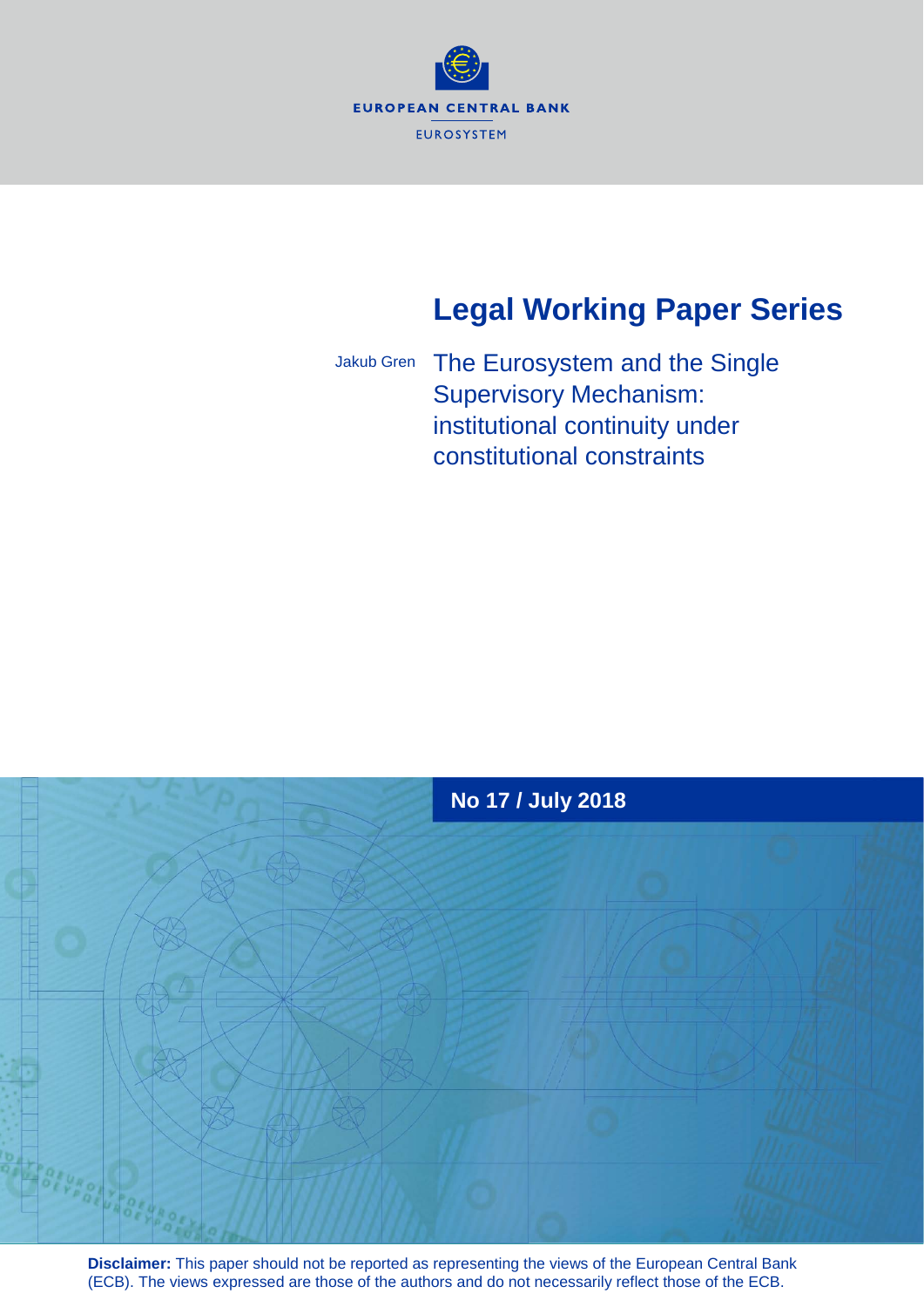# **Contents**

| <b>Abstract</b><br>2    |                                                           |                                                                                                   |    |
|-------------------------|-----------------------------------------------------------|---------------------------------------------------------------------------------------------------|----|
| 1                       | <b>Introduction</b>                                       |                                                                                                   | 3  |
| $\mathbf{2}$            | The institutional framework governing the ESCB/Eurosystem |                                                                                                   | 5  |
|                         | 2.1                                                       | Initial allocation of monetary policy powers between the<br>ECB/Eurosystem decision-making bodies | 8  |
|                         | 2.2                                                       | Delegation of monetary policy powers within the<br><b>ECB/Eurosystem</b>                          | 10 |
|                         | 2.3                                                       | Decentralised exercise of Eurosystem operational tasks                                            | 12 |
|                         | 2.4                                                       | <b>Summary</b>                                                                                    | 15 |
| 3                       |                                                           | The institutional framework governing the SSM                                                     | 16 |
|                         | 3.1                                                       | Internal allocation of supervisory responsibilities within the ECB                                | 21 |
|                         | 3.2                                                       | Delegation of supervisory policy powers within the ECB/SSM                                        | 23 |
|                         | 3.3                                                       | Decentralised exercise of certain ECB supervisory tasks within<br>the SSM                         | 29 |
|                         | 3.4                                                       | <b>Summary</b>                                                                                    | 33 |
| 4                       |                                                           | <b>Conclusions</b>                                                                                | 35 |
| <b>References</b>       |                                                           |                                                                                                   | 36 |
| <b>Abbreviations</b>    |                                                           |                                                                                                   | 43 |
| <b>Acknowledgements</b> |                                                           |                                                                                                   |    |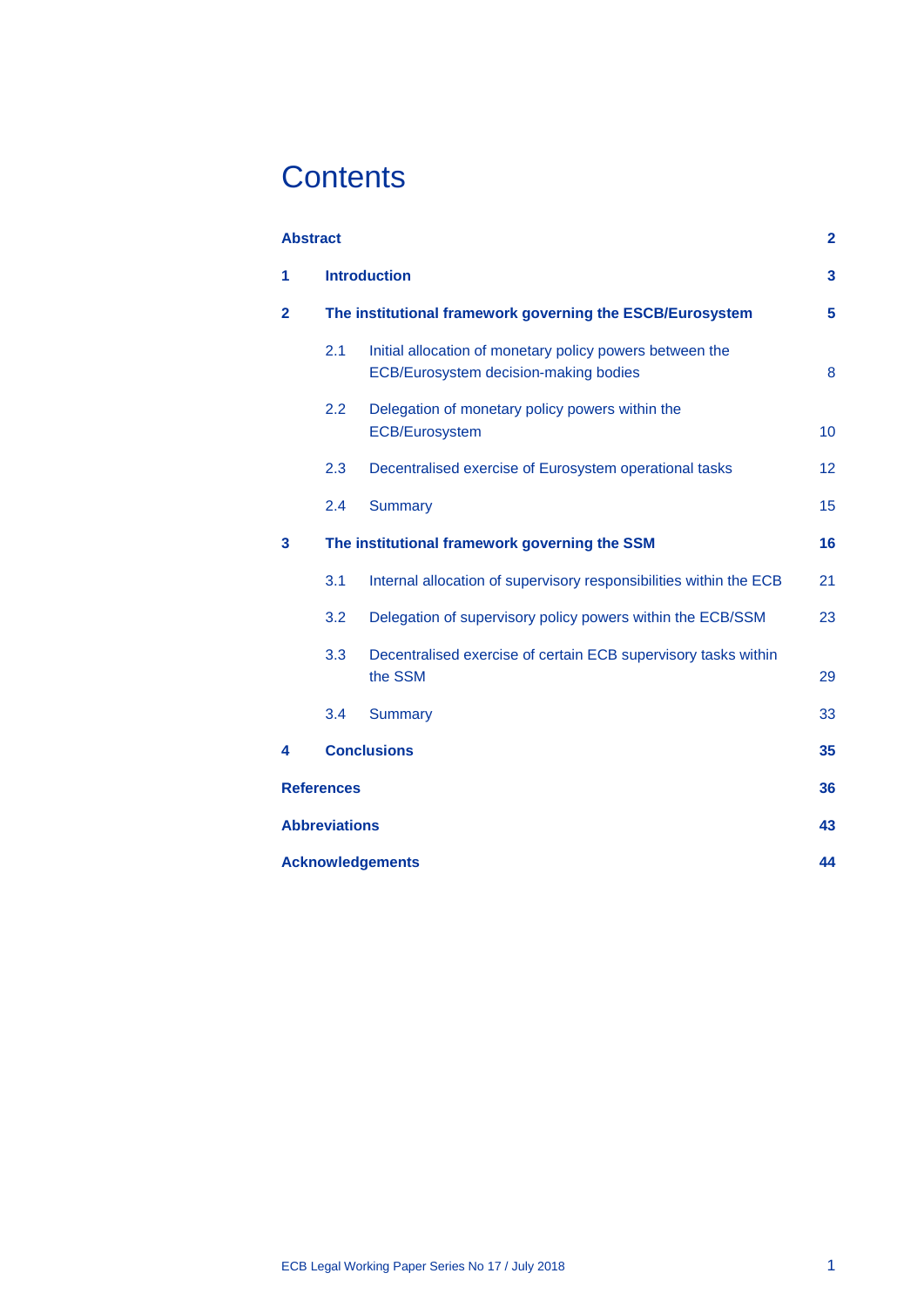## <span id="page-2-0"></span>Abstract

This paper analyses regulatory solutions that have been adopted to address constitutional constraints imposed on the functioning of the Single Supervisory Mechanism (SSM), in which the ECB's exclusive supervisory competence is carried out. It argues that the operational framework governing the functioning of the SSM has assimilated, to a certain extent, three specific regulatory solutions underpinning the workings of the ESCB/Eurosystem: 1) the (legislative) allocation of certain tasks and responsibilities between ECB internal administrative bodies and structures; 2) the possibility of internal delegation of decision-making powers; and 3) the decentralised exercise of certain of the Union's tasks. Such a design of the SSM reflects institutional continuity concerning a political choice on how to achieve stage one of a genuine Economic and Monetary Union. It concludes that the Union operates at its best when centralised decision-making on substantial policy issues is combined with a decentralised operational framework allowing for the meaningful involvement of national administrations in the exercise of Union exclusive competences.

**Keywords:** ECB; Eurosystem; SSM; decentralisation; delegation

**JEL codes:** K10; K40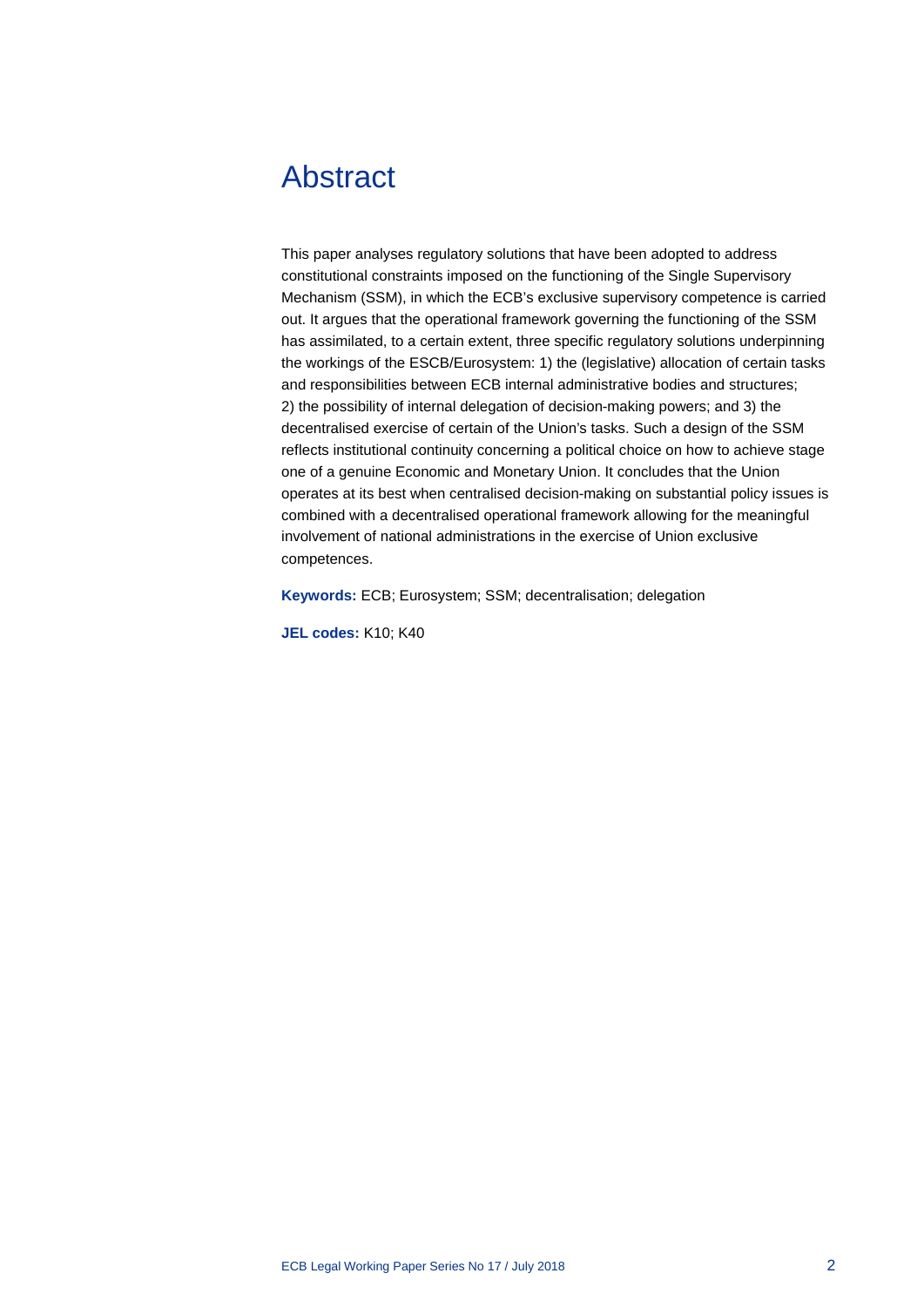## 1 Introduction

<span id="page-3-0"></span>The conferral on the European Central Bank (ECB) by Regulation (EU) No [1](#page-3-1)0[2](#page-3-2)4/2013 (the 'SSM Regulation')<sup>1</sup> of competence to supervise almost  $3,000^2$ credit institutions headquartered in Banking Union jurisdictions $3$  has considerably transformed its original institutional design. As a successor to the *Stabilitätskultur* of the Bundesbank born in the economic theories of its time, $<sup>4</sup>$  $<sup>4</sup>$  $<sup>4</sup>$  the ECB was designed to</sup> be a highly independent European Union (EU) institution, located at the centre of the European System of Central Banks (ESCB)/Eurosystem and vested with a clear and limited mandate to maintain price stability.<sup>[5](#page-3-5)</sup>

Since democratic principles require that an independent, non-majoritarian decisionmaker is accountable and transparent, $6$  a detailed, rigid and clear institutional framework governing the activities and decision-making process of the ECB (the 'ESCB/ECB Statute') was encapsulated in Protocol (No 4) to the Treaties.<sup>[7](#page-3-7)</sup> As a result, the ECB's governance structure and decision-making arrangements can only be altered using the procedure for amending the Treaties.<sup>[8](#page-3-8)</sup>

Although Article 127(6) of the Treaty on the Functioning of the European Union (TFEU) authorises the Council by means of regulations to confer on the ECB specific tasks concerning policies relating to the prudential supervision of credit institutions, it does not go as far as providing the possibility to adapt the ECB decision-making arrangements to the new function. Therefore, the Governing Council necessarily remains the ECB's supreme decision-making body also for all decisions adopted when carrying out its supervisory tasks.

From an institutional efficiency perspective, the concentration of the competence to adopt supervisory measures with respect to around 3,000 institutions in the hands of a single body may create structural challenges for the functioning of the overall ECB decision-making process for at least two reasons, relating to: 1) maintaining operational efficiency; and 2) ensuring the primacy of the ECB's monetary policy

-

<span id="page-3-7"></span>See Protocol (No 4) on the Statute of the European System of Central Banks and of the European Central Bank.

See Council Regulation (EU) No 1024/2013 of 15 October 2013 conferring specific tasks on the European Central Bank concerning policies relating to the prudential supervision of credit institutions.

<span id="page-3-2"></span><span id="page-3-1"></span><sup>&</sup>lt;sup>2</sup> More precisely, 2,988 credit institutions at consolidated level (with a reference date for the group structures of 1 October 2017). See ECB (2018) ['ECB Annual Report on supervisory activities 2017',](https://www.bankingsupervision.europa.eu/press/publications/annual-report/html/index.en.html) March 2018, page 74.

<span id="page-3-3"></span><sup>3</sup> More precisely, in the jurisdictions of 'participating Member States', which according to Article 2(2) of the SSM Regulation are either Member States whose currency is the euro or Member States whose currency is not the euro which have established a close cooperation in accordance with Article 7(of that Regulation).

<sup>4</sup> See Louis, J–V., Lastra, R. (2013) 'European Economic and Monetary Union: History, Trends and Prospects', *Yearbook of European Law,* p. 96.

<span id="page-3-6"></span><span id="page-3-5"></span><span id="page-3-4"></span><sup>5</sup> See Article 127(1) TFEU.

<sup>6</sup> See Zilioli, C. (2016) 'The Independence of the European Central Bank and Its New Banking Supervisory Competences' in Ritleng, D. (ed.) *Independence and Legitimacy in the Institutional System of the European Union*, Oxford University Press.

<span id="page-3-8"></span>See Article 48 of the Treaty on European Union (TEU).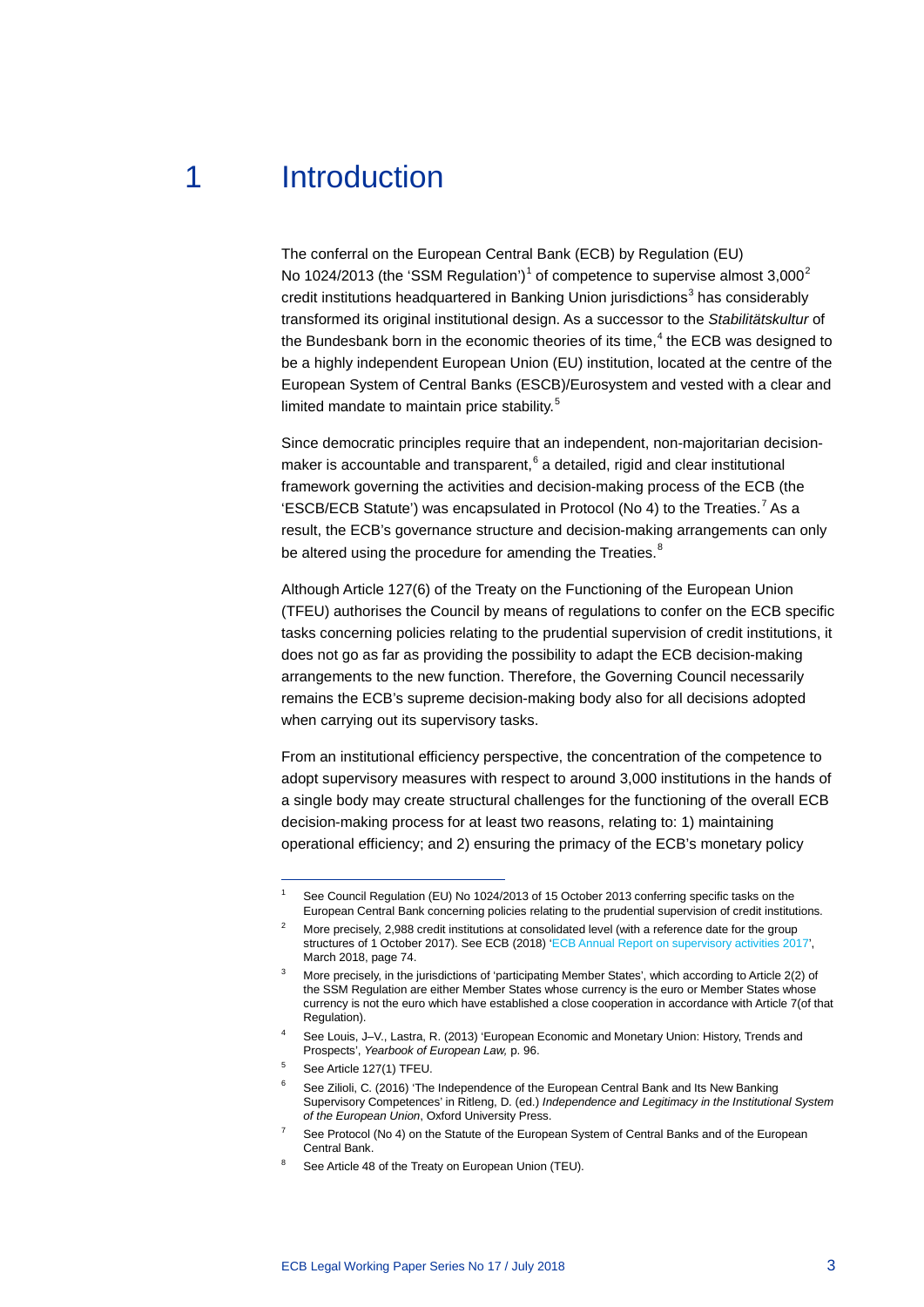mandate over the supervisory policy one; which could result in legal and liability risks.

Against this backdrop, this paper analyses regulatory solutions that have been adopted to address constitutional constraints imposed on the institutional design of the SSM, in which the ECB's exclusive supervisory competence is carried out. It argues that the operational framework governing the functioning of the SSM has assimilated, to a certain extent, three specific regulatory solutions underpinning the workings of the ESCB/Eurosystem: 1) the legislative allocation of certain tasks and responsibilities between ECB internal administrative structures; 2) the possibility of internal delegation of decision-making powers; and 3) the decentralised exercise of certain of the Union's exclusive tasks. Such an operational design reflects institutional continuity and path dependence with respect to the political choice on how to achieve stage one of *a genuine Economic and Monetary Union*. [9](#page-4-0)

The remainder of this paper is structured as follows; the next section reviews the institutional framework governing the Eurosystem, which is considered to inform and constrain the regulatory solutions applied to the day-to-day functioning of the SSM.

Section three analyses the institutional framework governing the SSM and identifies three specific solutions that reflect the SSM's institutional continuity with the Eurosystem: 1) the establishment of the Supervisory Board tasked with planning, the execution of supervisory tasks and the preparation of ECB supervisory decisions; 2) the development of the framework for ECB internal delegation of certain supervisory decisions from the Governing Council to ECB lower administrative structures in relation to significant institutions (SIs); and 3) the decentralised implementation of ECB supervisory tasks by the national competent authorities (NCAs) in relation to less significant institutions (LSIs). Section four concludes.

<span id="page-4-0"></span>See Van Rompuy, H. et al. (2012) Towards a Genuine Economic and Monetary Union, 5 December 2012.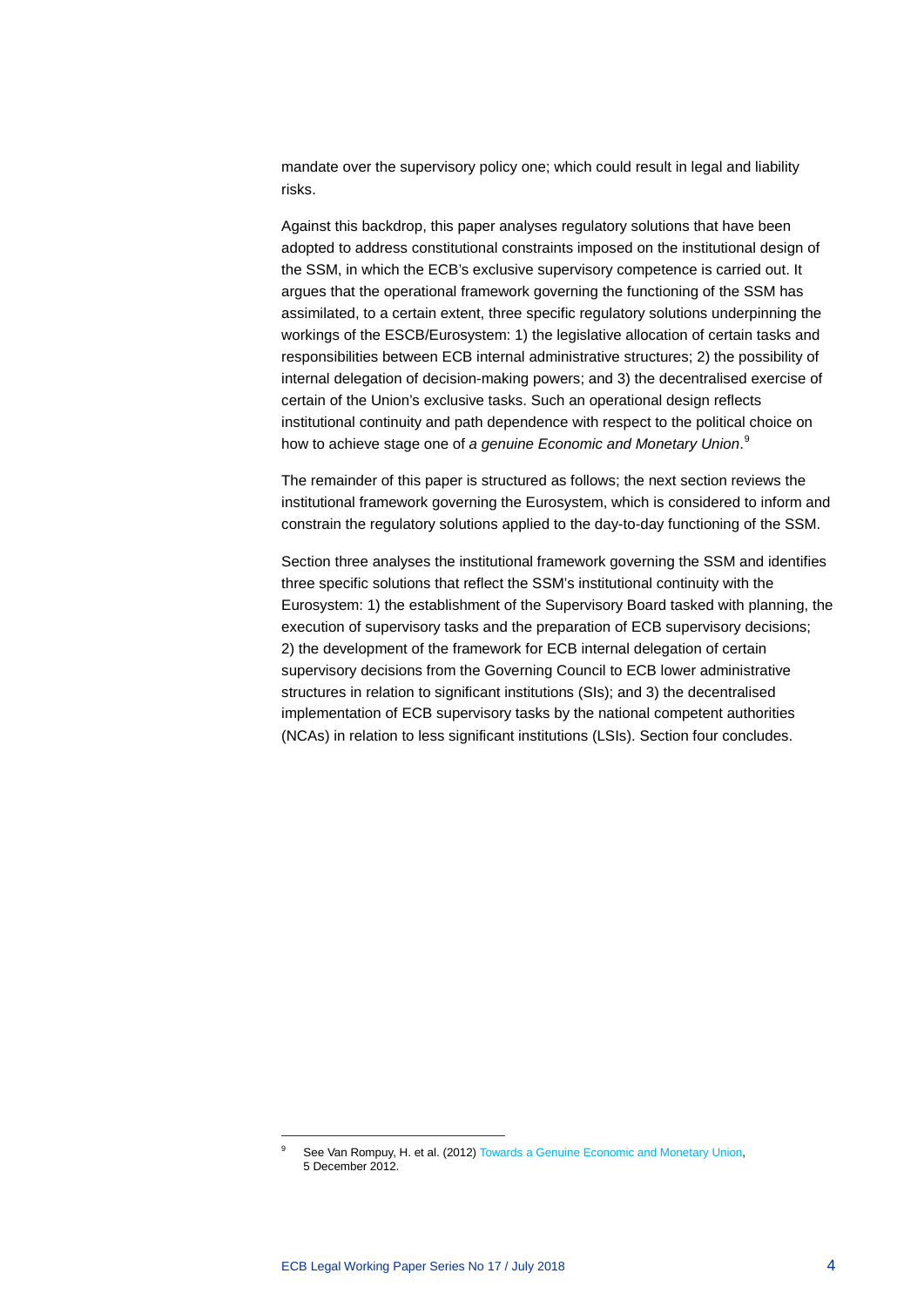# <span id="page-5-0"></span>2 The institutional framework governing the ESCB/Eurosystem

The Treaties confer on the Union exclusive competence in the field of monetary policy<sup>[10](#page-5-1)</sup>, which is conducted by the Eurosystem. Under the Treaties the Eurosystem is understood as consisting of two components: the ECB and the national central banks (NCBs) of the EU Member States whose currency is the euro.<sup>[11](#page-5-2)</sup>

The Eurosystem is legally distinguishable from the ESCB, which comprises the ECB and the NCBs of *all* EU Member States,<sup>[12](#page-5-3)</sup> also including those Member States whose currency is not the euro (either Member States with a derogation<sup>[13](#page-5-4)</sup> or an exemption<sup>14</sup>). This differentiation between two groups of Member States, determined by their relation to the euro as their currency, was officially constitutionalised by the Lisbon Treaty revision of 2009.<sup>[15](#page-5-6)</sup>

Notwithstanding the fact that many provisions of the Treaties and the ESCB/ECB Statute governing the Union's monetary policy competence formally refer to the ESCB, these provisions remain, by virtue of Article 139(2) of the TFEU, applicable only to the Member States whose currency is the euro and whose NCBs are part of the Eurosystem. The Member States whose currency is not the euro retain exclusive competence in the field of monetary policy in their respective jurisdictions.<sup>[16](#page-5-7)</sup> However, even if all Member States have adopted the euro as their currency, the Eurosystem will formally coexist and coincide with the ESCB unless a Treaty revision is introduced.

From an institutional legal perspective, it remains somewhat challenging to define what the ESCB/Eurosystem is and is not. The Treaties do not provide a definition. In Union law, the concept of a system has been defined in the area of payment and securities settlement where it is considered to be a 'formal arrangement…' which is '... governed by law'.<sup>[17](#page-5-8)</sup>

This somewhat broad and general definition does not appear to help in explaining the particular legal nature of the ESCB/Eurosystem. In this context, the Committee of Governors understood the term 'system' as describing the existence of the ECB and

<span id="page-5-1"></span><sup>10</sup> See Article 3(1)(c) TFEU.

<span id="page-5-2"></span><sup>&</sup>lt;sup>11</sup> See Article 282(1) TFEU, second sentence.

<span id="page-5-3"></span><sup>12</sup> *Ibid,* first sentence.

<span id="page-5-4"></span><sup>13</sup> According to Article 139(1) TFEU: 'Member States in respect of which the Council has not decided that they fulfil the necessary conditions for the adoption of the euro shall hereinafter be referred as "Member States with a derogation".'

<span id="page-5-5"></span><sup>&</sup>lt;sup>14</sup> There are two Member States which were granted exemption: the United Kingdom and Denmark. See Protocol (No 15) to the Treaties on certain provisions relating to the United Kingdom of Great Britain and Northern Ireland; and Protocol (No 16) to the Treaties on certain provisions relating to Denmark.

<sup>&</sup>lt;sup>15</sup> The Lisbon Treaty entered into force on 1 January 2009.

<span id="page-5-8"></span><span id="page-5-7"></span><span id="page-5-6"></span><sup>16</sup> See Article 282(4) TFEU.

<sup>17</sup> See Article 2(a) of Directive 98/26/EC of the European Parliament and of the Council of 19 May 1998 on settlement finality in payment and securities settlement systems.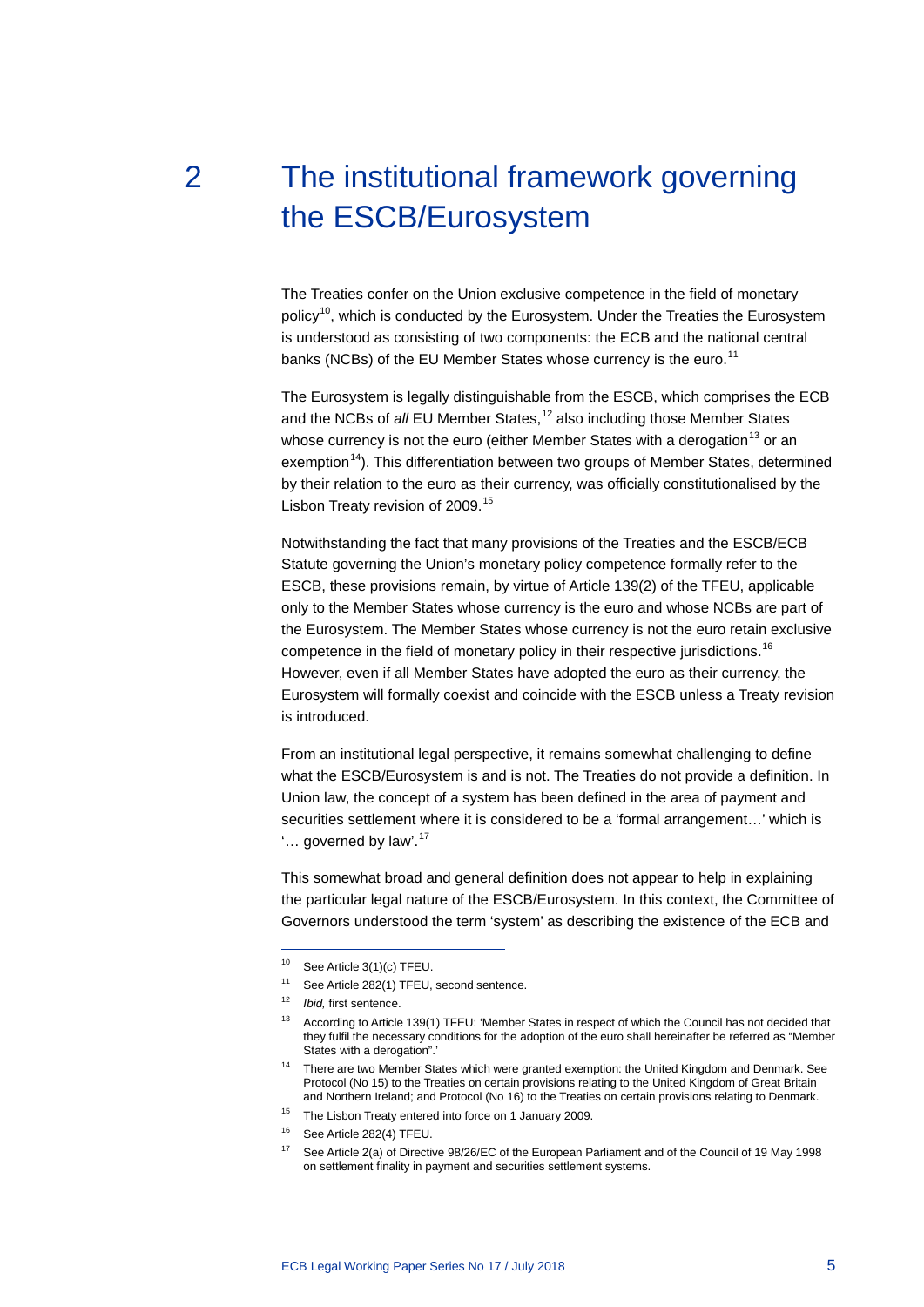the NCBs as integral parts of the system, governed by a common set of rules and committed to the objectives and tasks assigned to it.<sup>[18](#page-6-0)</sup> Earlier, the Committee for the Study of Economic and Monetary Union saw in the ESCB a reflection of a federal arrangement corresponding best to the political diversity of the Union and taking the advantages of making existing central banks part of a new system.<sup>[19](#page-6-1)</sup>

It is, however, clear from the Treaties that the Eurosystem is a substructure pertaining to the ESCB that is much more deeply integrated than the ESCB itself. Whereas the former conducts the Union's monetary policy, the latter intends to link the ECB with the NCBs of the Member States with a derogation for the purpose of the adoption of the euro as their currency in the future.<sup>[20](#page-6-2)</sup> It is also clear that the ESCB/Eurosystem is neither an EU institution nor possesses legal personality.<sup>[21](#page-6-3)</sup> Although the Treaties confer on the ESCB/Eurosystem a range of policy objectives $^{22}$  $^{22}$  $^{22}$ and tasks,<sup>[23](#page-6-5)</sup> they do not attribute to the ESCB/Eurosystem any competence to achieve the former and implement the latter.

The Treaties appear to define the ESCB/Eurosystem through its tasks and objectives rather than through its organisational form. These tasks and objectives can only be achieved and implemented by the members of the ESCB/Eurosystem – the ECB and/or the NCBs. The only ESCB/Eurosystem organisational feature regulated by the Treaties is its basic governance. In this respect, the Treaties stipulate that the ESCB/Eurosystem is governed by the ECB decision-making bodies, which are the Governing Council, the Executive Board and the General Council.<sup>[24](#page-6-6)</sup>

The Governing Council comprises the six members of the Executive Board and the NCB governors of the euro area Member States<sup>[25](#page-6-7)</sup>, with the latter acting not as representatives of their NCBs but, instead, in an *ad personam* capacity. The NCB governors of the non-euro area Member States (i.e. Member States with a derogation or an exemption) do not sit in the Governing Council. They remain however members of the General Council, which is the ECB's third decision-making body. The General Council is vested with very limited and non-regulatory competences, listed in an exhaustive manner by the Treaties.<sup>[26](#page-6-8)</sup>

The institutional position and responsibility of the first component of the ESCB/Eurosystem – the ECB – has been well defined by the Treaties. The ECB is

-

<span id="page-6-6"></span><sup>24</sup> See Article 129(1) TFEU, Articles 8 and 44.1 of the ESCB/ECB Statute.

<span id="page-6-0"></span><sup>&</sup>lt;sup>18</sup> See Committee of Governors (1991) 'Commentary on the draft statute of the European System of Central Banks', page 1.

<span id="page-6-1"></span><sup>&</sup>lt;sup>19</sup> See Committee for the Study of Economic and Monetary Union (1989) 'Report on economic and [monetary union in the European Community \(Delors Report\)',](http://aei.pitt.edu/1007/) paragraph 32.

<span id="page-6-2"></span><sup>20</sup> See Selmayr, M. (2015) 'Das Recht der Europäischen Währungsunion', in P.-C. Müller-Graff (ed.) *Europäisches Wirtschaftsordnungsrecht* (1st ed.) 1387, at MN 212, 214.

<span id="page-6-3"></span> $21$  It is noted however that, in the literature, the ESCB/Eurosystem has been referred to as 'an EU constitutional body', 'a public body' as well as 'a quasi-institution'. See de Lhoneux, E. (2005) 'The Eurosystem' in *Legal Aspects of the European System of Central Bank – Liber Amicorum Paolo Zambroi Ganavelli*, European Central Bank: Frankfurt, pages 161-178.

<span id="page-6-4"></span><sup>22</sup> See Article 127(1) TFEU.

<span id="page-6-5"></span> $23$  See Article 127(2)(5) TFEU.

<span id="page-6-7"></span> $25$  See Article 283(1) and (2) TFEU.

<span id="page-6-8"></span><sup>&</sup>lt;sup>26</sup> See Article 141(1) TFEU, Article 44.1 of the ESCB Statute in conjunction with Article 46 thereof.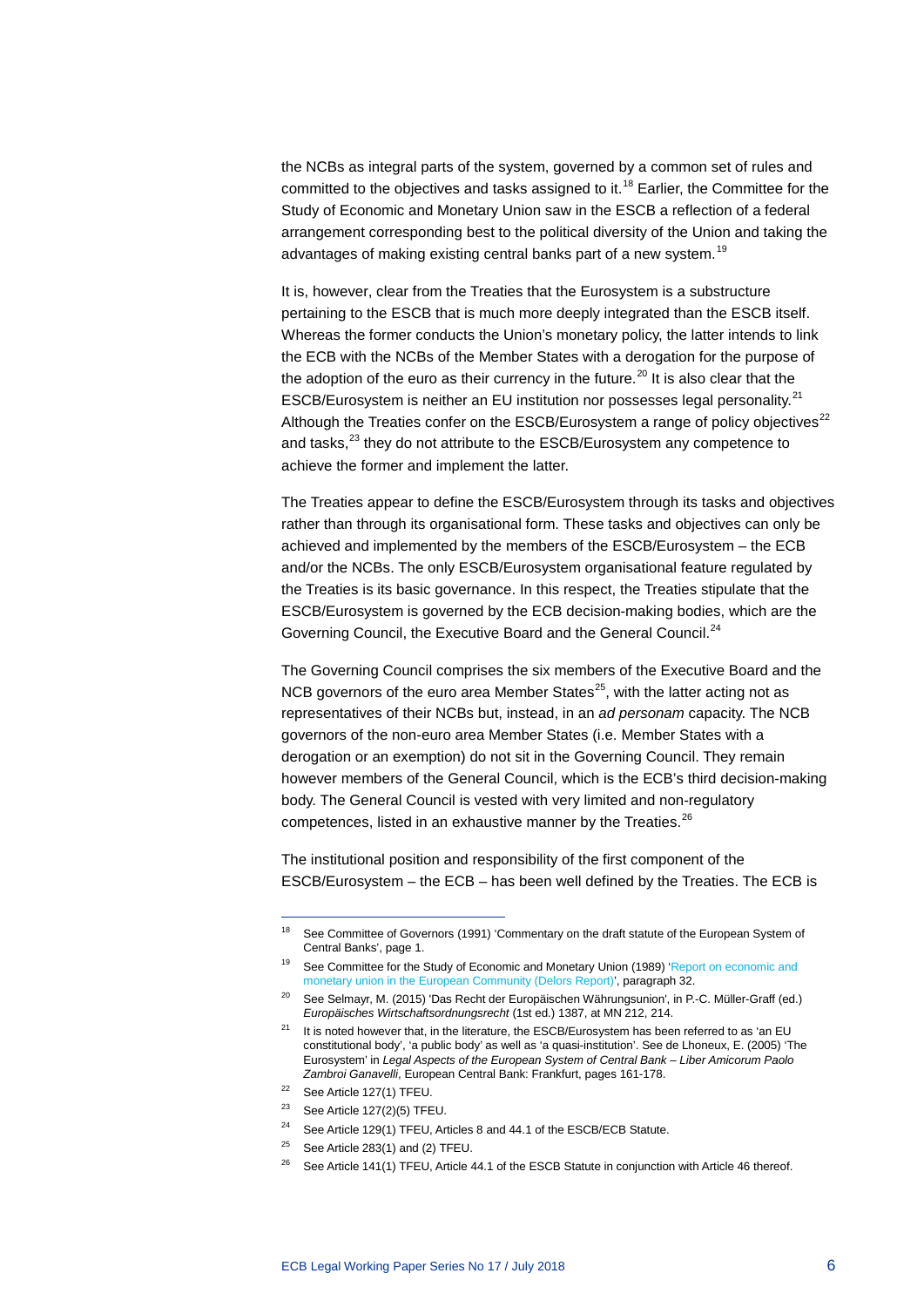one of the Union's institutions<sup>[27](#page-7-1)</sup> and has been attributed legal personality separate from the Union.<sup>[28](#page-7-2)</sup> As noted by the Court of Justice of the European Union (CJEU), the ECB is at the heart of the ESCB. $^{29}$  $^{29}$  $^{29}$  In accordance with Article 9.2 of the ESCB/ECB Statute, the ECB is responsible for ensuring that the tasks conferred on the ESCB/Eurosystem are implemented either by its own activities pursuant to that Statute, or through the NCBs pursuant to Articles 12.1 and 14 thereof. As a rule, the implementation of the ESCB/Eurosystem tasks takes place by having recourse to the NCBs on the instruction of the Executive Board. The Governing Council may, however, decide to limit the role of the NCBs in the implementation of ESCB/Eurosystem tasks and oblige the Executive Board to take direct action.

When exercising the powers and carrying out the tasks and duties assigned to it by the Treaties, the ECB (as well as members of its decision-making bodies) must not seek or take instructions from Union institutions, bodies, offices or agencies, from any government of a Member State or from any other body. Similarly, the Union institutions, bodies, offices or agencies and the governments of the Member States undertake to respect the principle of independence and not to seek to influence the members of the ECB's decision-making bodies in the performance of their tasks.<sup>[30](#page-7-4)</sup>

<span id="page-7-0"></span>The institutional position and the responsibilities of the second component of the ESCB/Eurosystem – the NCBs – are twofold. On the one hand, they form integral parts of the ESCB/Eurosystem<sup>[31](#page-7-5)</sup> and are the sole shareholders of the ECB.<sup>[32](#page-7-6)</sup> The NCBs act in accordance with the guidelines and instructions of the ECB when carrying out the tasks and duties assigned to them by the Treaties (ESCB/Eurosystem tasks)<sup>[33](#page-7-7)</sup>. The constitutional protections laid down in Article 130 of the TFEU, including the prohibition on taking or seeking instructions, apply to the NCBs and their decision-making bodies in a manner similar to their application to the ECB. It must, however, be noted that the above prohibition does not apply to the ECB's instructions issued under Article 12.1 of the ESCB/ECB Statute, which the NCB are always obliged to follow.

On the other hand, NCBs remain national institutions vested with their own domestic legal personalities and may be attributed other public policy tasks by relevant national laws, including 'central bank' tasks which are non-ESCB/Eurosystem tasks, such as financial supervision and consumer protection<sup>34</sup>, as well as 'government tasks', such as resolution financing and deposit guarantee/investor compensation.<sup>[35](#page-7-9)</sup> When carrying out these additional tasks, the NCBs and their decision-making bodies do not enjoy the constitutional protection laid down in Article 130 of the TFEU

<span id="page-7-1"></span><sup>27</sup> See Article 13(1) TEU.

<span id="page-7-2"></span><sup>28</sup> See Article 283(4) TFEU.

<span id="page-7-3"></span><sup>29</sup> See Case C–11/00 *Commission of the European Communities v European Central Bank* ('OLAF case'), paragraph 92.

<sup>30</sup> See Article 130 TFEU.

<span id="page-7-4"></span><sup>&</sup>lt;sup>31</sup> See Article 14.3 of the ESCB/ECB Statute.

<span id="page-7-7"></span><span id="page-7-6"></span><span id="page-7-5"></span><sup>32</sup> See Article 42.5 of the ESCB/ECB Statute.

<span id="page-7-9"></span><span id="page-7-8"></span><sup>33</sup> See *supra* footnote [31.](#page-7-0)

<sup>34</sup> See ECB Opinion[s CON/2007/29, CON/2015/45](https://www.ecb.europa.eu/ecb/legal/opinions/html/index.en.html) and [CON/2015/54.](https://www.ecb.europa.eu/ecb/legal/opinions/html/index.en.html)

<sup>&</sup>lt;sup>35</sup> See ECB Opinion[s CON/2011/103](https://www.ecb.europa.eu/ecb/legal/opinions/html/index.en.html) an[d CON/2012/22.](https://www.ecb.europa.eu/ecb/legal/opinions/html/index.en.html) See also ECB (2016) ['Convergence Report',](https://www.ecb.europa.eu/pub/pdf/conrep/cr201606.en.pdf) June 2016, page 31.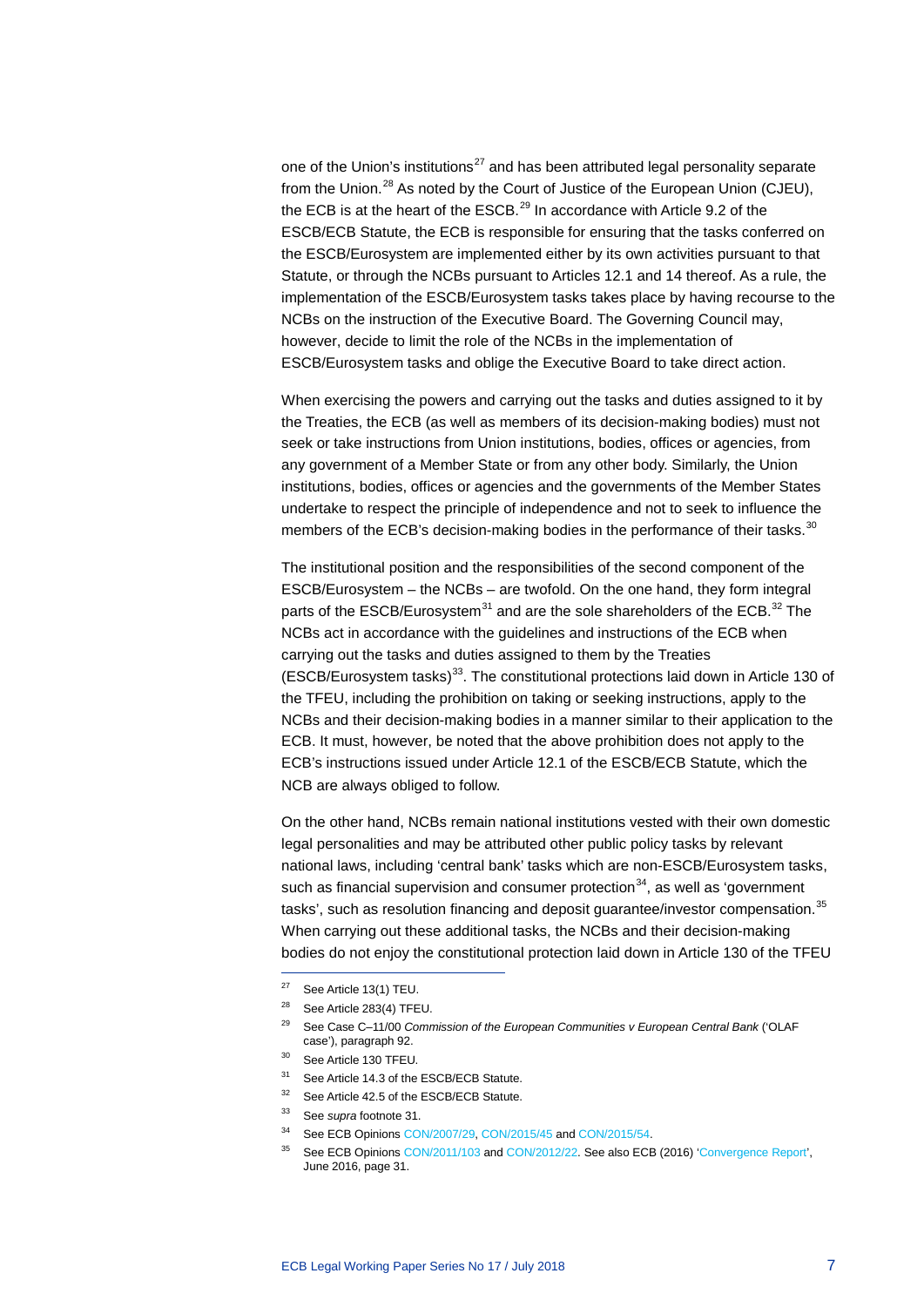and are not subject to the ECB's guidelines and instructions.<sup>[36](#page-8-1)</sup> The NCBs are, however, subject to the Governing Council's scrutiny when carrying out non-ESCB tasks, which may determine that such tasks interfere with the ESCB's objectives and tasks.<sup>[37](#page-8-2)</sup> As a result of this assessment, the ECB may oblige the NCBs to stop carrying out such tasks and a failure to comply with such a request may be referred to the CJEU.<sup>[38](#page-8-3)</sup> This somewhat peculiar and 'double-hatted' position of the NCBs, which is shaped by both Union and national laws, has led several esteemed commentators of doctrine to apply specific institutional qualifications to explain this phenomenon. *Smits* defines the NCBs as the agents of the ECB, which 'no longer act as bodies of their own States'.[39](#page-8-4) *Zilioli* and *Selmayr* consider NCBs as functionally disconnected from the institutional framework of the Member States whenever they act to fulfil their tasks within the Eurosystem $40$  which, according to those authors, constitutes the most far-reaching example of 'dédoublement fonctionnel' ever witnessed in Union law.<sup>[41](#page-8-6)</sup>

To ensure the efficient and seamless functioning of the complex and two-layered institutional structure of the Eurosystem, in which the Union's exclusive monetary policy competence is exercised, Article 12.1 of the ESCB/ECB Statute foresees three specific regulatory solutions which set a framework for the ESCB/Eurosystem's decision-making arrangements and day-to-day operations: 1) the initial allocation of monetary policy powers between the ECB/Eurosystem decision-making bodies directly by Union primary law; 2) the (optional) delegation of powers within the ECB/Eurosystem; and 3) the decentralised exercise of Eurosystem operational tasks.

## <span id="page-8-0"></span>2.1 Initial allocation of monetary policy powers between the ECB/Eurosystem decision-making bodies

As noted above, the Treaties confer on the supranational level (the Eurosystem) the exclusive competence to conduct the Union's monetary policy. This implies that the Member States whose currency is the euro have lost all sovereign powers in this field. This loss is total, unconditional and irrevocable, regardless of the specific actions of the Union. $42$  To ensure the singleness of monetary policy, the drafters of the Maastricht Treaty decided to rely on 'decisional centralism'<sup>[43](#page-8-8)</sup> and attribute all sovereign monetary powers of the Member States whose currency is the euro to the ECB's decision-making bodies. Since the transfer of sovereignty in monetary

- <sup>37</sup> See Article 14.4 of the ESCB/ECB Statute.
- <span id="page-8-3"></span>38 See Article 35.5 of the ESCB/ECB Statute.

<span id="page-8-7"></span><span id="page-8-6"></span><span id="page-8-5"></span><sup>41</sup> *Ibid*, page 79.

-

42 See Siekmann, H. (2015) 'The Legal Framework for the European System of Central Banks', SAFE White Paper No 26 (2015), page 5.

<span id="page-8-2"></span><span id="page-8-1"></span><sup>36</sup> See *supra* footnote [31.](#page-7-0)

<span id="page-8-4"></span><sup>39</sup> See Smits, R. (1997) *The European Central Bank – institutional aspects*, Kluwer Law International, page 94.

<sup>40</sup> See Zilioli, C., Selmayr, M. (2001) *The Law of the European Central Bank*, Hart Publishing, page 77.

<span id="page-8-8"></span><sup>43</sup> See *supra* footnote 39 (Smits), page 67.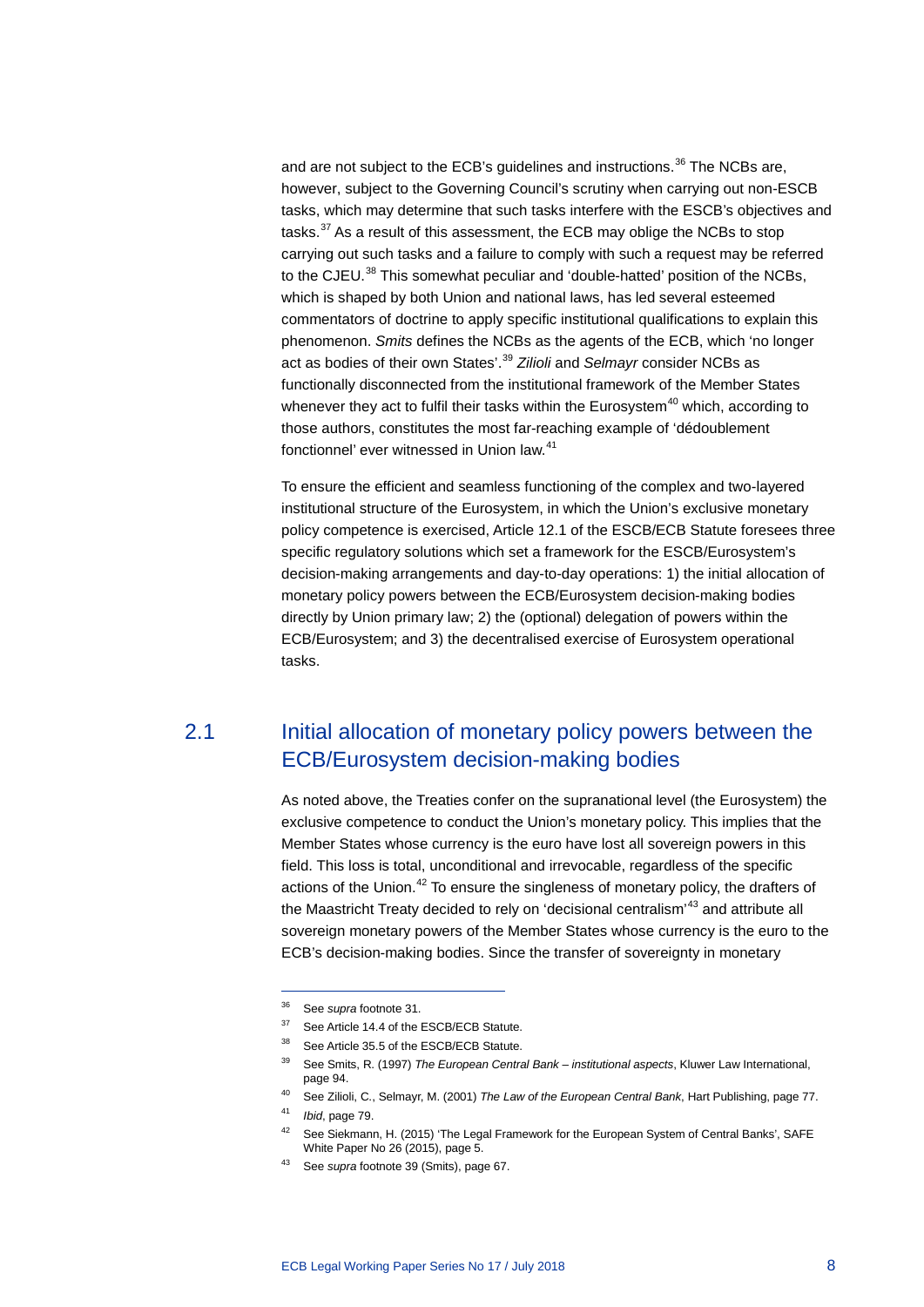policy-making represented a tremendous shift of power between the Member States and the Union, there was a need to put in place certain institutional constrains which would impede an excessive concentration of the Union's monetary policy powers in a single body.

Therefore, it was decided to introduce a system of balances between the ECB's decision-making bodies. In this respect, the first and second paragraphs of Article 12.1 of the ESCB/ECB Statute provide for *the initial allocation of monetary policy powers* within the Eurosystem by distinguishing between the power of monetary policy regulation and implementation.

Under this arrangement, the Governing Council is competent to exercise the ECB's normative power to ensure the performance and implementation of the ESCB/Eurosystem tasks, including the formulation of the Union's monetary policy. This power is exercised by means of legal instruments such as regulations, decisions, recommendations, opinions and guidelines.<sup>[44](#page-9-0)</sup>

The Executive Board, in turn, is competent to implement the monetary policy formulated by the Governing Council. The Executive Board's implementing powers are predominantly exercised by means of instructions vis-à-vis the Eurosystem NCBs. It therefore follows that the Governing Council is only competent to formulate monetary policy, but not to implement it, as the latter competence has been exclusively attributed to the Executive Board.<sup>[45](#page-9-1)</sup> This contrasts with the nature of the implementing powers attributed to the Commission, where the Council is generally obliged to confer implementing powers on the Commission, but 'may also reserve the right to exercise implementing powers in specific cases' (it must state in detail the ground for such a decision).<sup>[46](#page-9-2)</sup>

Therefore, the implementing powers conferred on the Executive Board appear to be stronger than the traditional implementing powers of the Commission in the sense that they cannot be revoked or limited by the Governing Council in the way the Council may do with respect to the Commission.<sup>[47](#page-9-3)</sup>

Due to the lack of any relevant case law on the scope of the Executive Board's powers, the concept of implementation in the context of the ESCB/Eurosystem needs to be approached in general terms. According to the CJEU, implementation refers to wide powers of 'discretion and action'.<sup>[48](#page-9-4)</sup> More specifically, it has been described as 'both drawing up implementing rules and applying the rules to specific

<span id="page-9-0"></span><sup>44</sup> See Article 12.1 of the ESCB/ECB Statute in conjunction with Article 34 thereof and Article 132(1) TFEU.

<span id="page-9-1"></span><sup>&</sup>lt;sup>45</sup> On the specific modalities of monetary policy implementation in the Eurosystem, see section 2.3 of this paper.

<span id="page-9-2"></span><sup>46</sup> See Case 16/88 *Commission of the European Communities v Council of the European Communities*, page 11.

<span id="page-9-3"></span> $47$  As noted by the Court, the Council may reserve the right to intervene in the implementation process. See Joined Cases C–296/93 and C–307/93 *French Republic and Ireland v Commission of the European Communities*, paragraph 22.

<span id="page-9-4"></span><sup>48</sup> See Case 23/75 *Rey Soda v Cassa Conguaglio Zucchero*, page 11.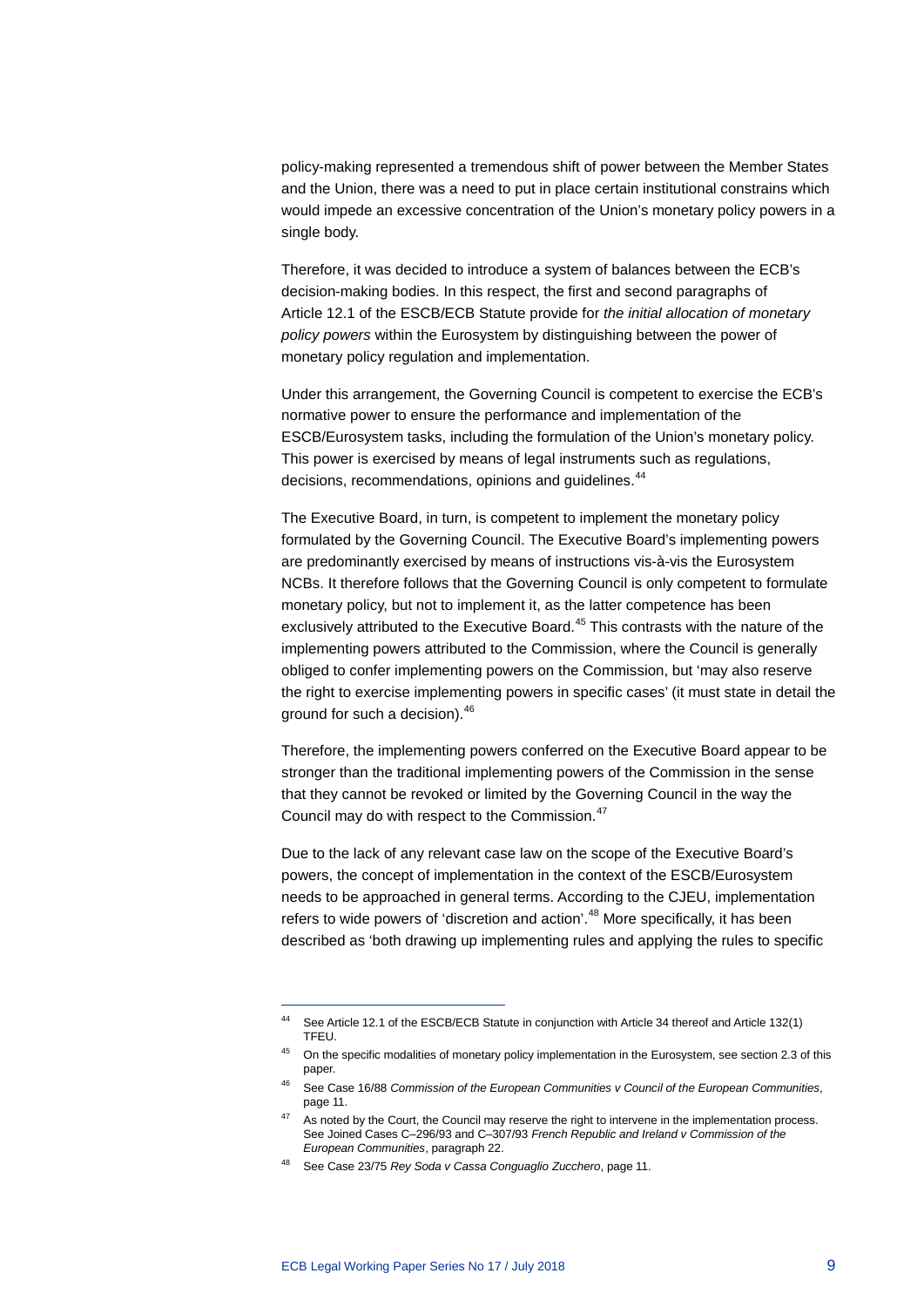cases by means of acts of individual application'.<sup>[49](#page-10-1)</sup> Consequently, the CJEU gave the concept of implementation a very broad scope, which includes the adoption of measures 'however important they may be'.<sup>[50](#page-10-2)</sup> Yet, the implementing powers cannot go as far as to adopt 'provisions intended to give concrete shape to the fundamental guidelines of the Union policy<sup>[51](#page-10-3)</sup> ('essential elements') which need to be laid down in the basic act. Furthermore, the use of implementing powers should also respect 'the basic elements laid down in the basic regulation'.<sup>[52](#page-10-4)</sup>

## <span id="page-10-0"></span>2.2 Delegation of monetary policy powers within the ECB/Eurosystem

The system of balances between the Governing Council and the Executive Board is not of a static, but rather of a dynamic, nature. The second paragraph of Article 12.1 of the ESCB/ECB Statute introduces a regulatory solution which provides the Governing Council with the discretion to delegate part of its monetary policy powers to the Executive Board. It allows the Executive Board to receive further powers in addition to its implementing powers attributed by the Treaties. This explicit delegation provision is exceptional in the Treaties for the width of discretion left to the Governing Council when compared, for instance, to the delegation clause provided in Article 291 of the TFEU.

The possibility of such delegation within the Union institutional framework has been recognised by the CJEU, which stated that 'the powers conferred on an institution include the right to delegate, in compliance with the requirements of the Treaty, a certain number of powers which fall under those powers'.[53](#page-10-5) In this respect, Article 17.3 of the Rules of Procedure of the ECB supplements this enabling clause by stipulating that the 'Governing Council may delegate its normative powers to the Executive Board for the purpose of implementing its regulations and guidelines. The regulation or guideline concerned shall specify the issues to be implemented as well as the limits and scope of the delegated powers.'<sup>[54](#page-10-6)</sup>

*Delegation of powers* from the Governing Council to the Executive Board should be conceptually distinguished from initial allocation of powers between the Governing Council and the Executive Board within the ESCB/Eurosystem. Whereas the former involves the transfer of powers from the Governing Council to the Executive Board originally conferred upon the Governing Council, the latter concerns the constitutional attribution of decision-making powers between the Governing Council and the Executive Board by the Treaties.

<span id="page-10-1"></span><sup>49</sup> See Case 16/88 *Commission of the European Communities v Council of the European Communities*, paragraph 11.

<span id="page-10-2"></span><sup>50</sup> See Case 41/69 *ACF Chemiefarma NV v Commission of the European Communities*, paragraph 65.

<span id="page-10-3"></span><sup>51</sup> See Case 240/90 *Federal Republic of Germany v Commission of the European Communities*, paragraph 37.

<span id="page-10-4"></span><sup>52</sup> See Case 46/86 *Albert Romkes v Officier van Justitie for the District of Zwolle*, paragraph 16.

<span id="page-10-5"></span><sup>53</sup> See Case C–301/02 P *Carmine Salvatore Tralli v European Central Bank*, paragraphs 41 and 42.

<span id="page-10-6"></span>See Decision ECB/2004/2 of the European Central Bank of 19 February 2004 adopting the Rules of Procedure of the European Central Bank.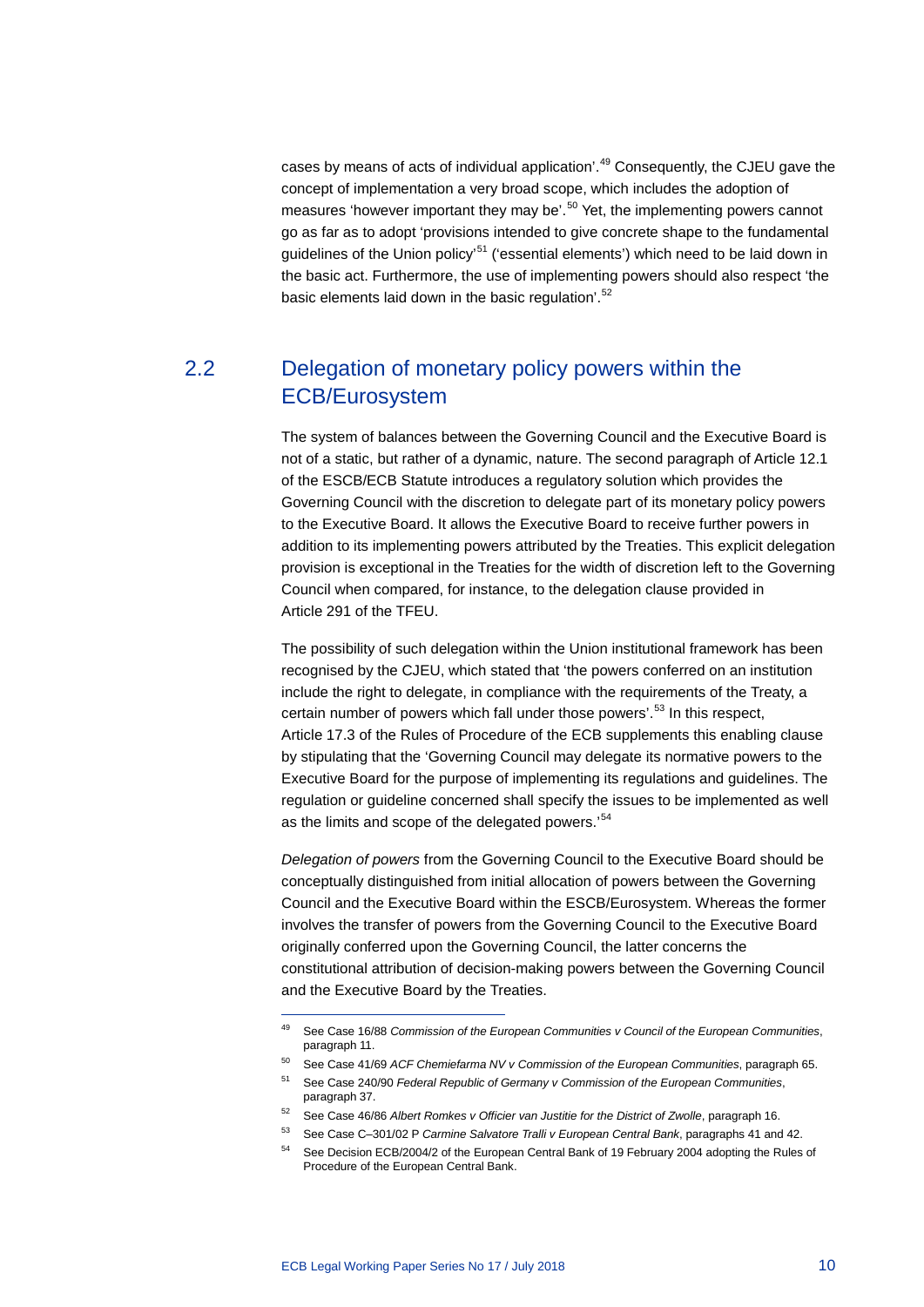Furthermore, the Governing Council may not delegate on an unconditional basis the powers assigned to it by the Treaties to the Executive Board. According to wellestablished case law, there are several conditions which generally apply to all delegations in Union law, including delegations from the Governing Council to the Executive Board.

- *First,* a delegating body cannot transfer a greater level of, or a different type of, decision-making authority from that which it has received itself.<sup>[55](#page-11-0)</sup>
- Second, the exercise of the decision-making authority by the delegate body must be subject to the same conditions as those to which it would be subject if the delegating body exercised them directly, particularly as regards the requirements to state reasons and to publish.<sup>[56](#page-11-1)</sup>
- *Third,* the delegating body must take an express decision transferring decision-making authority, which should be published.<sup>[57](#page-11-2)</sup>
- *Fourth,* delegation can relate only to clearly defined powers the use of which must be subject to the supervision of the delegating body.<sup>[58](#page-11-3)</sup>
- Fifth, the delegating body has to retain the right to reconsider the decisions granting delegations of authority, i.e. to decide to withdraw the delegation at any moment in time.<sup>[59](#page-11-4)</sup>
- *Sixth,* the decision-making authority must be exercised in the name of the delegating body, which must remain fully responsible for it.<sup>[60](#page-11-5)</sup>
- *Seventh,* the adopted act may be the subject of an application for annulment under the same conditions as if it had been adopted by the delegating authority.<sup>[61](#page-11-6)</sup>

Although delegation of powers by the Governing Council to the Executive Board constitutes a modification of a constitutionally established order of decision-making arrangements within the ESCB/Eurosystem, it does not entail a loss of responsibility for the Governing Council as a constitutionally responsible actor set by the Treaties.

<span id="page-11-0"></span><sup>55</sup> See *Case 9/56 Meroni & Co., Industrie Metallurgiche, SpA v High Authority of the European Coal and Steel Community*, page 150; see also *supra* footnote 53 (Case C–301/02 P), paragraph 43.

<sup>56</sup> *Ibid*.

<span id="page-11-2"></span><span id="page-11-1"></span><sup>57</sup> *Ibid,* page 151.

<span id="page-11-3"></span><sup>58</sup> See *supra* footnote 53 (Case C–301/02 P), paragraphs 133, 150-151. See also Case C–270/*12 United Kingdom of Great Britain and Northern Ireland v European Parliament and Council of the European Union* ('short-selling case'), paragraph 39.

<sup>59</sup> See *Case 5/85 AKZO Chemie BV and AKZO Chemie UK Ltd v Commission of the European Communities*, paragraphs 33 and 36.

<span id="page-11-6"></span><span id="page-11-5"></span><span id="page-11-4"></span><sup>60</sup> *Ibid*.

<sup>61</sup> *Ibid*.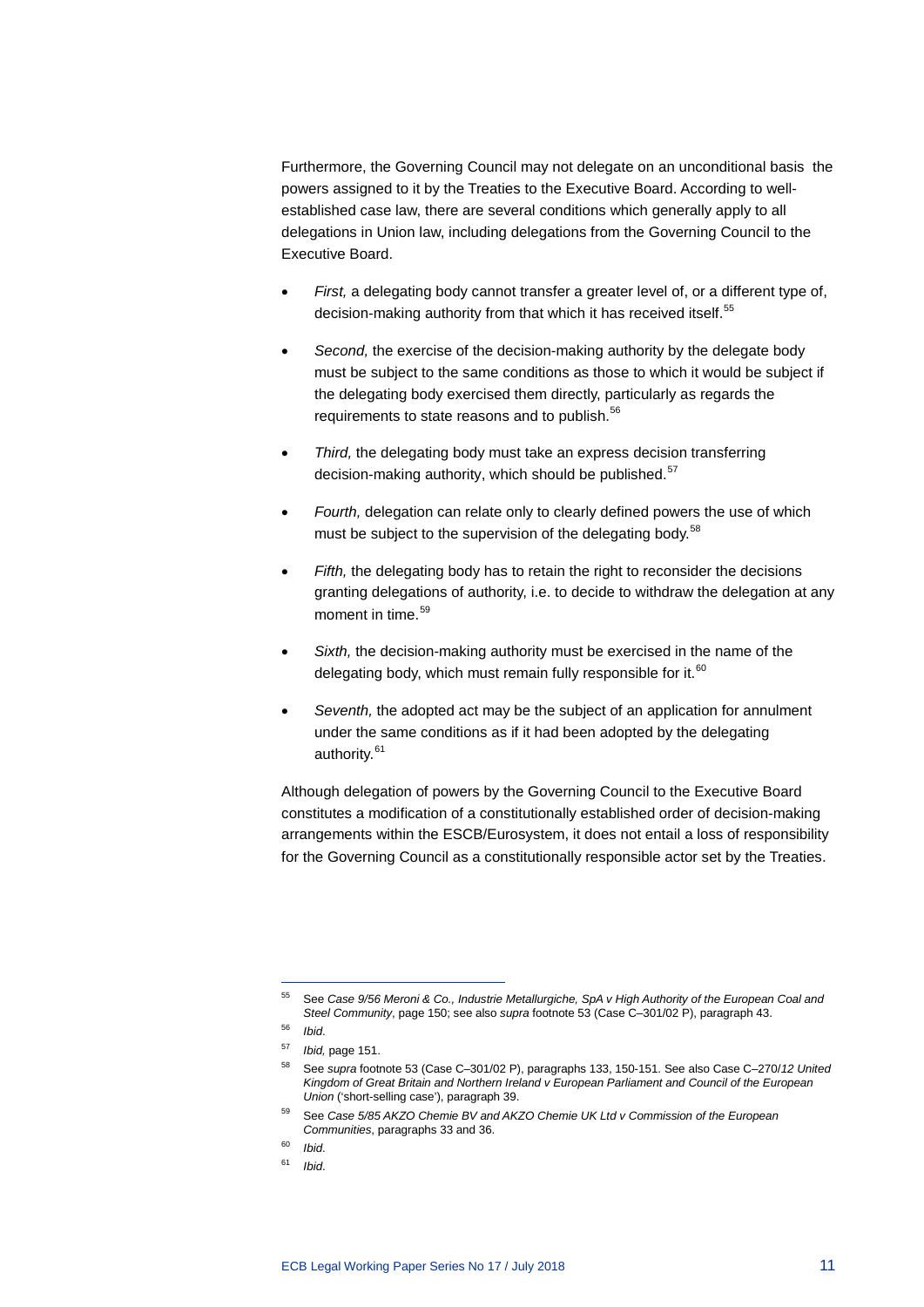### 2.3 Decentralised exercise of Eurosystem operational tasks

<span id="page-12-0"></span>The third paragraph of Article 12.1 of the ESCB/ECB Statute applies another regulatory solution to the functioning of the ESCB/Eurosystem which is based on the *principle of decentralisation,*[62](#page-12-1) or *deconcentration*. [63](#page-12-2)

Whereas decision-making power within the Eurosystem has been exclusively conferred on the supranational level represented by the ECB and its decision-making bodies ('decisional centralism'),  $64$  the day-to-day workings of the Eurosystem take place 'close to the ground' in the sense that the NCBs directly conduct monetary policy operations unless this is deemed impossible and inappropriate.

Therefore, it can be argued that the Eurosystem operates under *the presumption* that monetary policy decisions adopted at the supranational level are implemented factually through the action of the NCBs,<sup>[65](#page-12-4)</sup> subject to the guidelines and instructions of the ECB decision-making bodies.<sup>[66](#page-12-5)</sup> In this respect, the Eurosystem's periphery (NCBs) is thus more significant than the centre with respect to monetary policy implementation, even despite the fact that 'the ECB must be afforded a broad discretion for the purpose of framing and implementing the Union's monetary policy.'[67](#page-12-6) Moreover, any deviation from the exclusion of the NCBs from the conduct of monetary policy operations has to be justified by the Governing Council which, when doing so, is obliged to assess the 'possibility' and 'appropriateness' of indirect implementation of ESCB tasks in a particular case.<sup>[68](#page-12-7)</sup>

In this context, 'possibility' has been understood as involving an assessment of whether the NCBs have the operational capacity to carry out a certain ESCB task.<sup>[69](#page-12-8)</sup> The notion of 'appropriateness' remains somewhat ambiguous and, thus, leaves to the Governing Council a large *room of manoeuvre* concerning decentralised exercise of a certain ESCB task. $^{70}$  $^{70}$  $^{70}$  In line with well-established case law, an introduction of a

<span id="page-12-1"></span>In accordance with this provision, 'the ECB shall have recourse to the NCBs to carry out operations which form part of the tasks of the ESCB to the extent deemed possible and appropriate'. See *supra* footnote 4, page 78 and footnote 39, page 266. See also de Lhoneux, E. (2009) 'Decentralisation and specialisation in the Eurosystem', *Euredia*, pages 459-467; Eijffinger, S. (2003) 'The federal design of a central bank in a monetary union: The case of the European System of Central Banks', *International Journal of Finance and Economics*, Volume 8, Issue 4, page 366; Moutot, P. et al (2008) 'Workings of the Eurosystem – monetary policy preparations and decision-making: selected issues', ECB Occasional Paper Series No 79/January 2008, page 18; Priego, F. J., Conlledo, F. (2005) 'The role of the decentralisation principle in the legal construction of the European System of Central Banks' in *Legal Aspects of the European System of Central Banks – Liber Amicorum Paolo Zambroni Ganavelli*, European Central Bank: Frankfurt, pages 193-198.

<sup>&</sup>lt;sup>63</sup> See Zilioli, C., Selmayr, M. (2006) 'Recent Developments in the Law of the European Central Bank', *Yearbook of European Law*, Volume 25, Issue 1, footnote 289.

<span id="page-12-4"></span><span id="page-12-3"></span><span id="page-12-2"></span>See *supra* footnote 39 (Smits), page 67.

<sup>65</sup> See *supra* footnote 20 (de Lhoneux), page 174. For the opposite view, see *supra* footnote 63 (Zilioli and Selmayr): '[t]here is in our view no legal presumption in the EC Treaty or in the Statute in favour of an execution of ESCB tasks through the national central banks. It is rather the discretion of the ECB whether it deems it "possible and appropriate" to make use of the national central banks.'

<span id="page-12-6"></span><span id="page-12-5"></span><sup>66</sup> See *supra* footnote 31.

<sup>67</sup> As noted by Advocate General Cruz Villalón. See Opinion in Case C–62/14 *Peter Gauweiler and Others v Deutscher Bundestag*, paragraphs 109 and 111.

<sup>68</sup> See *supra* footnote 39 (Smits), page 112; footnote 40 (Zilioli and Selmayr), pages 126-131; footnote 62 (de Lhoneux), page 460.

<span id="page-12-9"></span><span id="page-12-8"></span><span id="page-12-7"></span><sup>69</sup> See *supra* footnote 62 (Priego and Conlledo), page 195.

<sup>70</sup> *Ibid*.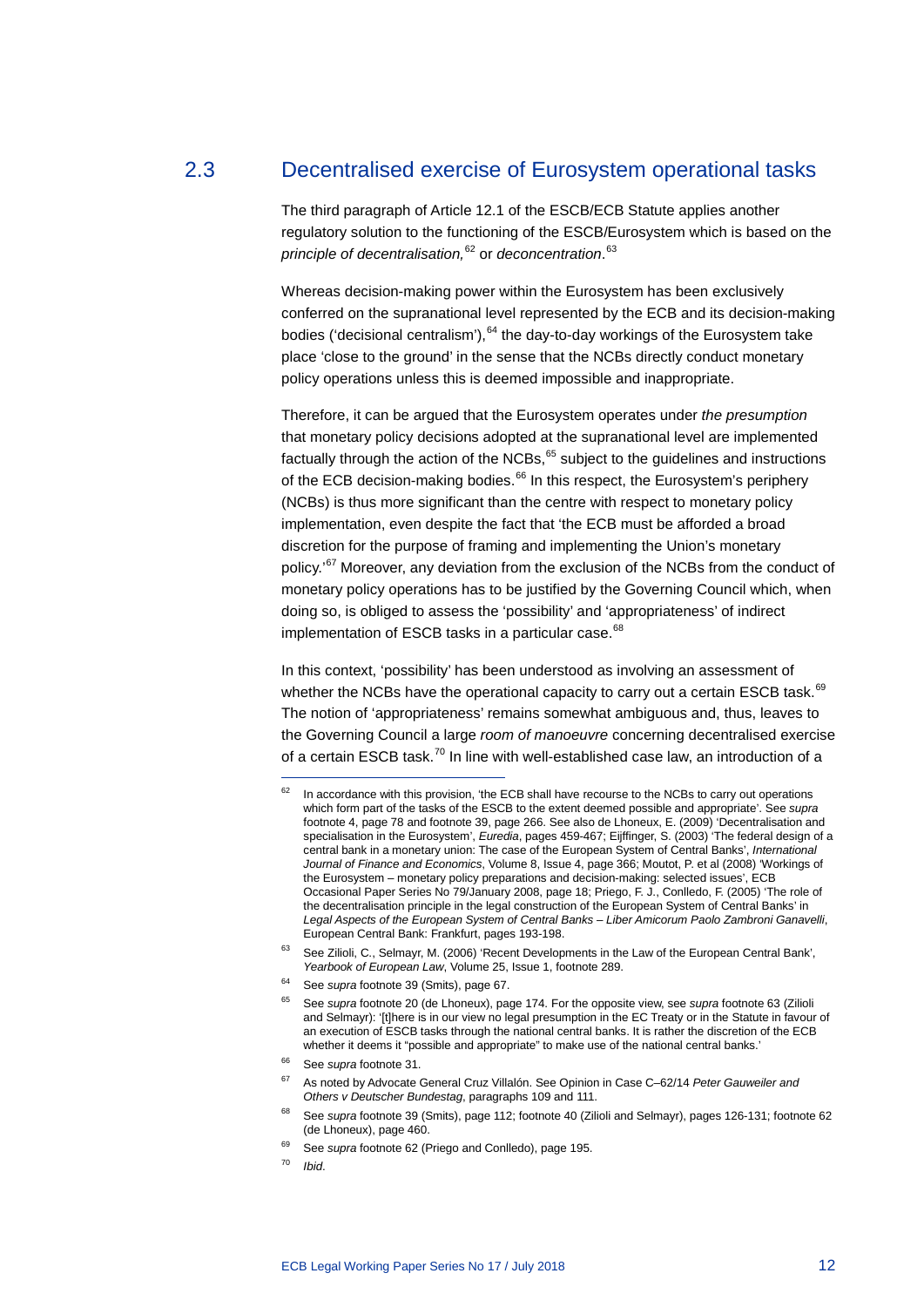(more restrictive) measure is deemed appropriate when it ensures the attainment of the objective in question and does not go beyond what is necessary to attain that objective.[71](#page-13-0)

Therefore, the rule of law demands an examination by the Governing Council of the appropriateness of not having recourse to the NCBs in a particular case, looked at through the lens of the overall objectives underlying the functioning of the Eurosystem, including such benchmarks as the smooth functioning of the 'monetary policy transmission mechanism', or ensuring the 'singleness of monetary policy'.<sup>[72](#page-13-1)</sup> A case could arise where the indirect implementation of a single monetary policy through the NCBs could lead to 'distortions of competition: central bank money would be easier or cheaper to access in country A than in country B.<sup>[73](#page-13-2)</sup> In addition, it has been acknowledged that some monetary policy operations (e.g. fine-tuning bilateral operations, or foreign exchange swaps) may be directly exercised by the ECB under *exceptional circumstances*. [74](#page-13-3)

An indirect, 'decentralised' framework for the exercise of monetary policy operational tasks reflects the federally oriented design of the ESCB/Eurosystem in which the higher and lower administrative levels jointly participate in the exercise of the Eurosystem's monetary policy mandate.<sup>[75](#page-13-4)</sup> The choice of a federal and decentralised structure is also motivated by efficiency reasons since knowledge of domestic economy and geographical proximity facilitates the Eurosystem's interactions with various economic agents and counterparties.<sup>[76](#page-13-5)</sup>

Furthermore, the use of decentralisation as a regulatory solution is not only applied to the conduct of monetary policy operations within the Eurosystem, but also to other

<span id="page-13-0"></span><sup>71</sup> See *supra* footnote 67, paragraph 67 (Case C–62/14), C‑59/11 *Association Kokopelli v Graines Baumaux SAS*, paragraph 38; Case C–150/04 *Commission of the European Communities v Kingdom of Denmark*, paragraph 46; Case C–222/07 *Unión de Televisiones Comerciales Asociadas (UTECA) v Administración General del Estado*, paragraph 25; Case C–243/01 *Criminal proceedings against Piergiorgio Gambelli and Others*, paragraph 65; Case C–58/98 *Josef Corsten*, paragraph 39; Case C-6/98 *Arbeitsgemeinschaft Deutscher Rundfunkanstalten (ARD) v PRO Sieben Media AG*, paragraph 51; Case C–154/89 *Commission of the European Communities v French Republic*, paragraphs 14 and 15; Case C–180/89 *Commission of the European Communities v Italian Republic*, paragraphs 17 and 18; Case C–198/89 *Commission of the European Communities v Hellenic Republic*, paragraphs 18 and 19.

<sup>72</sup> *Ibid*, (Case C–62/14), paragraphs 50 et seq.

<span id="page-13-3"></span><span id="page-13-2"></span><span id="page-13-1"></span><sup>73</sup> See *supra* footnote 63 (Zilioli and Selmayr), pages 60-61.

 $74$  See Annex 'The implementation of monetary policy in the euro area – General documentation on Eurosystem monetary policy instruments and procedures' to Guideline ECB/2006/12 of the European Central Bank of 31 August 2006 amending Guideline ECB/2000/7 on monetary policy instruments and procedures of the Eurosystem, in particular sections 2.2 and 3.1.

<span id="page-13-4"></span><sup>75</sup> See *supra* footnote 21 (de Lhoneux), page 166; footnote 62 (de Lhoneux), page 462; footnote 62 (Moutot), page 18; see also Bonzom. P., Barontini, C. (2006) 'The European Integration Process: A Changing Environment for National Central Banks', OeNB Workshops No 7/2006, page 172. On the other hand, scepticism has been raised concerning whether the ESCB/Eurosystem is a truly federal system, or rather just a 'quasi-federal system' at most. See footnote 40 (Zilioli and Selmayr), pages 63-71.

<span id="page-13-5"></span><sup>76</sup> *Ibid*. See also *supra* footnote 62 (Moutot), page 18 and footnote 75 (Bonzom and Barontini), page 174. On the criticism of the Eurosystem's decentralised set-up, see Padoa-Schioppa, T. (2004) *The Euro and its Central Bank. Getting United after the Union*, Cambridge, Massachusetts, page 170.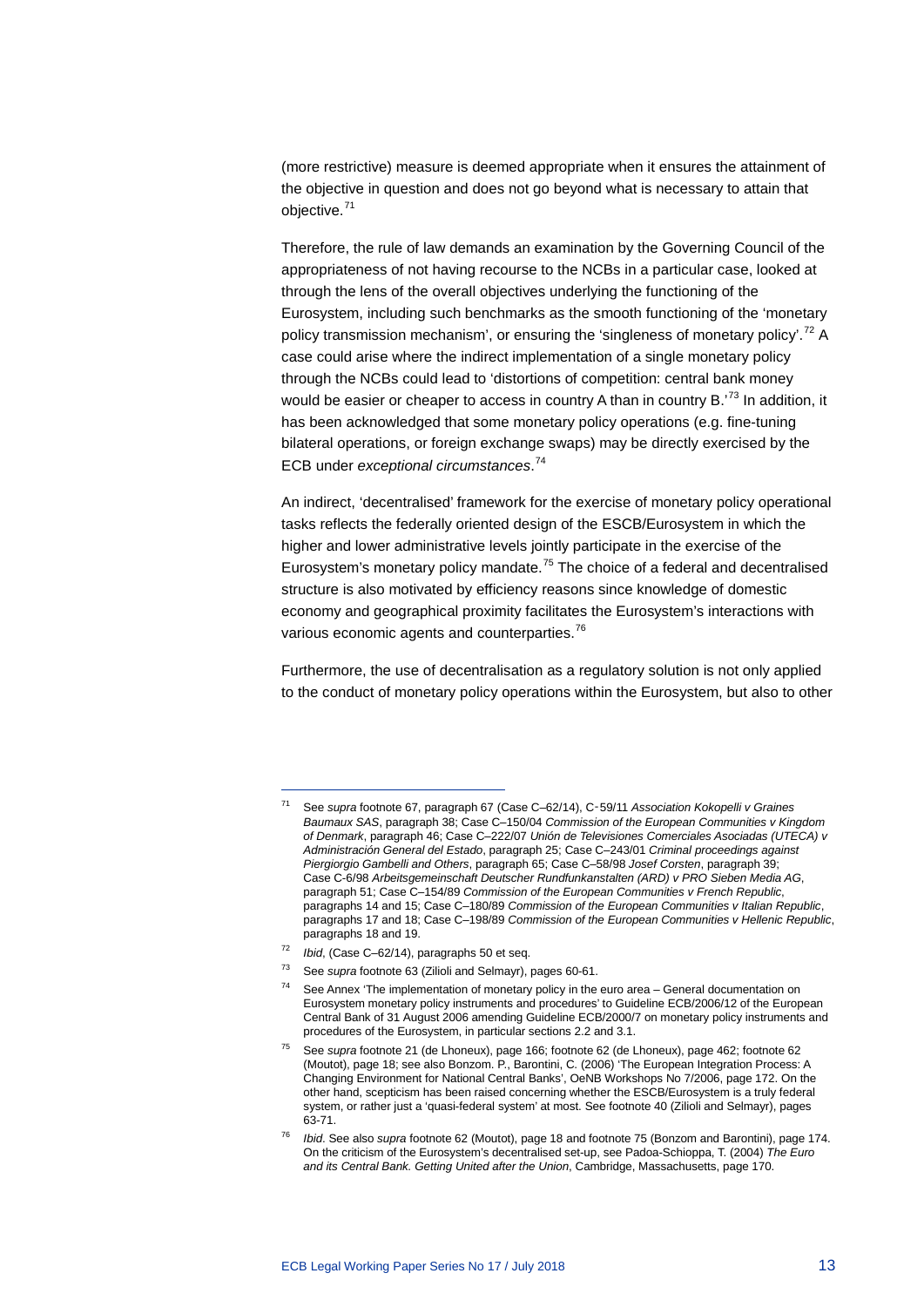ESCB tasks such as the collection of statistical data<sup>[77](#page-14-0)</sup> and the production and circulation of euro banknotes.<sup>[78](#page-14-1)</sup>

According to Article 5.1 of the ESCB/ECB Statute, the ECB is assisted by the Eurosystem NCBs when collecting statistical information necessary for the purpose of exercising ESCB tasks, including monetary and financial statistics, banknote statistics, payments and payment systems statistics, financial stability statistics, balance of payments statistics and international investment position statistics<sup>[79](#page-14-2)</sup>. As part of their duties in this context, the NCBs are responsible for checking the reported information, compiling it and submitting it to the ECB. It therefore follows that the ECB collects statistical information from the reporting agents indirectly, through the intermediation of the relevant Eurosystem NCBs which are required to carry out these tasks to the extent possible.[80](#page-14-3) As noted by *von Lindeiner,* the NCBs 'are usually best placed to collect statistical information from reporting agents and national authorities due to their proximity and expertise in the national framework, and the absence of language barriers (...).'[81](#page-14-4)

This approach is reflected in various ECB regulations, which lay down the rules on collection of statistical information from economic agents operating within the euro area.<sup>[82](#page-14-5)</sup> The ECB's normative power in the area of statistics is derived from Article 5 of Regulation (EC) No 2533/98 which empowers the ECB to adopt regulations defining statistical reporting requirements in the euro area Member States.

In the field of euro banknotes, Article 128(1) of the TFEU stipulates that the ECB has the exclusive right to authorise their issuance within the Union and provides that the ECB and the NCBs may issue them. Under this provision, the ECB has the competence to establish, *inter alia,* the legal framework for the production of euro banknotes and to set the practical modalities for euro banknote circulation. The ECB has decided that the tasks relating to the production of euro banknotes should be exercised in a system of 'a decentralised production scenario with pooling<sup>[83](#page-14-6)</sup> by allocating the responsibility for producing euro banknotes to the NCBs. $84$  In this

<span id="page-14-0"></span> $77$  See Article 5.1 of the ESCB/ECB Statute.

See Article 16 of the ESCB/ECB Statute in conjunction with Article 128(1) TFEU.

<span id="page-14-2"></span><span id="page-14-1"></span><sup>79</sup> See the non-exhaustive list in Council Regulation (EC) No 2533/98 of 23 November 1998 concerning the collection of statistical information by the European Central Bank.

<span id="page-14-3"></span><sup>80</sup> See Article 5.2 of the ESCB/ECB Statute.

<span id="page-14-4"></span><sup>81</sup> See von Lindeiner, F. (forthcoming) in Blanke, H. J., Mangiameli, S. (eds.) *The Treaty on European Union (TEU): A Commentary*, Springer Science & Business Media.

<span id="page-14-5"></span><sup>&</sup>lt;sup>82</sup> See, for example, Regulation (EU) No 1072/2013 of the European Central Bank of 18 October 2013 concerning statistics on interest rates applied by monetary financial institutions (ECB/2013/34); Regulation (EU) No 1073/2013 of the European Central Bank of 18 October 2013 concerning statistics on the assets and liabilities of investment funds (ECB/2013/38); Regulation (EU) No 1074/2013 of the European Central Bank of 18 October 2013 on statistical reporting requirements for post office giro institutions that receive deposits from non-monetary financial institution euro area residents (ECB/2013/39); Regulation (EU) No 1075/2013 of the ECB of 18 October 2013 concerning statistics on the assets and liabilities of financial vehicle corporations engaged in securitisation transactions (ECB/2013/40); Regulation (EU) No 1409/2013 of the European Central Bank of 28 November 2013 on payments statistics (ECB/2013/43).

<span id="page-14-7"></span><span id="page-14-6"></span><sup>83</sup> See ECB (2003) ['ECB Annual Report](https://www.ecb.europa.eu/pub/annual/html/index.en.html) 2002', April 2003, page 132.

See Recital 1 of Guideline (EU) 2015/280 of the European Central Bank of 13 November 2014 on the establishment of the Eurosystem Production and Procurement System (ECB/2014/44). To fulfil the obligations concerning the production of euro area banknotes, the NCBs may either use their printing works or tender the production.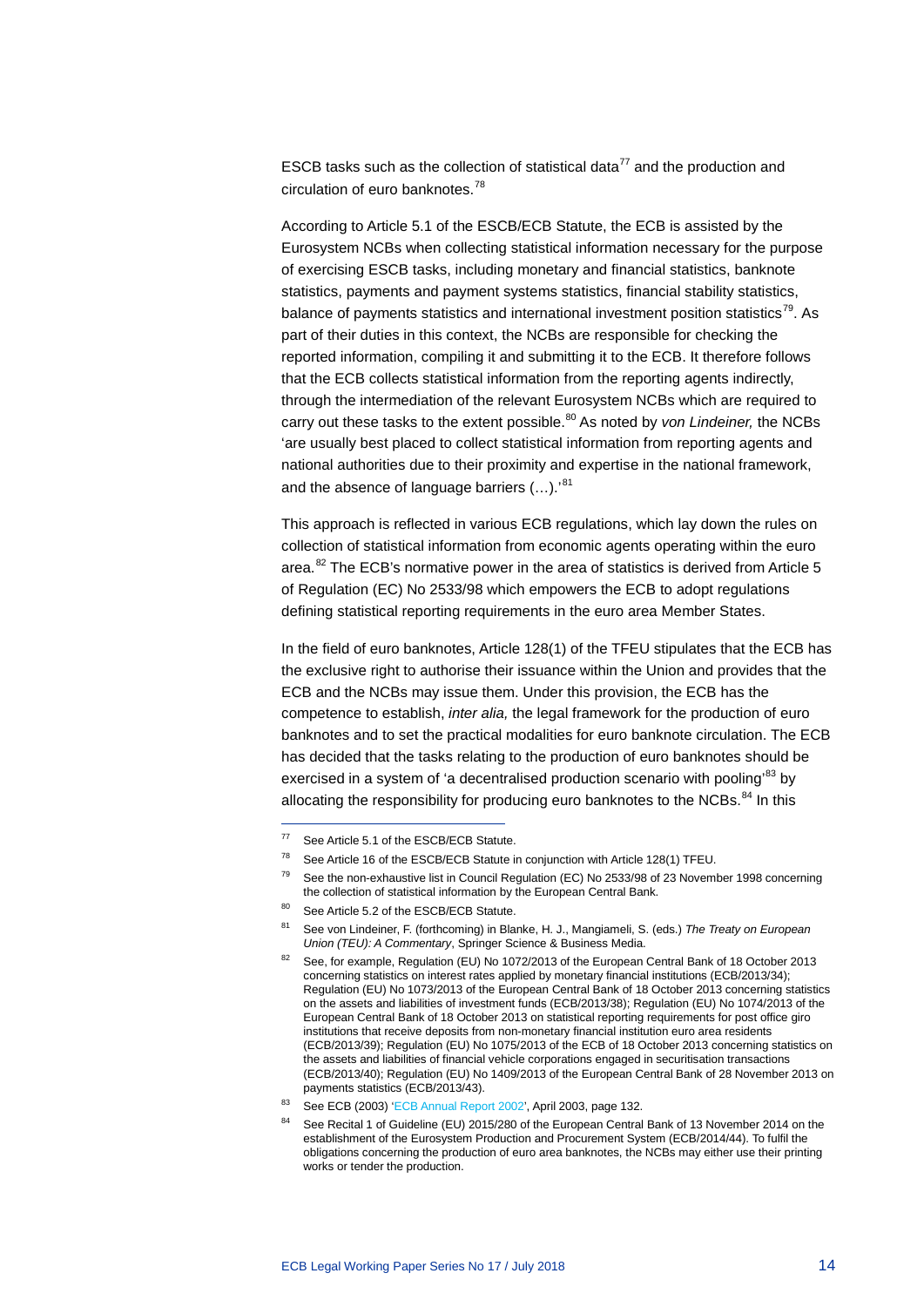system, each Eurosystem NCB is entrusted by a decision of the Governing Council with the production of only one, two or three of the six banknote denominations.<sup>[85](#page-15-1)</sup> Once produced, the banknotes are transported to different Eurosystem NCBs which are responsible for putting them into circulation.<sup>[86](#page-15-2)</sup> It therefore follows that the majority of auxiliary tasks related to the ECB's exclusive right to authorise the issuance of euro banknotes is exercised in a decentralised framework by having full recourse to the NCBs.

### 2.4 Summary

-

<span id="page-15-0"></span>This section has analysed three specific regulatory solutions underpinning the functioning of the Eurosystem's operational framework. It confirms that the Eurosystem's institutional design is, in clear terms, open and can be redefined by the system itself, which is a unique feature when compared to the traditional schemes provided in the Treaties.<sup>[87](#page-15-3)</sup> This openness is evidenced by the following examples.

The initial allocation of monetary policy powers between the Governing Council and the Executive Board provides a system of balances between the ESCB/Eurosystem decision-making bodies and, thus, avoids an excessive concentration of powers in the hands of one actor. It is, however, not a static, but rather a dynamic, system of horizontal balances as the Governing Council has the option to delegate to the Executive Board some of its powers subject to certain constraints stemming from well-established case law.

Furthermore, the day-to-day operations of the ESCB/Eurosystem are constrained by the principle of decentralisation unless the Governing Council deems the indirect implementation of certain ESCB/Eurosystem tasks impossible and/or inappropriate. This regulatory solution can be regarded as introducing a vertical equilibrium concerning the division of labour between two levels of the ESCB/Eurosystem for the conduct of ESCB/Eurosystem executive tasks. It also ensures the participation of the NCBs unless their exclusion can be justified in a particular case.

<span id="page-15-2"></span><span id="page-15-1"></span> $85$  It is noted that the seventh EUR 500 denomination is not produced anymore.

<sup>86</sup> Pursuant to Article 3(1) of Decision ECB/2010/29 of the European Central Bank of 13 December 2010 on the issue of euro banknotes, the NCBs put into and withdraw from circulation euro banknotes, and perform any physical handling in relation to all euro banknotes, including those issued by the ECB.

<span id="page-15-3"></span><sup>87</sup> See Priego, F. J. (1998) *El anamiaje institicional del Sistema Europeo de Bancos Centrales*, Madrid, La Ley 1998, D–125.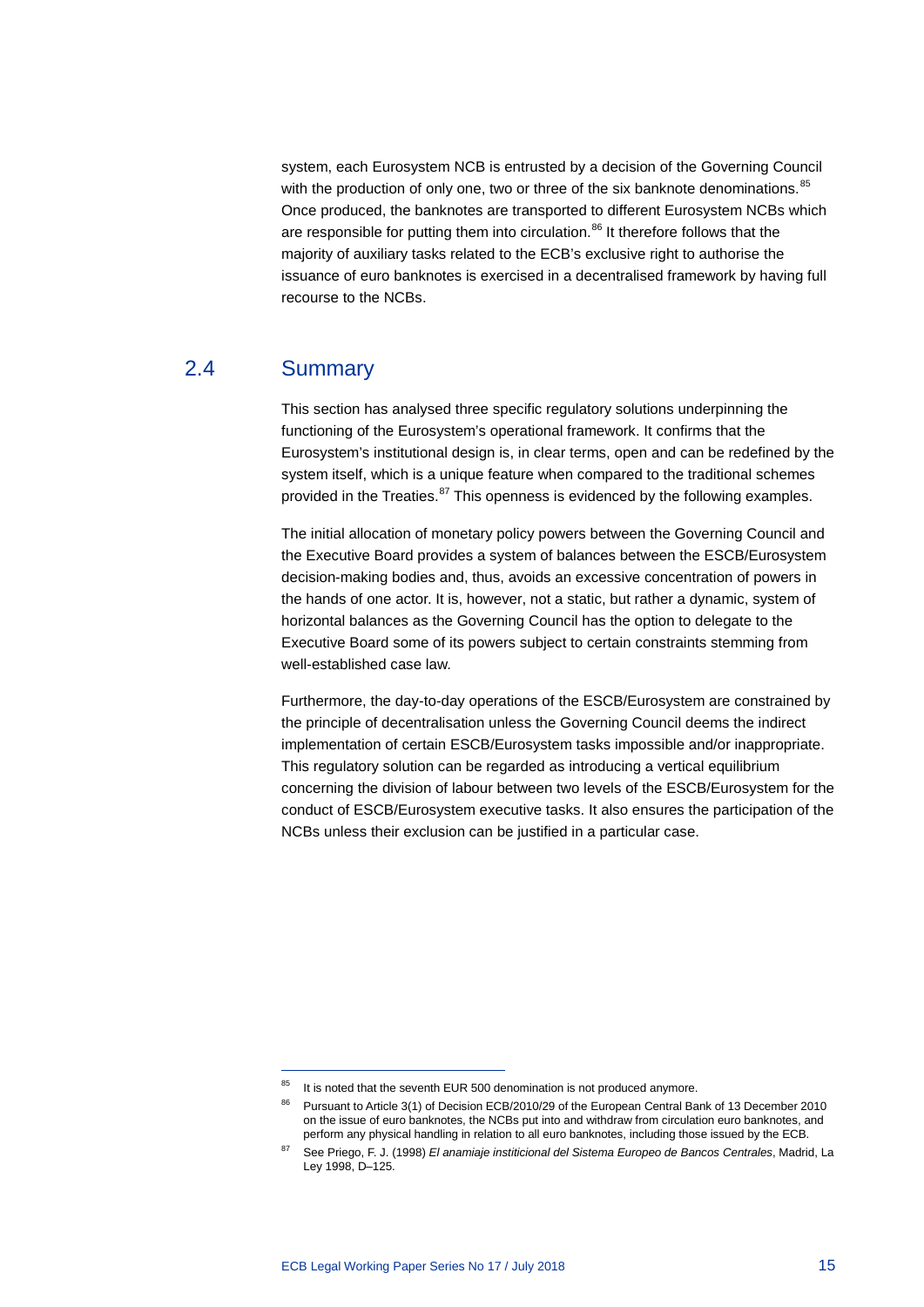# <span id="page-16-0"></span>3 The institutional framework governing the SSM

According to Article 127(6) of the TFEU, *'the Council, acting by means of regulations in accordance with a special legislative procedure, may unanimously, and after consulting the European Parliament and the European Central Bank, confer specific*  tasks upon the European Central Bank concerning policies relating to the prudential *supervision of credit institutions and other financial institutions with the exception of insurance undertakings.'*

The abovementioned enabling clause (also referred to in the doctrine as the 'sleeping beauty clause'<sup>[88](#page-16-1)</sup> or the 'last resort clause'<sup>[89](#page-16-2)</sup>) can result in the ECB being endowed with 'a bank supervisory task of its own through rather swift although weighty legislative action<sup>'[90](#page-16-3)</sup> notably without recourse to the burdensome (ordinary) Treaty amendment procedure laid down in Article 48 of the TEU.<sup>[91](#page-16-4)</sup> In doing so, it alters the basic constitutional allocation of competences between the Union and its Member States as set out by the Treaties.<sup>[92](#page-16-5)</sup>

Although the wording of Article 127(6) of the TFEU appears to be somewhat vague and open-ended,<sup>[93](#page-16-6)</sup> it is, nevertheless, widely considered to be a sound constitutional basis for allowing the ECB to carry out activities ('tasks'), provided that these are connected to, or stem from, prudential policies.[94](#page-16-7) As noted by *Louis*, Article 127(6) of the TFEU makes 'it possible, albeit with substantial procedural impediments to be

-

clause was never intended for the general supervision all major banks.

<span id="page-16-1"></span><sup>88</sup> See Gortsos, C. (2013), The 'single supervisory mechanism': a major building block towards a European Banking Union (the full Europeanisation of the 'bank safety net'), Working Paper Series No 8/2013 (June), ECEFIL.

<span id="page-16-2"></span>See Padoa-Schioppa, T. (1999) 'EMU and banking supervision', Lecture by Tommaso Padoa-Schioppa, Member of the Executive Board of the ECB at the London School of Economics, Financial Markets Group on 24 February 1999.

<span id="page-16-4"></span><span id="page-16-3"></span><sup>90</sup> See *supra* footnote 39 (Smits), page 357.

This amendment procedure requires an intergovernmental conference, ratification by national parliaments and sometimes even a national referendum.

<span id="page-16-5"></span><sup>92</sup> These competences are grouped in Articles 3-6 TFEU and underpinned by the principle of conferral of powers, enshrined in Article 5(2) TEU. The principle of conferral states that 'the Union shall act only within the limits of the competences conferred upon it by the Member States in the Treaties to obtain the objectives set out therein. Competences not conferred upon the Union in the Treaties remain with the Member States'. It should be read in conjunction with the Article 4(1) TEU which stipulates that 'competences not conferred upon the Union in the Treaties remain with the Member States.'

<span id="page-16-6"></span><sup>93</sup> The reference to 'policies' in the wording of Article 127(6) TFEU could be interpreted as limiting the possibility of the ECB being engaged in actual day-to-day supervision.

<span id="page-16-7"></span><sup>94</sup> See Tröger, T. H. (2014) 'The Single Supervisory Mechanism – Panacea or Quack Banking Regulation? Preliminary Assessment of the New Regime for the Prudential Supervision of Banks with ECB Involvement', *European Business Organization Law Review* 15, No 4 (2014), pages 449-497; Wymeersch, E. (2014) 'The Single Supervisory Mechanism or 'SSM', Part One of the Banking Union', *National Bank of Belgium Working Paper*, No 255 (2014). For the opposite view, see for example Weismann, P. (2018) 'The European Central Bank under the Single Supervisory Mechanism: Cooperation, Delegation, and Reverse Majority Voting', *European Journal of Current Legal Issues*, Vol 24, No 1 (2018); Vaubel, R. (2014) 'The Breakdown of the Rule of Law in the Euro-Crisis: Implications for the Reform of the Court of Justice of the European Union', Conference on 'International Law and the Rule of Law under Extreme Conditions', Travemünde Symposium on the Economic Analysis of Law, 27-29 March 2014, page 8. Vaubel argues that this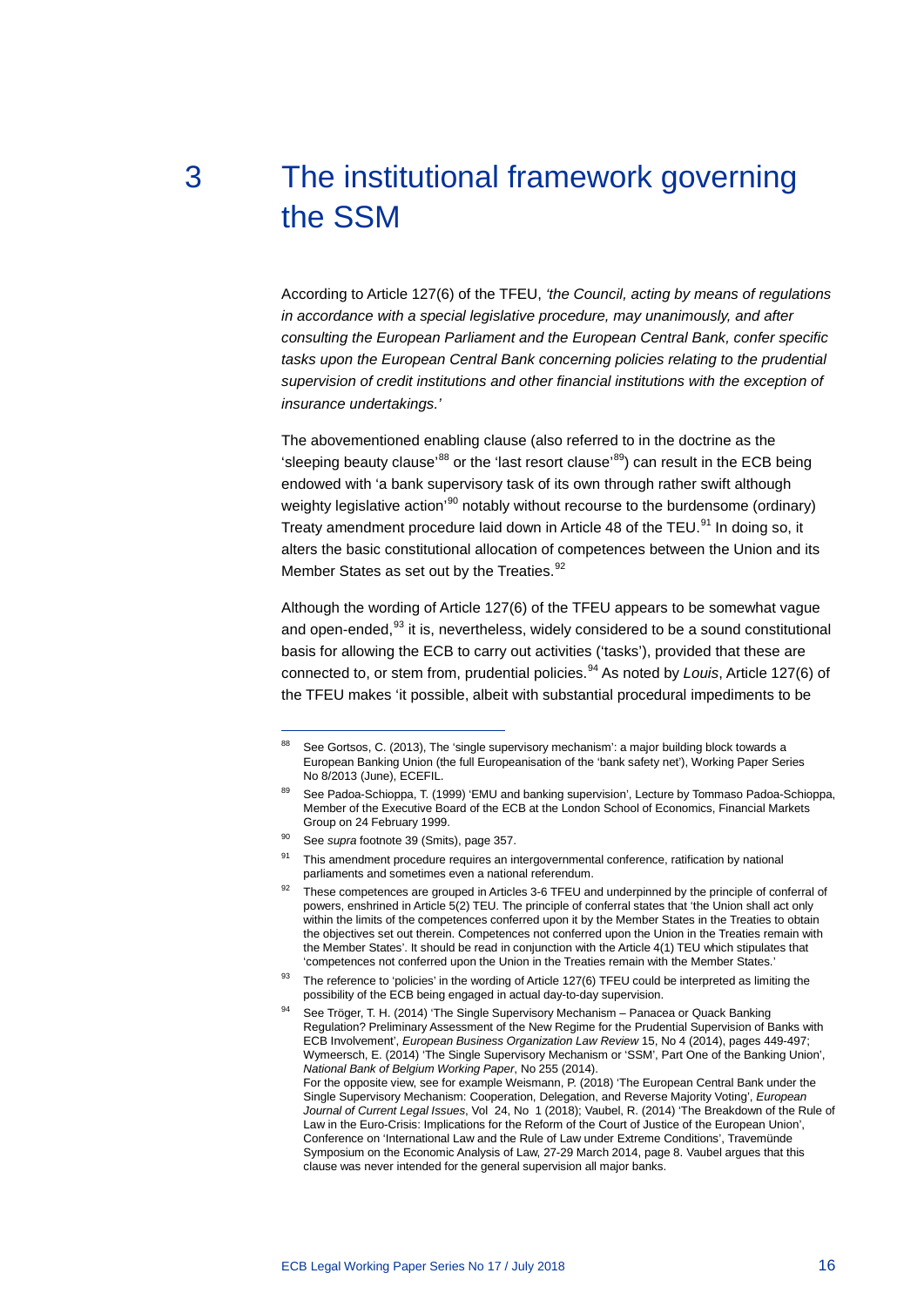overcome, to provide for a form of direct Europe-wide supervision of financial institutions.'[95](#page-17-0)

Since Article 127(6) of the TFEU solely regulates procedural aspects related to the conferral of supervisory competence on the ECB, substantive aspects of the conferral had to be established through a Council legal act. For this purpose, a special act of general application – the SSM Regulation – was unanimously adopted by the Council. In this sense, the SSM Regulation can be regarded as a 'basic act' which sits at the top of the institutional legal framework governing the operations of the SSM.[96](#page-17-1)

<span id="page-17-8"></span>By virtue of Article 4(1) of the SSM Regulation,  $97$  the ECB has become exclusively competent to carry out a number of key supervisory tasks in relation to all credit institutions headquartered in the participating Member States, including:<sup>[98](#page-17-3)</sup>

- 1. granting and withdrawing the authorisations of credit institutions;<sup>[99](#page-17-4)</sup>
- 2. supervision of cross-border entities;<sup>[100](#page-17-5)</sup>

- 3. assessment of changes in the shareholder structure of supervised entities;<sup>[101](#page-17-6)</sup>
- 4. ensuring the compliance by supervised entities with key micro-prudential requirements;<sup>[102](#page-17-7)</sup>

- <span id="page-17-5"></span> $100$  See Article 4(1)(b) of the SSM Regulation: for credit institutions established in a participating Member State, which wish to establish a branch or provide cross-border services in a non-participating Member State, to carry out the tasks which the competent authority of the home Member State has under the relevant Union law. This task stems from Articles 35 and 39 of the CRD IV.
- <span id="page-17-6"></span> $101$  See Article 4(1)(c) of the SSM Regulation: to assess notifications of the acquisition and disposal of qualifying holdings in credit institutions, except in the case of a bank resolution, and subject to Article 15. This task stems from Articles 22-27 of the CRD IV.
- <span id="page-17-7"></span>102 See Article 4(1)(d) of the SSM Regulation: to ensure compliance with the acts referred to in the first subparagraph of Article 4(3), which impose prudential requirements on credit institutions in the areas of own funds requirements, securitisation, large exposure limits, liquidity, leverage, and reporting and public disclosure of information on those matters. Accordingly, the obligation to ensure compliance with

<span id="page-17-0"></span><sup>95</sup> See Louis, J.V. (1995) *Banking supervision in the European Community: institutional aspects*, Ed. de l'Univ. 1995, page 44.

<span id="page-17-1"></span><sup>96</sup> It is noted that the CJEU refers to the SSM Regulation as a 'Basic Regulation', see Case T-122/15 *Landeskreditbank Baden-Württemberg – Förderbank v European Central Bank* ('L–Bank').

<span id="page-17-2"></span> $97$  This Regulation entered into force on 4 November 2013, however by virtue of its Article 33(2) it became applicable only on 4 November 2014.

<span id="page-17-3"></span><sup>98</sup> The foregoing tasks can be considered as pertaining to the core of prudential supervision, they cannot be regarded as an exhaustive list of all prudential tasks. It therefore follows that there might be areas of prudential supervision of credit institutions which have not been conferred on the ECB, which remain within the remit of national competence. In this respect, Recital 28 of the SSM Regulation lists a number of supervisory tasks not conferred on the ECB that remain with the national authorities. They include, 1) receiving of notifications on the exercise of the right of establishment and the free provision of services by credit institutions across the internal market; 2) supervising undertakings which are not covered by the definition of credit institutions under Union law but which are supervised as credit institutions under national law; 3) supervising branches of credit institutions from third countries; 4) supervising payments services; 5) conducting day-to-day verifications of all credit institutions; 6) supervising credit institutions as regards markets in financial instruments; 7) preventing of the use of the financial system for the purpose of money laundering and terrorist financing; as well as 8) ensuring consumer protection.

<span id="page-17-4"></span>See Article 4(1)(a) of the SSM Regulation: to authorise credit institutions and to withdraw authorisations of credit institutions subject to Article 14. This task stems from Articles 8-18 of Directive 2013/36/EU of the European Parliament and of the Council of 26 June 2013 on access to the activity of credit institutions and the prudential supervision of credit institutions and investment firms, amending Directive 2002/87/EC and repealing Directives 2006/48/EC and 2006/49/EC (the 'Capital Requirements Directive IV' (CRD IV)).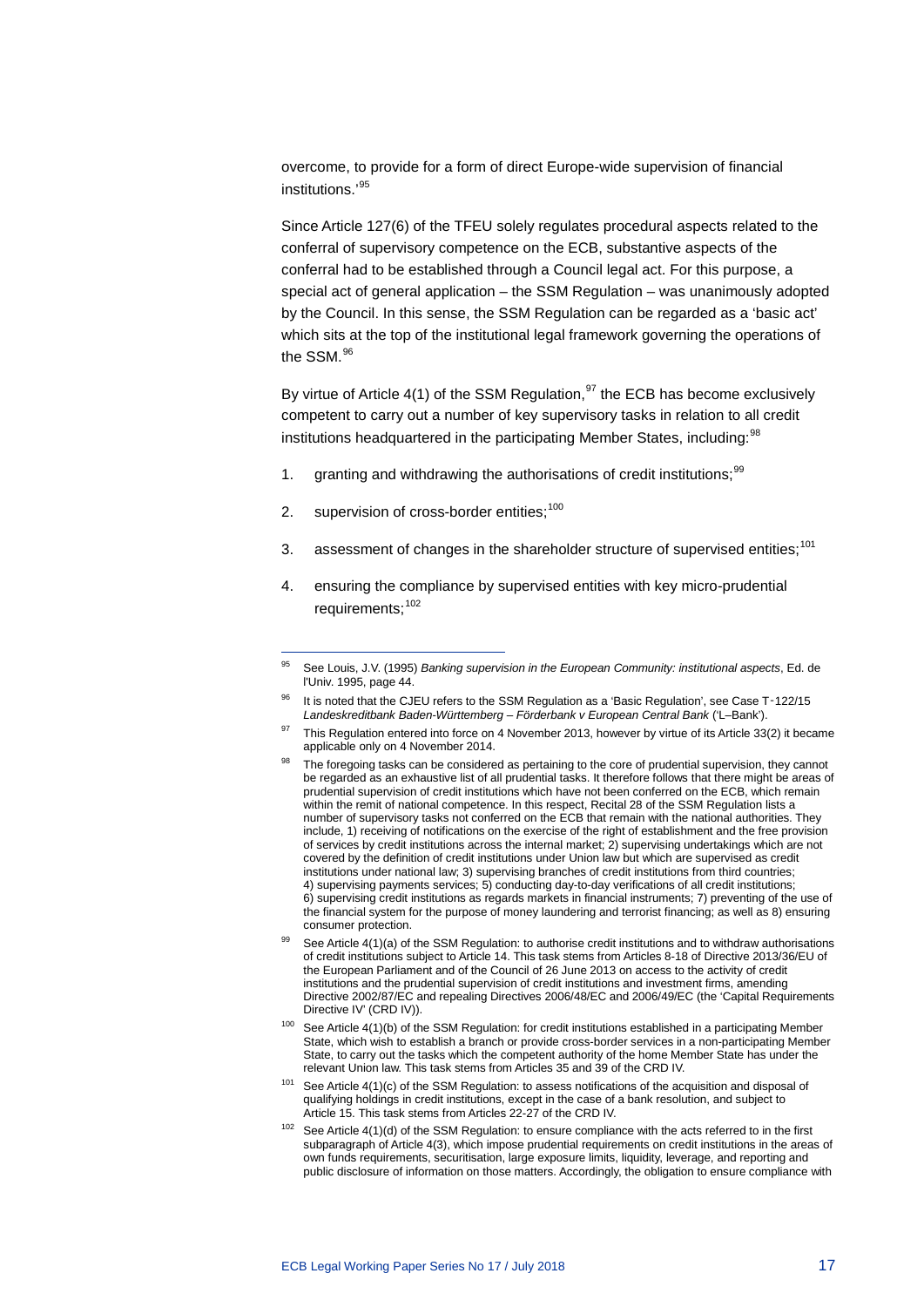- 5. ensuring the compliance by supervised entities with other micro-prudential requirements: [103](#page-18-0)
- 6. conduct of supervisory reviews ('Supervisory Review and Evaluation Processes', SREPs) and stress tests on supervisees;<sup>[104](#page-18-1)</sup>
- 7. supervision of banking groups on a consolidated basis;<sup>[105](#page-18-2)</sup>
- 8. supplementary supervision of financial conglomerates;<sup>[106](#page-18-3)</sup>
- 9. recovery planning and early intervention.<sup>[107](#page-18-4)</sup>

-

own funds (capital) requirements and securitisation stems from Articles 25-386 and 404-410 of Regulation (EU) No 575/2013 of the European Parliament and of the Council of 26 June 2013 on prudential requirements for credit institutions and investment firms and amending Regulation (EU) No 648/2012 (the 'Capital Requirements Regulation' (CRR)); the obligation to ensure compliance with limits on large exposures stems from Articles 387-403 of the CRR; the obligation to ensure compliance with liquidity requirements stems from Articles 411-426 of the CRR; the obligation to ensure compliance with public disclosure of information on these matters (Pillar 3) stems from Articles 431-455 of the CRR.

- <span id="page-18-1"></span><sup>104</sup> See Article 4(1)(f) of the SSM Regulation: to carry out supervisory reviews, including where appropriate in coordination with the European Banking Authority, stress tests and their possible publication, in order to determine whether the arrangements, strategies, processes and mechanisms put in place by credit institutions and the own funds held by these institutions ensure a sound management and coverage of their risks, and on the basis of that supervisory review to impose on credit institutions specific additional own funds requirements, specific publication requirements, specific liquidity requirements and other measures, where specifically made available to competent authorities by relevant Union law. The obligation to carry out SREPs and stress tests stems from Articles 97-101 of the CRD IV. The imposition of ad hoc additional requirements is governed by Articles 102-106 of the CRD IV.
- <span id="page-18-2"></span> $105$  See Article 4(1)(g) of the SSM Regulation: to carry out supervision on a consolidated basis over credit institutions' parents established in one of the participating Member States, including over financial holding companies and mixed financial holding companies, and to participate in supervision on a consolidated basis, including in colleges of supervisors without prejudice to the participation of NCAs in those colleges as observers, in relation to parents not established in one of the participating Member State. This obligation stems from Articles 111-118 of the CRD IV.
- <span id="page-18-3"></span><sup>106</sup> See Article 4(1)(h) of the SSM Regulation: to participate in supplementary supervision of a financial conglomerate in relation to the credit institutions included in it and to assume the tasks of a coordinator where the ECB is appointed as the coordinator for a financial conglomerate in accordance with the criteria set out in relevant Union law. This obligation stems from the provisions of Directive 2002/87/EC of the European Parliament and of the Council of 16 December 2002 on the supplementary supervision of credit institutions, insurance undertakings and investment firms in a financial conglomerate.
- <span id="page-18-4"></span>See Article 4(1)(i) of the SSM Regulation: to carry out supervisory tasks in relation to recovery plans and early intervention where a credit institution or group in relation to which the ECB is the consolidating supervisor does not meet or is likely to breach the applicable prudential requirements and, only in the cases explicitly stipulated by relevant Union law for competent authorities, structural changes required from credit institutions to prevent financial stress or failure, excluding any resolution powers. Accordingly, the obligation to draw recovery plans for supervised banks stems from Articles 5-9 of the Directive 2014/59/EU of the European Parliament and of the Council of 15 May 2014 establishing a framework for the recovery and resolution of credit institutions and investment firms and amending Council Directive 82/891/EEC, and Directives 2001/24/EC, 2002/47/EC, 2004/25/EC, 2005/56/EC, 2007/36/EC, 2011/35/EU, 2012/30/EU and 2013/36/EU, and Regulations (EU) No 1093/2010 and (EU) No 648/2012, of the European Parliament and of the Council (the 'Bank Recovery and Resolution Directive' (BRRD)). Early intervention measures available to competent supervisors are governed by the Articles 27-30 of the BRRD.

<span id="page-18-0"></span> $103$  See Article 4(1)(e) of the SSM Regulation: to ensure compliance with the acts referred to in the first subparagraph of Article 4(3), which impose requirements on credit institutions to have in place robust governance arrangements, including the fit and proper requirements for the persons responsible for the management of credit institutions, risk management processes, internal control mechanisms, remuneration policies and practices and effective internal capital adequacy assessment processes, including Internal Ratings Based models. Accordingly, the obligation to ensure robust governance arrangements stems from Articles 74-75 and 88-96 of the CRD IV; the obligation to ensure an effective internal capital adequacy assessment process stems from Articles 76-87 of the CRD IV.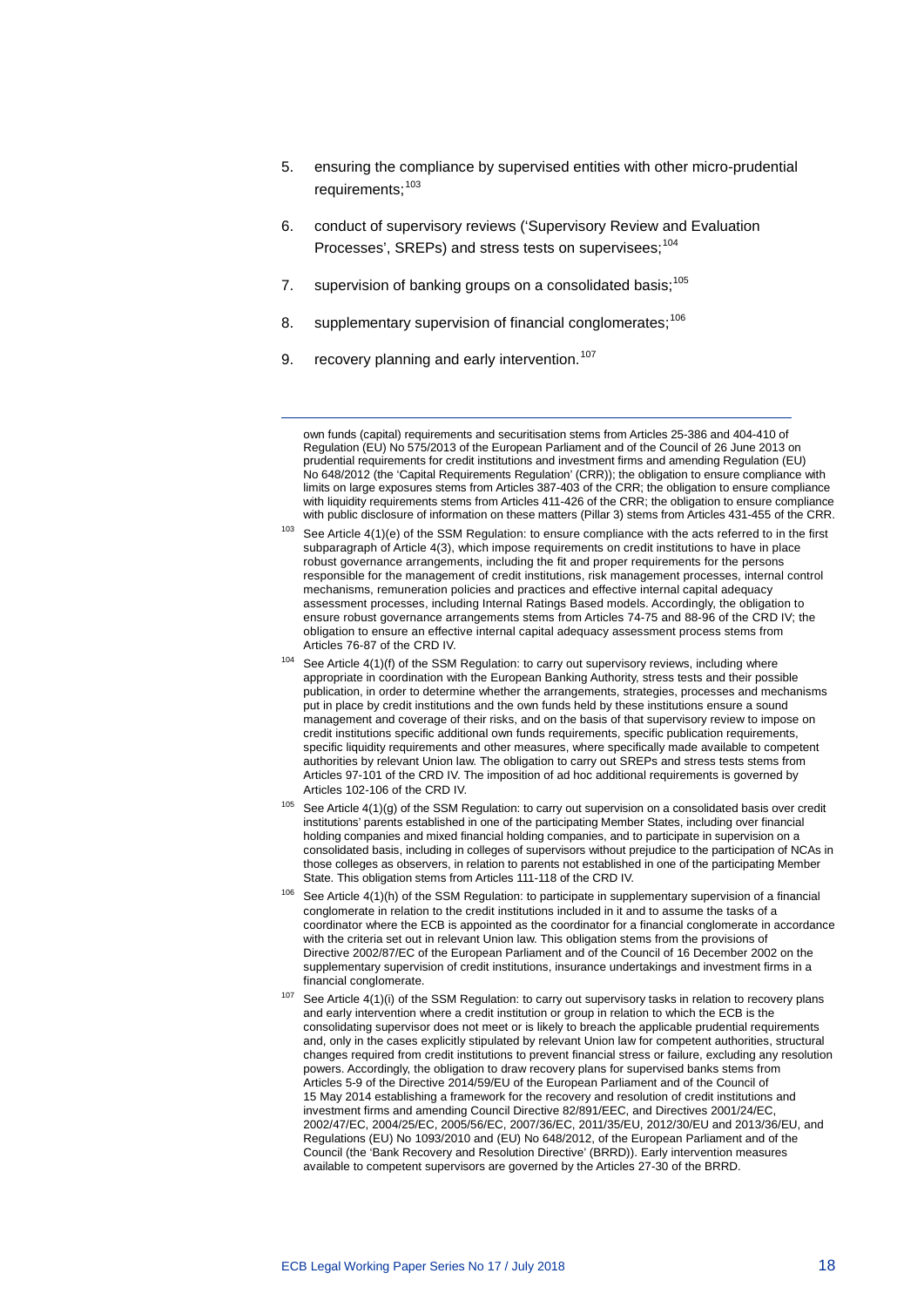The abovementioned supervisory tasks are carried out vis-à-vis 'credit institutions' within the meaning of Union law,<sup>[108](#page-19-0)</sup> and two categories of holding companies: 'financial holding companies'[109](#page-19-1) (in the context of consolidated supervision of banking groups) and 'mixed financial holding companies'<sup>[110](#page-19-2)</sup> (in the context of supplementary supervision of financial conglomerates).<sup>[111](#page-19-3)</sup> Those three types of financial market participants, together with branches operating in participating Member States of credit institutions established in non-participating Member States, are included in the scope of 'supervised entities' within the meaning of the SSM Regulation.<sup>[112](#page-19-4)</sup>

The ECB's competence to carry out the abovementioned supervisory tasks is exercised within the framework of the SSM, 'which is a *system* of financial supervision consisting of the ECB and the NCAs of the participating Member States.<sup>'[113](#page-19-5)</sup> Similar to the ESCB/Eurosystem, the SSM is not an institution and does not possess legal personality.

The SSM as a system differs, however, from the Eurosystem. *First,* the supervisory policy mandate has been conferred on the ECB individually, and not on the SSM as a whole. This contrasts with the conferral of the monetary policy mandate, which has been attributed to the Eurosystem as a whole, and not to the ECB individually. *Second,* unlike the ESCB/Eurosystem, the SSM has no own decision-making bodies and supervisory decisions are adopted either on behalf of the ECB or the NCAs but not on behalf of the SSM as a whole. *Third,* the SSM appears to be a less integrated system than the Eurosystem since the NCAs do not legally form its 'integral parts'.

Moreover, the attribution of the Member States' banking supervisory competence to the Union is organised through the legislative substitution of their national

<span id="page-19-1"></span><span id="page-19-0"></span><sup>108</sup> See Article 4(1) of the SSM Regulation. According to Article 4(1) point 1 of the CRR: credit institutions are understood as 'undertakings the business of which is to receive deposits or other repayable funds from the public and to grant credits for its own account'.

<sup>109</sup> See Article 4(1)(g)(h) of the SSM Regulation. According to Article 4 point 19 of Directive 2006/48/EC of the European Parliament and of the Council of 23 April 2008 on credit agreements for consumers and repealing Council Directive 87/102/EEC, a financial holding company is a financial institution (1) the subsidiaries of which are exclusively or mainly credit institutions, investment firms or financial institutions at least one of such subsidiaries being a credit institutions or an investment firm; and (2) which is not a mixed financial holding company.

<span id="page-19-2"></span><sup>110</sup> See Article 4(1)(g)(h) of the SSM Regulation. According to Article 2 point 15 of Directive 2002/87/EC, a mixed financial holding company is a parent undertaking, other than a regulated entity, which together with its subsidiaries – at least one of which is a regulated entity which has its registered office in the EU – and other entities, constitutes a financial conglomerate.

<span id="page-19-3"></span><sup>111</sup> A financial conglomerate is a group or subgroup, where (1) a regulated entity is at the head of the group of the subgroup; or (2) at least one of subsidiaries in that group or subgroup is a regulated entity (i.e. a credit institution, an insurance undertaking, a reinsurance undertaking, an investment firm, an asset management company, or an alternative investment fund manager). See Article 2 point 14 of Directive 2002/87/EC.

<span id="page-19-4"></span><sup>112</sup> Prudential supervision of financial market participants other than credit institutions is outside the SSM's jurisdictional remit and remains exclusively under national responsibility, in spite of the fact that some participants may be of systemic relevance to the banking system. This notably includes financial institutions such as leasing, factoring and credit companies, central counterparties, payment institutions, investment firms and undertakings for collective investments in transferable securities management companies.

<span id="page-19-5"></span><sup>113</sup> See Article 2(9) of the SSM Regulation.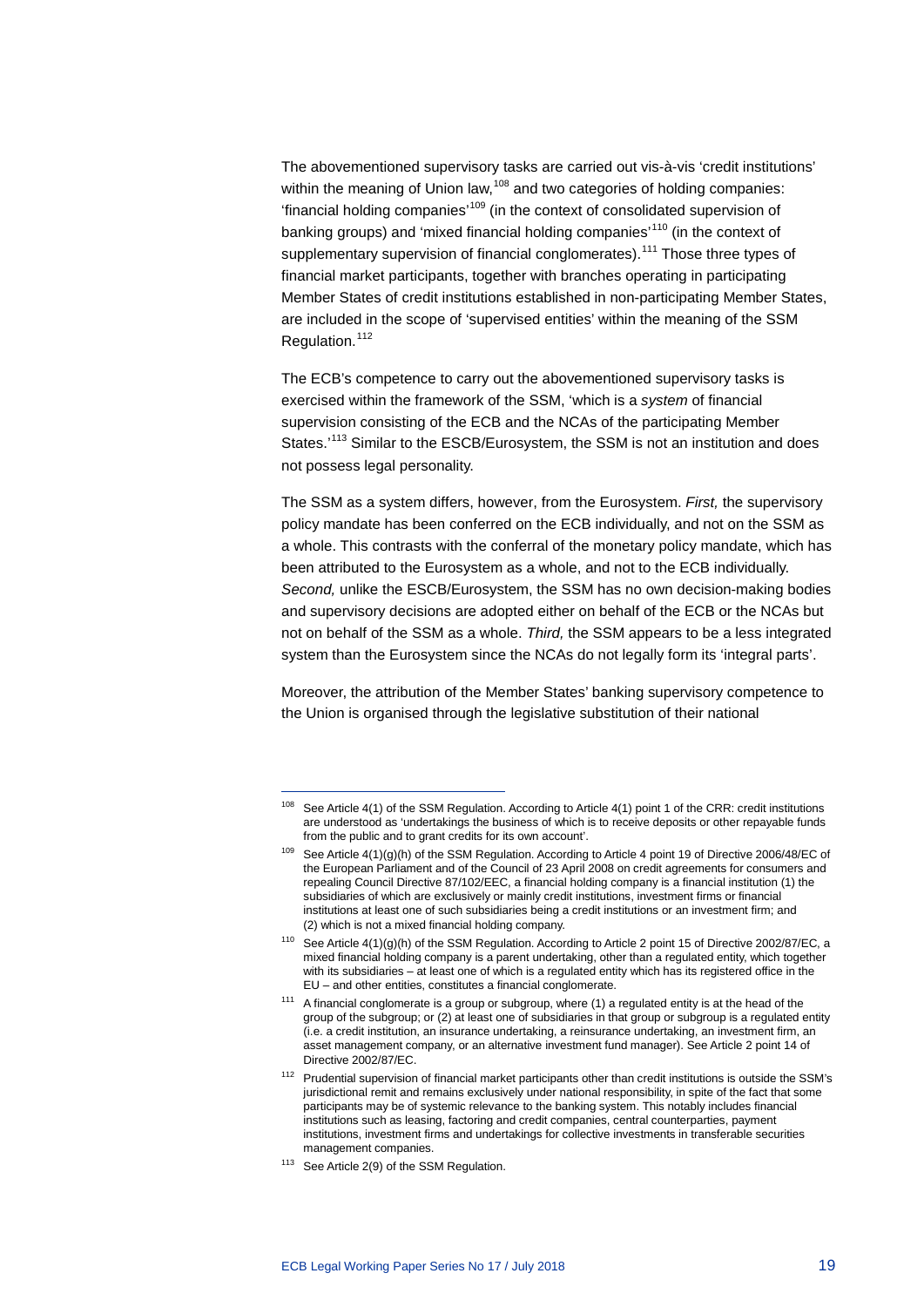supervisory authorities with the ECB.<sup>[114](#page-20-0)</sup> Such a legal architecture reflects constitutional constraints imposed on the Union legislator by Article 127(6) of the TFEU. As a consequence, it is the Governing Council, as the ECB's supreme decision-making body, which has exclusive constitutional responsibility for decision-making in respect of supervisory tasks conferred on the ECB under Article 127(6). Such a design may, however, create challenges for the functioning of the overall ECB decision-making process for at least two reasons: operational efficiency and the primacy of the ECB's monetary policy mandate over the supervisory policy one.

From a short-term perspective, the limited possibilities for distinguishing between minor and major supervisory issues, and subsequently filtering the issues which are submitted to the Governing Council, may affect its operational efficiency. The exercise of the ECB's supervisory decision-making powers by the Governing Council requires, on a daily basis, the adoption of a very large number of supervisory decisions under very tight deadlines. This is also true for routine and executive supervisory decisions. These decisions are addressed to individual supervised credit institutions which have a fundamental right to good administration under the Treaties.<sup>[115](#page-20-1)</sup>

The Governing Council adopts supervisory decisions under a special, non-objection procedure foreseen in Article 26(8) of the SSM Regulation and laid down in detail by Article 13g of the Rules of Procedure of the ECB. Under the non-objection procedure, the Supervisory Board submits to the Governing Council complete draft supervisory decisions and the latter either approves or objects to them but cannot change them. Compliance with the obligation to respect the fundamental right to good administration of supervised entities requires the Governing Council, as the ECB's final decision-making authority, to 'examine carefully and impartially all the relevant aspects of each individual [supervisory] case<sup>[116](#page-20-2)</sup> when deciding whether to approve or object to draft supervisory decisions. Ensuring that the fundamental right to good administration is respected in each and every case might, however, be challenging in the view of very high number of draft supervisory decisions submitted by the Supervisory Board and might create potential legal and liability risks for the ECB.

More importantly, from a long-term perspective, the Governing Council's dual monetary and supervisory decision-making responsibilities could raise legitimate concerns regarding its capacity to maintain sufficient levels of attention on the

<span id="page-20-0"></span><sup>114</sup> See Article 9(1) of the SSM Regulation: for the exclusive purpose of carrying out the tasks conferred on it by Articles 4(1), 4(2) and 5(2), the ECB shall be considered, as appropriate, the competent authority or the designated authority in the participating Member States as established by the relevant Union law.

<span id="page-20-1"></span><sup>&</sup>lt;sup>115</sup> As encapsulated in Article 41 of the Charter of Fundamental Rights of the European Union (CFR).

<span id="page-20-2"></span><sup>116</sup> In this respect, see for instance Case T–62/98 *Volkswagen AG v Commission of the European Communities*, paragraph 269; Case T–167/94 *Detlef Nölle v Council of the European Union and Commission of the European Communities*, paragraph 73; Case C–269/90 *Technische Universität München v Hauptzollamt München-Mitte*, paragraph 14; Joined Cases T–228/99 and 233/99 *Westdeutsche Landesbank Girozentrale and Land Nordrhein-Westfalen v Commission of the European Communities*, paragraph 269; Case C–405/07 *Kingdom of the Netherlands v Commission of the European Communities*, paragraph 56.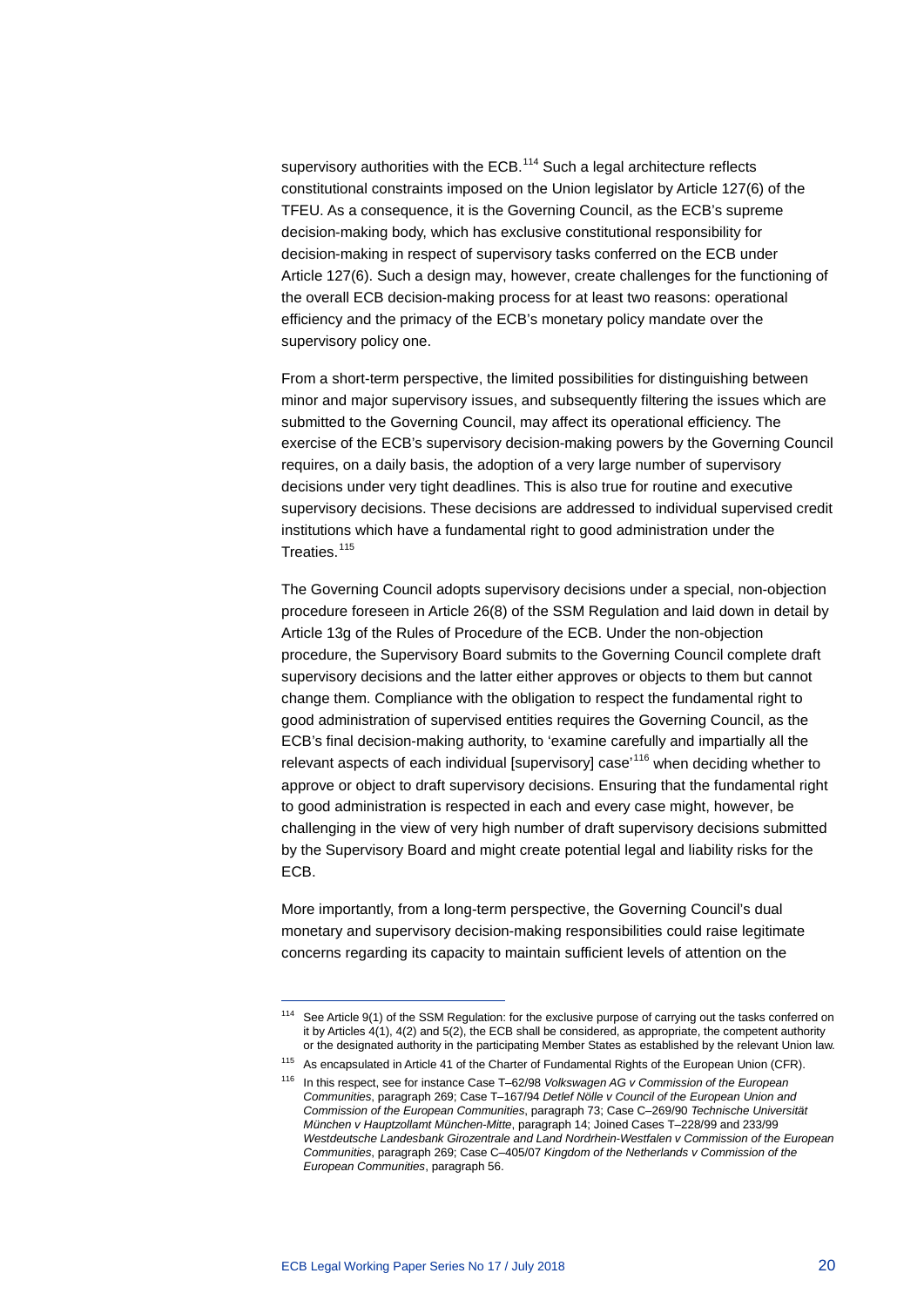Eurosystem's primary objective of maintaining price stability<sup>[117](#page-21-1)</sup> despite the applicability of the non-objection procedure in relation to supervisory decisions.

To illustrate this challenge, in the year 2016 alone, the Governing Council was required to make a formal decision on more than 1,400 written procedures, only around 400 of which related to monetary policy matters.<sup>[118](#page-21-2)</sup> This indicates that, in purely quantitative terms, the Governing Council had to handle more than twice as many dossiers in the fulfilment of its responsibilities attributed by Union secondary legislation in comparison to the conduct of its tasks conferred by the Treaties. Given that monetary policy issues are usually of a complex nature and that their analysis requires 'all care and accuracy',<sup>[119](#page-21-3)</sup> a very large number of supervisory dossiers, even if only requiring approval or objection by the Governing Council, may impede the permanent maintenance of the necessary conditions developed by the CJEU for the ECB's monetary policy decision-making.

To ensure the efficient and seamless functioning of the complex and two-layered institutional structure of the SSM in which the ECB's exclusive supervisory policy competence is exercised, the SSM supervisory *acquis* assimilates, to a certain extent, the three specific regulatory solutions described in section 2 of this paper. They are reflected in 1) the internal allocation of supervisory responsibilities within the ECB by Union secondary law; 2) the delegation of supervisory policy powers within the ECB/SSM; and 3) the decentralised exercise of certain ECB (exclusive) supervisory tasks within the SSM.

### <span id="page-21-0"></span>3.1 Internal allocation of supervisory responsibilities within the ECB

The Treaties provide that the ECB has three decision-making bodies: the Governing Council, the Executive Board and the General Council.<sup>[120](#page-21-4)</sup> In principle, only the Governing Council and the Executive Board may adopt decisions of behalf of the ECB that produce legal effects vis-à-vis third parties. This implies that an amendment at the Treaty level is required either to establish a new ECB decision-making body or to alter the existing decision-making modalities of the ECB. As a basic rule, given that it is impossible to establish a new ECB body dedicated to supervisory decision-making without a Treaty change, the Governing Council must formally adopt any supervisory decision capable of granting rights and imposing binding obligations on supervised entities.

<span id="page-21-1"></span><sup>117</sup> See Article 127(1) TFEU.

<span id="page-21-2"></span><sup>118</sup> According to Articles 4(7)-(9) of Decision ECB/2004/2, written procedure is one of the ways for the adoption of decisions by the Governing Council (physical meetings are the other). On the amount and types of written procedures submitted to the Governing Council, see ECB (2017) ['ECB Annual](https://www.ecb.europa.eu/pub/annual/html/index.en.html)  [Report](https://www.ecb.europa.eu/pub/annual/html/index.en.html) 2016', April 2017, page 102. It is noted that more than 1,000 written procedures were related to supervisory matters.

<span id="page-21-3"></span><sup>119</sup> See *supra* footnote 67 (Case C–62/14), paragraph 75.

<span id="page-21-4"></span><sup>&</sup>lt;sup>120</sup> See Article 129(1) TFEU in conjunction with Articles 9.3 and 45 of the ESCB/ECB Statute.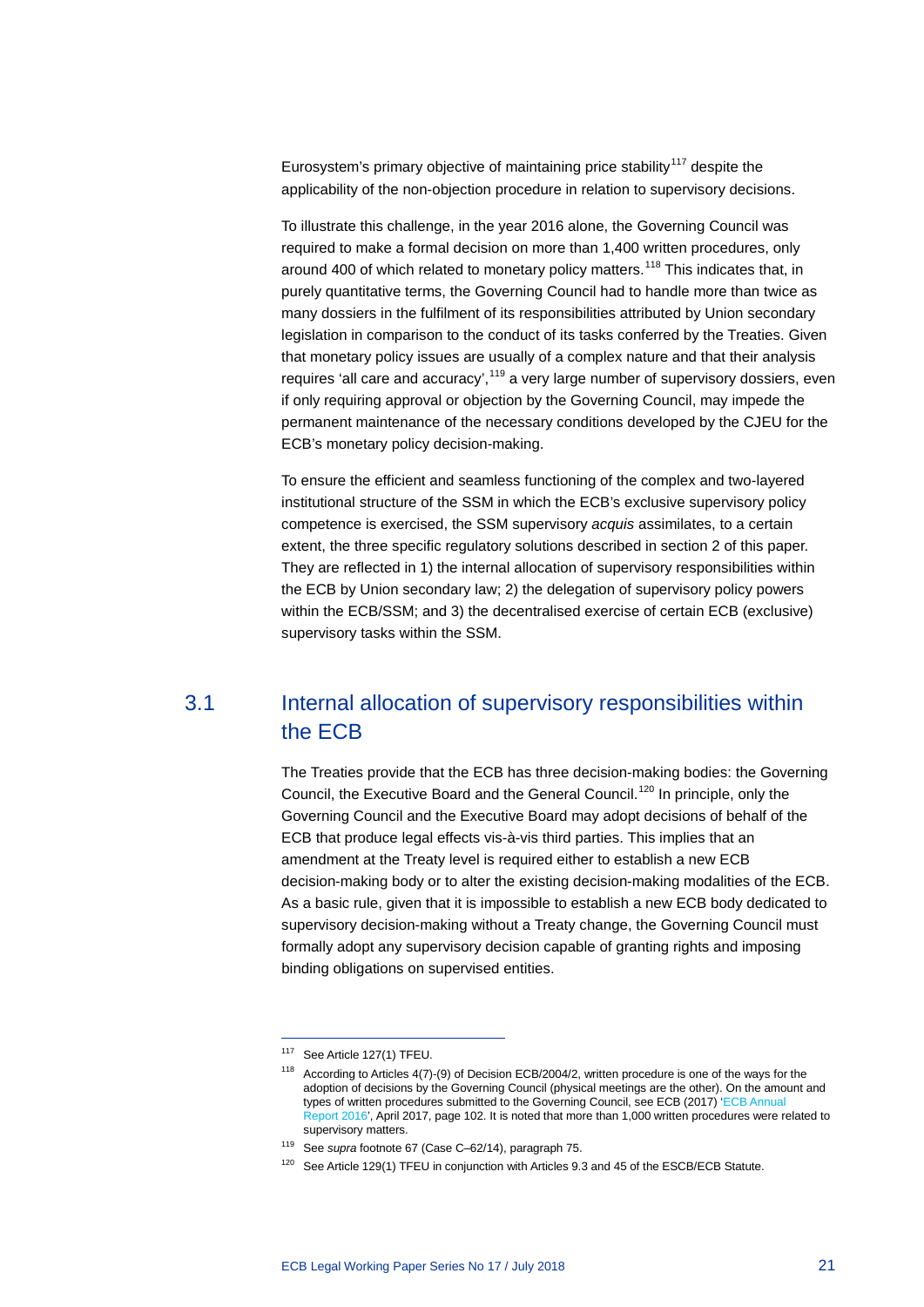To minimise conflicts of interest between monetary policy and supervisory policy decision-making arising from the Governing Council's position as supreme decisionmaking authority in respect of both policy functions, as well as to promote its operational efficiency, the SSM Regulation has established an internal ECB body – the Supervisory Board – vested with planning and execution of the supervisory tasks conferred on the ECB.<sup>[121](#page-22-0)</sup> The Supervisory Board is also responsible for carrying out preparatory work regarding these supervisory tasks and for proposing to the Governing Council complete draft decisions to be adopted by the latter, pursuant to a special non-objection procedure.<sup>[122](#page-22-1)</sup> It is, however, noted that no decision-making authority capable of producing external effects is allocated to the Supervisory Board.

The Supervisory Board is led by its Chair and Vice-Chair who are appointed by the Council following a proposal of the ECB and an approval by the European Parliament.<sup>[123](#page-22-2)</sup> The Board also consists of four representatives of the ECB, appointed by the Governing Council, and one representative of the NCA in each participating Member State.<sup>[124](#page-22-3)</sup>

Although acts adopted by the Supervisory Board in the exercise of its competence are not formally capable of producing legal effects vis-à-vis supervised entities, they nevertheless play a pivotal role in the ECB's internal supervisory decision-making process in respect of tasks listed in Article 4(1) of the SSM Regulation. The Supervisory Board is competent to set and implement the agenda with respect to the ECB's supervisory activities (i.e. planning, execution and preparation), and it has the exclusive right to initiate the ECB's supervisory decision-making process. It is essential to the exercise of supervisory tasks by the ECB<sup>[125](#page-22-4)</sup> and its special status is emphasised by Article 19(1) of the SSM Regulation. This provision requires all members of the Supervisory Board to 'act independently and objectively in the interest of the Union as a whole, and [to] neither seek nor take instructions from the institutions or bodies of the Union, from any government of a Member State or from any other public or private body.'

As noted, the Governing Council adopts the draft decisions submitted to it by the Supervisory Board in a special non-objection procedure. Despite being the ECB's ultimate decision-making body on supervisory matters, the Governing Council's discretion to object to draft proposals of the Supervisory Board is accompanied by a requirement to provide the reasons for doing so in writing, in particular stating monetary policy concerns.<sup>[126](#page-22-5)</sup>

<span id="page-22-0"></span><sup>121</sup> See Article 26(1) of the SSM Regulation.

<span id="page-22-1"></span><sup>122</sup> See Article 26(8) of the SSM Regulation.

<span id="page-22-2"></span><sup>&</sup>lt;sup>123</sup> See Article 26(3) of the SSM Regulation. The Council appoints the Chair and Vice-Chair by means of a Council Implementing Decision. See, for example, Council Implementing Decision 2013/797/EU of 16 December 2013 implementing Council Regulation (EU) No 1024/2013 of 15 October 2013 conferring specific tasks on the European Central Bank concerning policies relating to the prudential supervision of credit institutions for the appointment of Ms Danièle Nouy as Chair of the Supervisory Board of the European Central Bank.

<span id="page-22-3"></span> $124$  See Article 26(1)(3)(5) of the SSM Regulation.

<span id="page-22-4"></span><sup>&</sup>lt;sup>125</sup> See Recital 69 of the SSM Regulation.

<span id="page-22-5"></span><sup>&</sup>lt;sup>126</sup> See Article 26(8) of the SSM Regulation.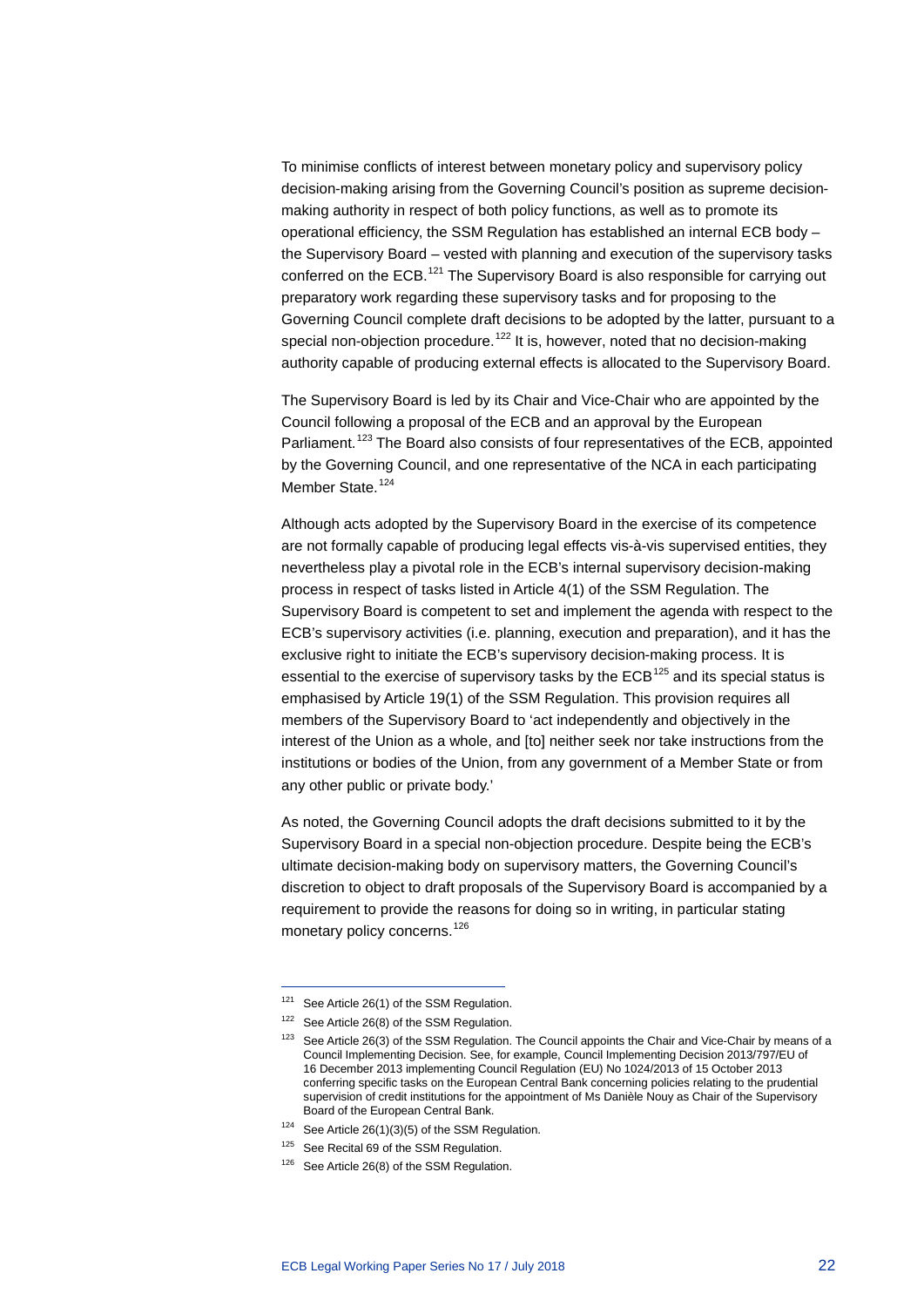A clear legislative separation between the competence related to planning, executing and proposing draft supervisory decisions, on the one hand, and the decision-making competence exercised through a non-objection procedure, on the other hand, can be regarded as the introduction of a system of *de facto* balances between the bodies involved in the ECB's supervisory decision-making process, namely the Supervisory Board and the Governing Council. The specific nature of the relationship between the Supervisory Board and the Governing Council is further emphasised by the fact that it is not the latter which delegates these responsibilities to the former, but the Union legislator itself (in this case, the Council).

Based on the abovementioned considerations, it might be argued that the legislative attribution to the Supervisory Board of certain exclusive responsibilities with respect to the ECB's supervisory decision-making process by means of Union secondary law assimilates, to a certain extent, the idea of the constitutional allocation of monetary policy competence between the Governing Council and the Executive Board as evidenced in the Eurosystem setting.

## <span id="page-23-0"></span>3.2 Delegation of supervisory policy powers within the ECB/SSM

The issue of whether the ECB's decision-making authority in supervisory matters, capable of producing legal effects vis-à-vis third parties, could also be delegated to the Supervisory Board in the same way as from the Governing Council to the Executive Board has been the subject of controversy from the very start of the preparatory work on the SSM.

Mirroring the regulatory solution provided by the second paragraph of Article 12.1 of the ESCB/ECB Statute, the draft SSM Regulation foresaw the possibility of the delegation of decision-making powers by the Governing Council to the Supervisory Board.<sup>[127](#page-23-1)</sup> More specifically, Article 19(3) of the draft provided the Governing Council with the option to delegate 'clearly defined supervisory tasks and related decisions regarding individual or a set of identifiable credit institutions, financial holding companies or mixed financial holding companies…' to the Supervisory Board.

This delegation clause was, however, not endorsed in the final version of the SSM Regulation<sup>[128](#page-23-2)</sup> as the Council Legal Service argued that the Treaties establish the Governing Council and the Executive Board as the only decision-making bodies of the ECB.<sup>[129](#page-23-3)</sup> According to the Council Legal Service's interpretation, by virtue of the second paragraph of Article 12.1 of the ESCB/ECB Statute, the Executive Board is

<span id="page-23-1"></span><sup>&</sup>lt;sup>127</sup> As initially proposed by the Commission, see Commission (2012) 'Proposal for a Council Regulation [conferring specific tasks on the European Central Bank concerning policies relating to the prudential](https://eur-lex.europa.eu/legal-content/EN/TXT/HTML/?uri=CELEX:52012PC0511&from=EN)  [supervision of credit institutions',](https://eur-lex.europa.eu/legal-content/EN/TXT/HTML/?uri=CELEX:52012PC0511&from=EN) COM/2012/0511 final – 2012/0242 (CNS), 12 September 2012.

<span id="page-23-2"></span><sup>&</sup>lt;sup>128</sup> See Council (2013) ['Council approves single supervisory mechanism for banking',](http://www.consilium.europa.eu/uedocs/cms_data/docs/pressdata/en/ecofin/139012.pdf) Press release 14044/13, 15 October 2013.

<span id="page-23-3"></span><sup>129</sup> See Council (2012) 'Opinion of the Legal Service: Proposal for a Council Regulation conferring specific [tasks on the European Central Bank concerning policies relating to the prudential supervision of credit](http://data.consilium.europa.eu/doc/document/ST-14752-2012-INIT/en/pdf)  [institutions',](http://data.consilium.europa.eu/doc/document/ST-14752-2012-INIT/en/pdf) 14752/12 JUR 527.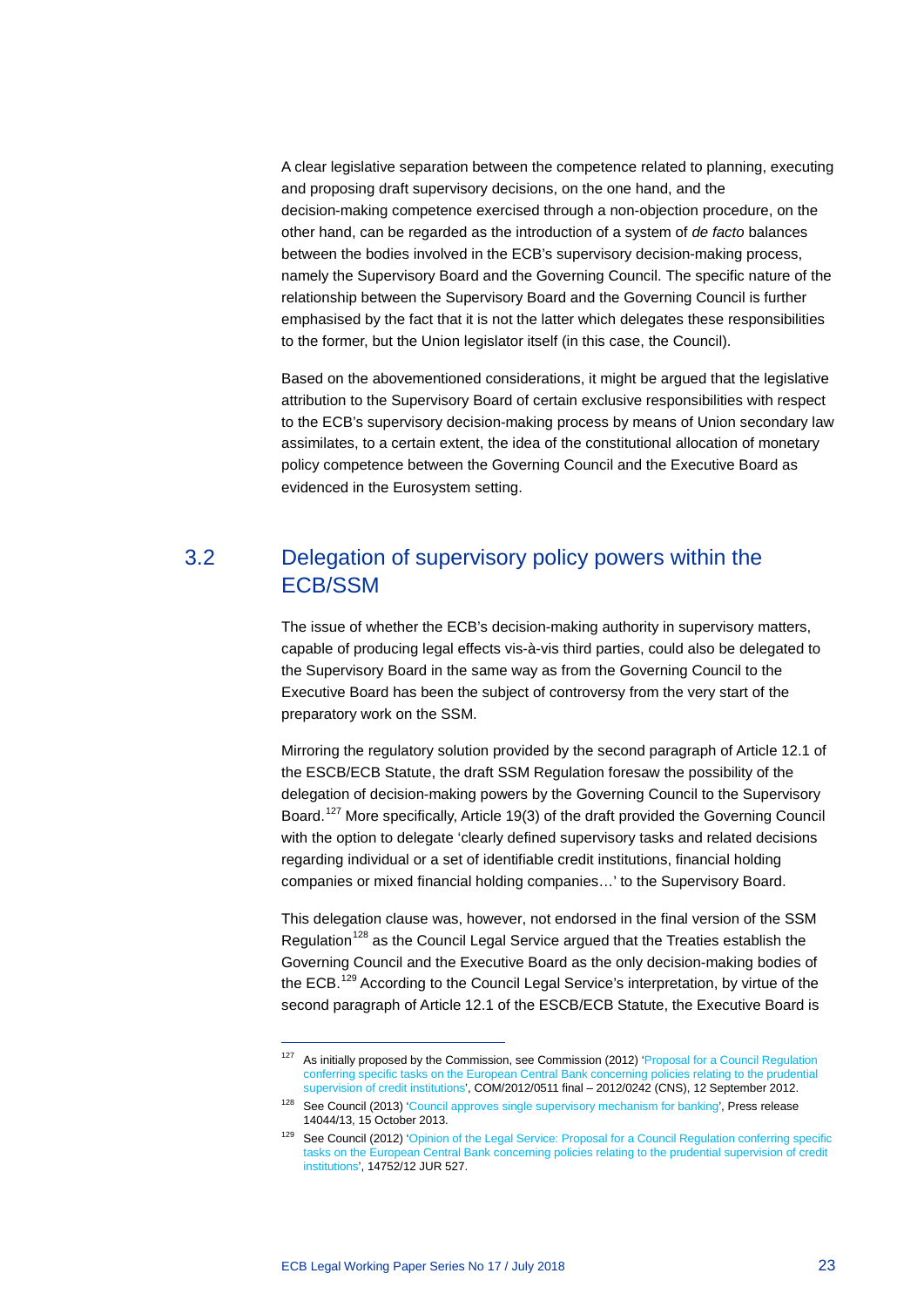the only possible addressee of delegation of decision-making authority from the Governing Council within the ECB.<sup>[130](#page-24-0)</sup> Consequently, delegating the Governing Council's decision-making powers to ECB administrative structures other than the Executive Board would be equivalent to a modification of the ECB's decision-making arrangements set by the Treaties, and to the infringement of the institutional balance provided therein. In other words, a stronger administrative deconcentration of the Governing Council decision-making powers could only be achieved by the establishment of a two-tier institutional framework which includes the Executive Board.<sup>[131](#page-24-1)</sup>

Against this backdrop, early experience of the SSM's functioning confirms that there was a stringent institutional need for the simplification of the ECB's complex decision-making process in supervisory matters by means of internal delegation, especially with respect to routine and executive supervisory decisions.<sup>[132](#page-24-2)</sup> To address this need, and to improve the efficiency of the ECB's decision-making process, the Governing Council decided to set up an institutional framework for the delegation of decision-making authority in this context to ECB internal administrative structures other than the Executive Board.

Although the Council Legal Service is of the view that the only legally permissible delegation of powers within the ECB is from the Governing Council to the Executive Board in accordance with the second paragraph of Article 12.1 of the ESCB/ECB Statute, the issue needs to be approached in a broader context, also taking into account, *inter alia,* the literal interpretation of Article 12.1, the relevant case law of the CJEU,<sup>[133](#page-24-3)</sup> and the principle of separation between the ECB's monetary and supervisory policy functions.

*First,* the second paragraph of Article 12.1 should be interpreted as one of the options for delegation available for the Governing Council, and not as the only one. This interpretation is supported by the fact that had the drafters of the Treaty wished to limit the scope of the addressees of the Governing Council's delegated decisionmaking authority solely to the Executive Board, they would have expressly indicated it. Such an express indication was given in the case of the responsibilities of the General Council, which are listed 'in full'.<sup>[134](#page-24-4)</sup>

*Second,* the CJEU has expressly recognised that the powers conferred on an institution include 'the right to delegate, in compliance with the requirements of the Treaty, a certain number of powers which fall under those powers, subject to conditions to be determined by the institution.'[135](#page-24-5) Consequently, delegation of the

<span id="page-24-0"></span><sup>130</sup> In this respect, Article 12.1 of the ESCB/ECB Statute provides that '...the Executive Board may have certain powers delegated to it where the Governing Council so decides.'

<span id="page-24-1"></span><sup>131</sup> The powers delegated to the Executive Board by the Governing Council can be further sub-delegated. See *supra* footnote 54.

<span id="page-24-2"></span><sup>132</sup> See Nouy, D. (2017) 'Banking union – [safe and sound finance for Europe',](https://www.bankingsupervision.europa.eu/press/speeches/date/2017/html/ssm.sp170502_1.en.html) speech at the RZB EU Sky Talk, Vienna, 2 May 2017.

<span id="page-24-3"></span><sup>133</sup> See *supra* footnotes 55-61.

<span id="page-24-4"></span><sup>134</sup> See Article 44.3 of the ESCB/ECB Statute which stipulates that 'the responsibilities of the General Council are listed in full in Article 46 of this Statute.'

<span id="page-24-5"></span><sup>135</sup> See *supra* footnote 53.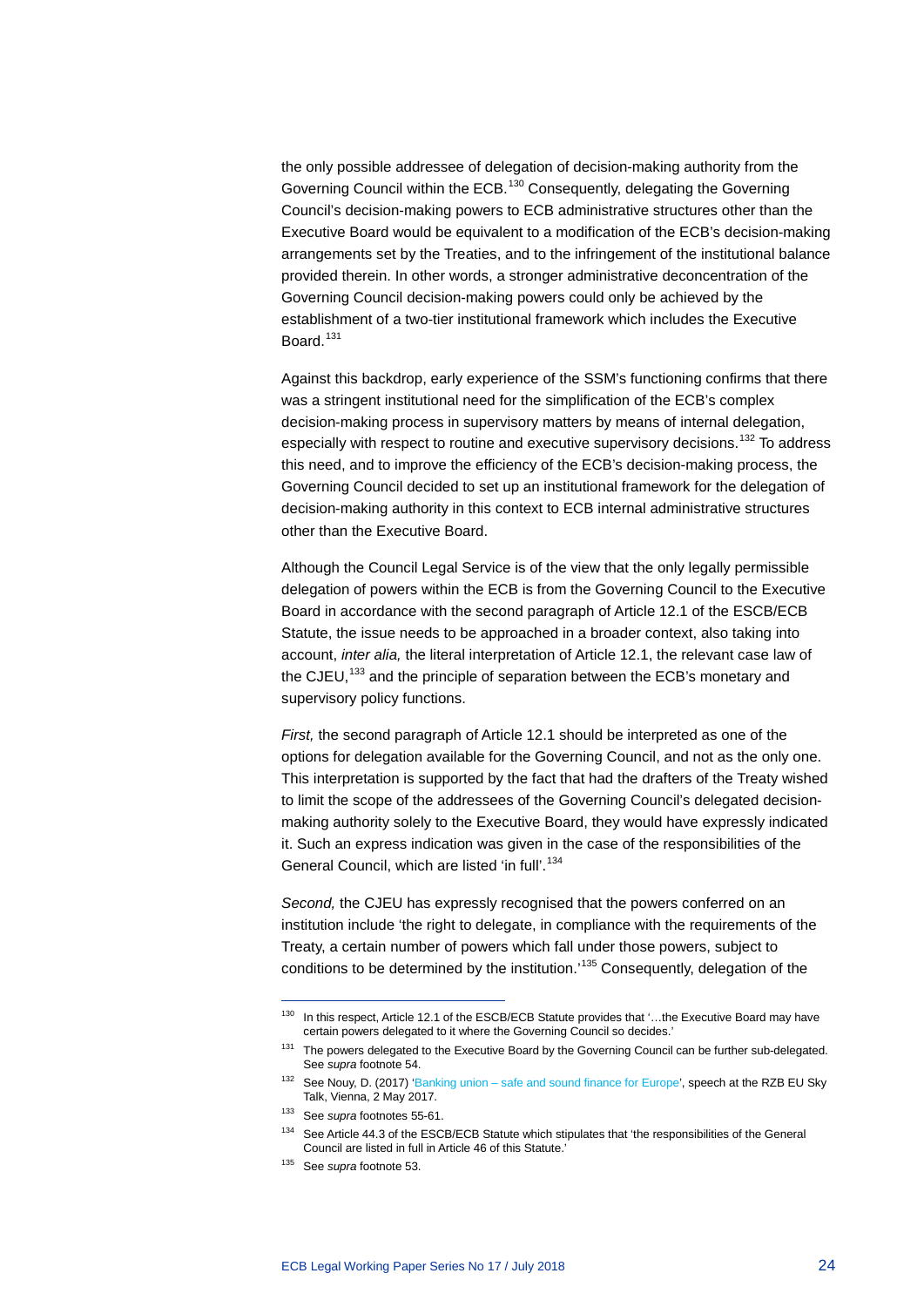ECB's decision-making powers from the Governing Council to ECB lower administrative structures is not legally prohibited provided it complies with the general conditions for legitimate delegation of powers as developed by the Union's case law.<sup>[136](#page-25-0)</sup>

*Last but not least,* it is disputable whether delegation of discretionary decision-making authority on supervisory matters from the Governing Council to the Executive Board under the second paragraph of Article 12.1 would be fully consistent with the principle of separation, given the pivotal role of the Executive Board in the ECB's decision-making process on monetary policy issues. It is evident that avoiding conflicts of interests between ECB monetary and supervisory policy decision-making, and ensuring that both monetary policy and supervision functions are exercised autonomously in accordance with the applicable objectives, were the two main rationales for the insertion by the drafters of a principle of separation into the SSM Regulation.<sup>[137](#page-25-1)</sup> Therefore, it appears that delegation of supervisory powers by the Governing Council to the Executive Board would be possible only if it would be without prejudice to the maintenance of autonomous decision-making procedures for the ECB's monetary policy and supervision functions and would include an immediate sub-delegation by the latter of the transferred power to ECB lower administrative levels.<sup>[138](#page-25-2)</sup> It is however doubtful whether the establishment of such a two-tier delegation arrangement would be appropriate from an institutional efficiency perspective.

In light of the abovementioned arguments, delegation of the ECB's supervisory decision-making powers from the Governing Council to ECB administrative structures other than the Executive Board should be deemed legally permissible.

To effectuate the ECB's right to delegate its supervisory powers, Decision ECB/2016/40<sup>[139](#page-25-3)</sup> (the 'general framework decision') develops a dedicated framework allowing for the transfer of decision-making competence in supervisory matters from the Governing Council to lower administrative levels (heads of ECB working units). The general framework decision recognises the internal allocation of competence between the Governing Council, as the supreme decision-making body, and the Executive Board, which is responsible for the ECB's current business, the set-up of its internal structure and its staff.<sup>[140](#page-25-4)</sup>

<span id="page-25-1"></span><span id="page-25-0"></span><sup>136</sup> For the indicative list of conditions, see *supra* footnotes 55-61.

<sup>137</sup> See Recital 65 of the SSM Regulation; see also Decision ECB/2014/39 of 17 September 2014 on the implementation of separation between the monetary policy and supervision functions of the European Central Bank.

<span id="page-25-2"></span><sup>138</sup> Under Article 5 of Decision ECB/1999/7 of the European Central Bank of 12 October 1999 concerning the Rules of Procedure of the Executive Board of the European Central Bank, sub-delegation of the delegated powers is permissible.

<span id="page-25-3"></span><sup>&</sup>lt;sup>139</sup> See Decision (EU) 2017/933 of the ECB of 16 November 2016 on a general framework for delegating decision-making powers for legal instruments related to supervisory tasks (ECB/2016/40).

<span id="page-25-4"></span><sup>&</sup>lt;sup>140</sup> See Article 11.6 of the Statute of the ESCB, which establishes the Executive Board's responsibility for the ECB's current business. In addition, Articles 10.1 and 10.2 of the Rules of Procedure of the ECB further specify this competence by establishing that all ECB work units fall under the managing direction of the Executive Board. Furthermore, Article 13m.1 of the Rules of Procedure provides that the Executive Board's competence in respect of the ECB's internal structure and the staff also extends to the ECB's supervisory function.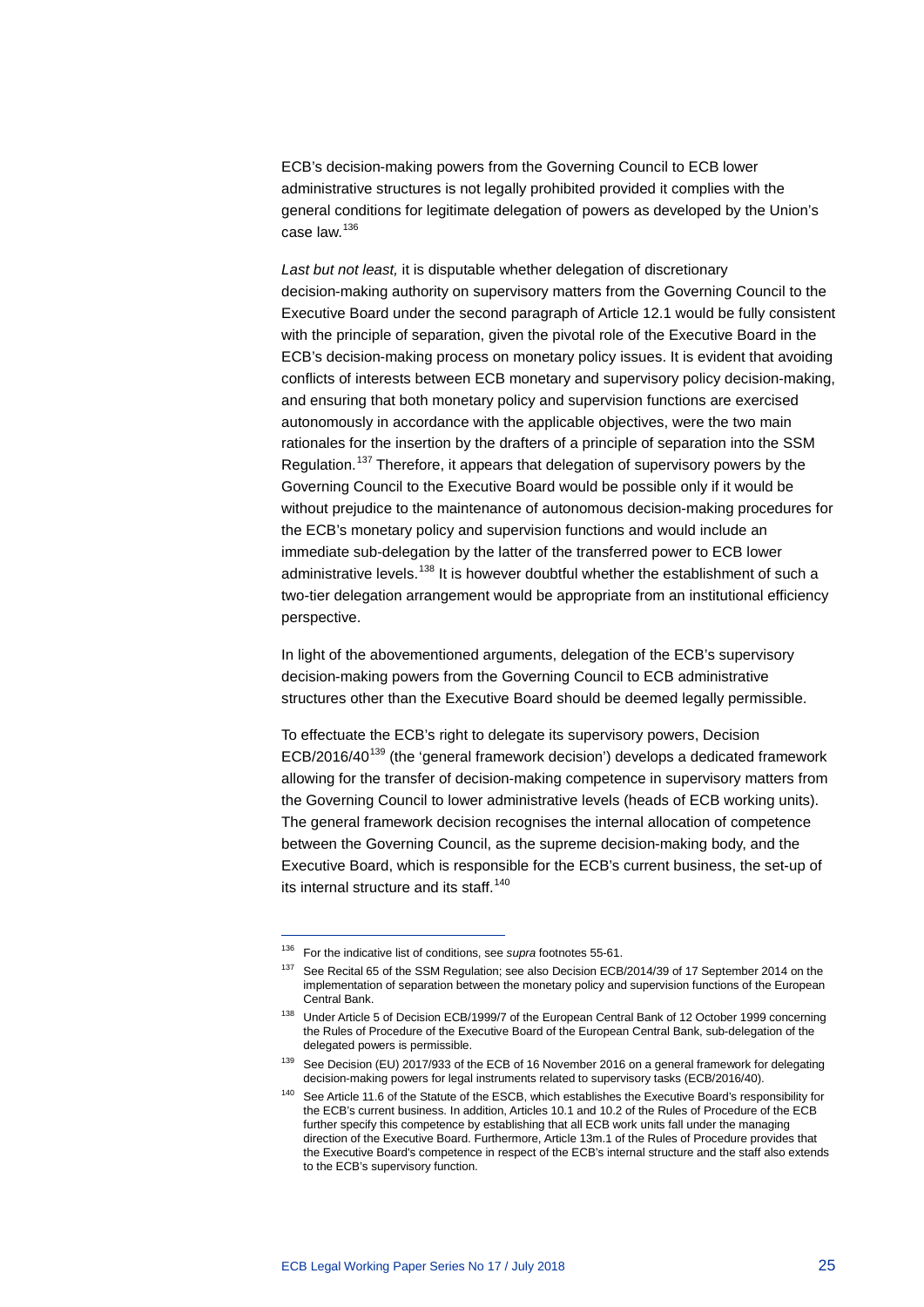Thus, any delegation of decision-powers taking place under the general framework decision only becomes effective if the Executive Board adopts a decision to nominate a head of an ECB working unit to receive such a delegation from the Governing Council.[141](#page-26-0) This can be regarded as an example of the Executive Board's involvement in supervisory policy decision-making which does not interfere with the principle of separation. Crucially, delegation decisions need to set out in detail both the scope of the matter to be delegated and the conditions under which such powers may be exercised<sup>[142](#page-26-1)</sup> and, in addition, that such decisions are always exercised on behalf of, and under the responsibility of, the Governing Council.<sup>[143](#page-26-2)</sup>

The delegation of powers under the general framework decision should be clearly distinguished from the internal allocation of competence between the Governing Council and the Supervisory Board set out in the SSM Regulation. The Supervisory Board maintains its competence for planning, execution and preparatory work in respect of the tasks conferred on the ECB by that Regulation.<sup>[144](#page-26-3)</sup> Similarly, the general framework decision does not affect the Supervisory Board's competence to propose complete draft decisions to the Governing Council under the non-objection procedure.[145](#page-26-4)

On the basis of the general framework decision, the Governing Council has decided to transfer its decision-making authority on supervisory affairs with respect to *inter*  alia: 1) the amendments to the significance status of supervised institutions;<sup>[146](#page-26-5)</sup> and 2) the assessment of fit and proper requirements for the persons responsible for the management of SIs.<sup>[147](#page-26-6)</sup>

*The competence to determine the significance status of a supervised institution* is relevant to organising the division of supervisory work and responsibilities between the ECB and the NCAs in the SSM in respect to almost 3,000 supervised institutions operating in participating Member States. As a rule, the ECB directly supervises SIs<sup>[148](#page-26-7)</sup> while the NCA directly supervise LSs under the ECB's oversight.<sup>[149](#page-26-8)</sup>

<span id="page-26-0"></span><sup>141</sup> See Article 5 of the general framework decision.

<sup>142</sup> *Ibid*, Article 4.

<span id="page-26-3"></span><span id="page-26-2"></span><span id="page-26-1"></span><sup>143</sup> *Ibid*, Article 6.

<sup>144</sup> See Article 26(1) and (8) of the SSM Regulation.

<span id="page-26-4"></span><sup>145</sup> *Ibid*, in conjunction with Recital 7 of the general framework decision.

<span id="page-26-5"></span><sup>146</sup> See Article 6(4) of the SSM Regulation and Part IV of Regulation (EU) No 468/2014 of the European Central Bank of 16 April 2014 establishing the framework for cooperation within the Single Supervisory Mechanism between the European Central Bank and national competent authorities and with national designated authorities (ECB/2014/17) (the 'SSM Framework Regulation') in conjunction with Decision (EU) 2017/934 of the European Central Bank of 16 November 2016 on the delegation of decisions on the significance of supervised entities (ECB/2016/41) and Decision (EU) 2017/937 of 23 May 2017 nominating heads of work units to adopt delegated decisions on the significance of supervised entities (ECB/2017/17).

<span id="page-26-6"></span><sup>&</sup>lt;sup>147</sup> See Article 4(1)(e) of the SSM Regulation and Articles 93 and 94 of the SSM Framework Regulation in conjunction with Decision (EU) 2017/935 of the European Central Bank of 16 November 2016 on delegation of the power to adopt fit and proper decisions and the assessment of fit and proper requirements (ECB/2016/42) and Decision (EU) 2017/936 of the European Central Bank of 23 May 2017 nominating heads of work units to adopt delegated fit and proper decisions (ECB/2017/16).

<span id="page-26-7"></span><sup>148</sup> See Articles 6(4) and (5) of the SSM Regulation.

<span id="page-26-8"></span><sup>&</sup>lt;sup>149</sup> See Article 6(6) in conjunction with Article 6(5)(c) of the SSM Regulation.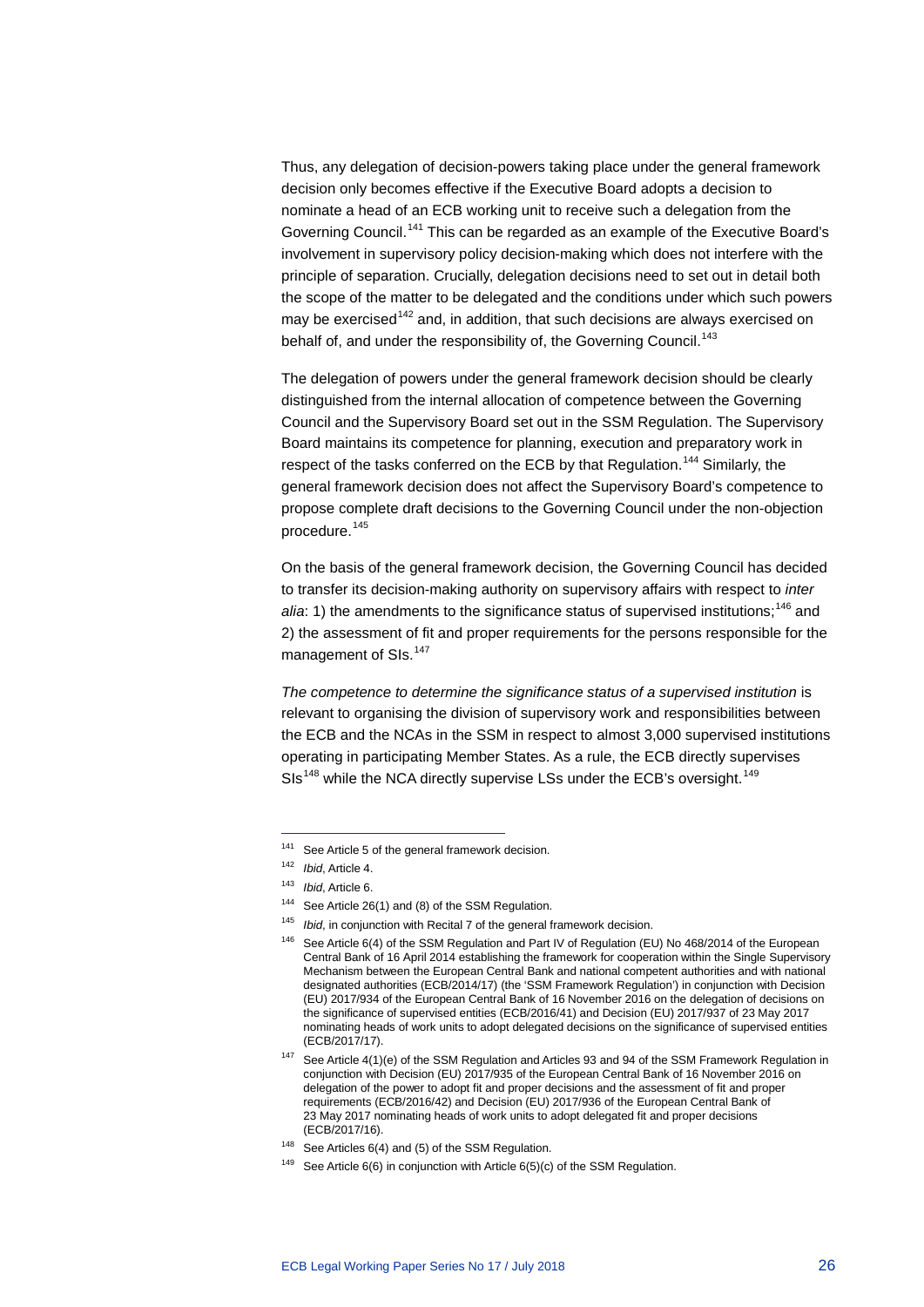Despite its potential sensitivity, assigning the significance status is a rule-based process and the significance criteria are explicitly defined in the SSM Regulation. Those criteria include: 1) size;<sup>[150](#page-27-0)</sup> 2) economic importance;<sup>[151](#page-27-1)</sup> 3) significance of cross-border activities;<sup>[152](#page-27-2)</sup> 4) whether public financial assistance is received:<sup>[153](#page-27-3)</sup> and 5) being among the three most important banks in local jurisdictions of the participating Member States.<sup>[154](#page-27-4)</sup> They are further supplemented by a number of specific provisions laid down in Part IV of the SSM Framework Regulation ('Determining the status of a supervised entity as significant or less significant').[155](#page-27-5) The only criterion which involves broad discretion with respect of the determination of the significance status is provided by Article 70 of the SSM Framework Regulation, which allows for classifying an institution fulfilling the significance criteria as less significant under 'particular circumstances'<sup>[156](#page-27-6)</sup> and which should however be interpreted narrowly.[157](#page-27-7)

With respect to the abovementioned delegated competence, Article 3 of the Governing Council's delegating decision (ECB/2016/41) sets specific criteria and limits under which the addressees of this delegation may exercise it. In particular, it stipulates the instances in which an amendment to a decision on significance shall<sup>[158](#page-27-8)</sup> and shall not<sup>[159](#page-27-9)</sup> be taken by means of a delegated decision. New decisions on significance as well as amendments to decisions on significance that cease to classify institutions as significant under Article 70 of the SSM Framework Regulation ('particular circumstances') should not be taken by means of a delegated decision.<sup>[160](#page-27-10)</sup> The delegating decision is accompanied by a decision of Executive Board (Decision ECB/2017/17) nominating heads of working units receiving the Governing Council's delegated powers (the Directors General of Directorates General Micro-prudential

- <span id="page-27-5"></span><sup>155</sup> See, in particular, Articles 50-66 of the SSM Framework Regulation.
- <span id="page-27-6"></span><sup>156</sup> See Article 70(1) of the SSM Framework Regulation.
- <span id="page-27-7"></span><sup>157</sup> *Ibid*, Article 70(2). See also supra footnote 96 (Case T-122/15).
- <sup>158</sup> See Article 3(1)-(4) of the Decision ECB/2016/41.

<sup>160</sup> Ibid, Article 3.

<span id="page-27-0"></span> $150$  According to the methodology provided in Article 6(4) of the SSM Regulation, this criterion is understood as the total value of its assets exceeds EUR 30 billion, or as the ratio of its total assets over the gross domestic product of the participating Member State of establishment exceeding 20%, unless the total value of its assets is below EUR 5 billion.

<span id="page-27-1"></span> $151$  According to the methodology provided in Article 6(4) of the SSM Regulation, this criterion is understood as importance for the economy of the Union or any participating Member State.

<span id="page-27-2"></span> $152$  According to the methodology provided in Article 6(4) of the SSM Regulation, the ECB may also, on its own initiative, consider an institution to be of significant relevance where it has established banking subsidiaries in more than one participating Member States and its cross-border assets or liabilities represent a significant part of its total assets or liabilities subject to the conditions laid down in the methodology. The criteria are that the total value of its assets exceeds EUR 5 billion and the ratio of its cross-border assets/liabilities in more than one other participating Member State to its total assets/liabilities is above 20%.

<span id="page-27-3"></span> $153$  According to the methodology provided in Article 6(4) of the SSM Regulation, this criterion is applied to those banks for which public financial assistance has been requested or received directly from the European Financial Stability Facility or the European Stability Mechanism. They are not considered less significant.

<span id="page-27-4"></span><sup>&</sup>lt;sup>154</sup> According to Article 6(4) of the SSM Regulation, the ECB shall carry out the tasks conferred on it by this Regulation in respect of the three most significant credit institutions in each of the participating Member States, unless justified by particular circumstances.

<span id="page-27-10"></span><span id="page-27-9"></span><span id="page-27-8"></span><sup>159</sup> *Ibid*, Article 3(5)-(6).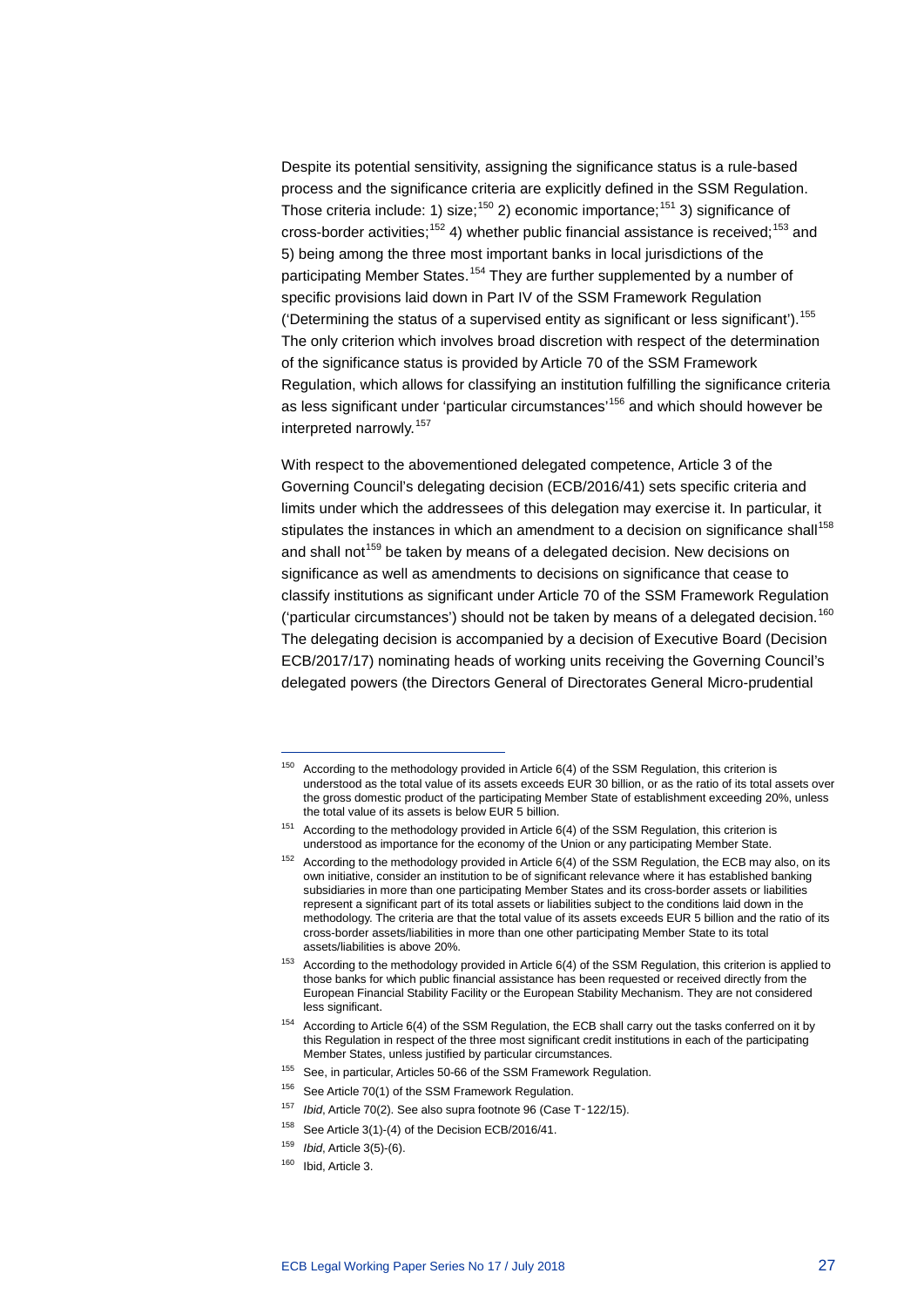Supervision I and II as well as their Deputies),  $161$  which is a legal requirement for the former to become effective.

*Assessment of fit and proper requirements* is another exclusive supervisory competence<sup>[162](#page-28-1)</sup> which has been delegated by the Governing Council to heads of supervisory work units. These assessments are an important part of the supervisory process and contribute to the effective management of credit institutions and balanced decision-making. They may have an impact not only on the safety and soundness of the institutions themselves, but also on the level of trust of the public at large in those who manage the EU financial sector.<sup>[163](#page-28-2)</sup>

When conducting an assessment of fit and proper requirements, the ECB assesses the suitability of the members of the management bodies and key function holders of SIs against five substantive criteria provided by Union law, including: 1) experience; 2) reputation; 3) conflicts of interest and independence of mind; 4) time commitment; and 5) collective suitability.<sup>[164](#page-28-3)</sup> In doing so, the ECB fulfils a role of a gatekeeper to the European banking market.<sup>[165](#page-28-4)</sup>

With respect to the abovementioned competence, Article 3 of the Governing Council's delegating decision (Decision ECB/2016/42) limits the scope of delegation by carving out four groups of criteria pursuant to which a fit and proper decision cannot be adopted by means of a delegated decision in certain cases and, instead, must be adopted in a standard non-objection decision-making procedure.

The first group of criteria provides that the delegation of fit and proper supervision does not apply to the suitability assessments concerning 1) the entity at the highest level of consolidation of a supervised group; 2) the credit institution with the largest total value of assets in a significant supervised group, if this entity is different from the supervised entity at the highest level of consolidation, as well as 3) a significant supervised entity that is not part of a significant supervised group.<sup>[166](#page-28-5)</sup>

The second group of criteria excludes the adoption of delegated fit and proper decisions where 1) the assessed member does not fulfil the fit and proper requirements; or 2) conditions are imposed, unless such conditions are necessary to ensure that the member fulfils the fit and proper requirements and have been agreed in writing.<sup>[167](#page-28-6)</sup>

The third group of criteria excludes the adoption of delegated fit and proper decisions where, based on the information submitted to the ECB, 1) the person under the

<span id="page-28-0"></span><sup>161</sup> See Articles 1 and 2 of Decision ECB/2017/17.

<span id="page-28-1"></span><sup>&</sup>lt;sup>162</sup> See Article 4(1)(e) of the SSM Regulation and Articles 93 and 94 of the SSM Framework Regulation.

<span id="page-28-2"></span><sup>163</sup> See ECB (2018) 'SSM Supervisory Manual: European banking supervision: functioning of the SSM and [supervisory approach',](https://www.bankingsupervision.europa.eu/ecb/pub/pdf/ssm.supervisorymanual201803.en.pdf) March 2018, page 72.

<span id="page-28-3"></span><sup>&</sup>lt;sup>164</sup> See Article 91 of the CRD IV. When carrying out the assessment of fitness and propriety, the ECB applies relevant national laws transposing this Article which may differ in terms of scope and substance. Some countries have also gone beyond the minimum requirements provided by the CRD IV.

<sup>165</sup> See *infra* footnote 163 (SSM Supervisory Manual), page 73.

<span id="page-28-6"></span><span id="page-28-5"></span><span id="page-28-4"></span><sup>&</sup>lt;sup>166</sup> See Article 3(1) of Decision ECB/2016/42.

<sup>167</sup> *Ibid*, Article 3(2).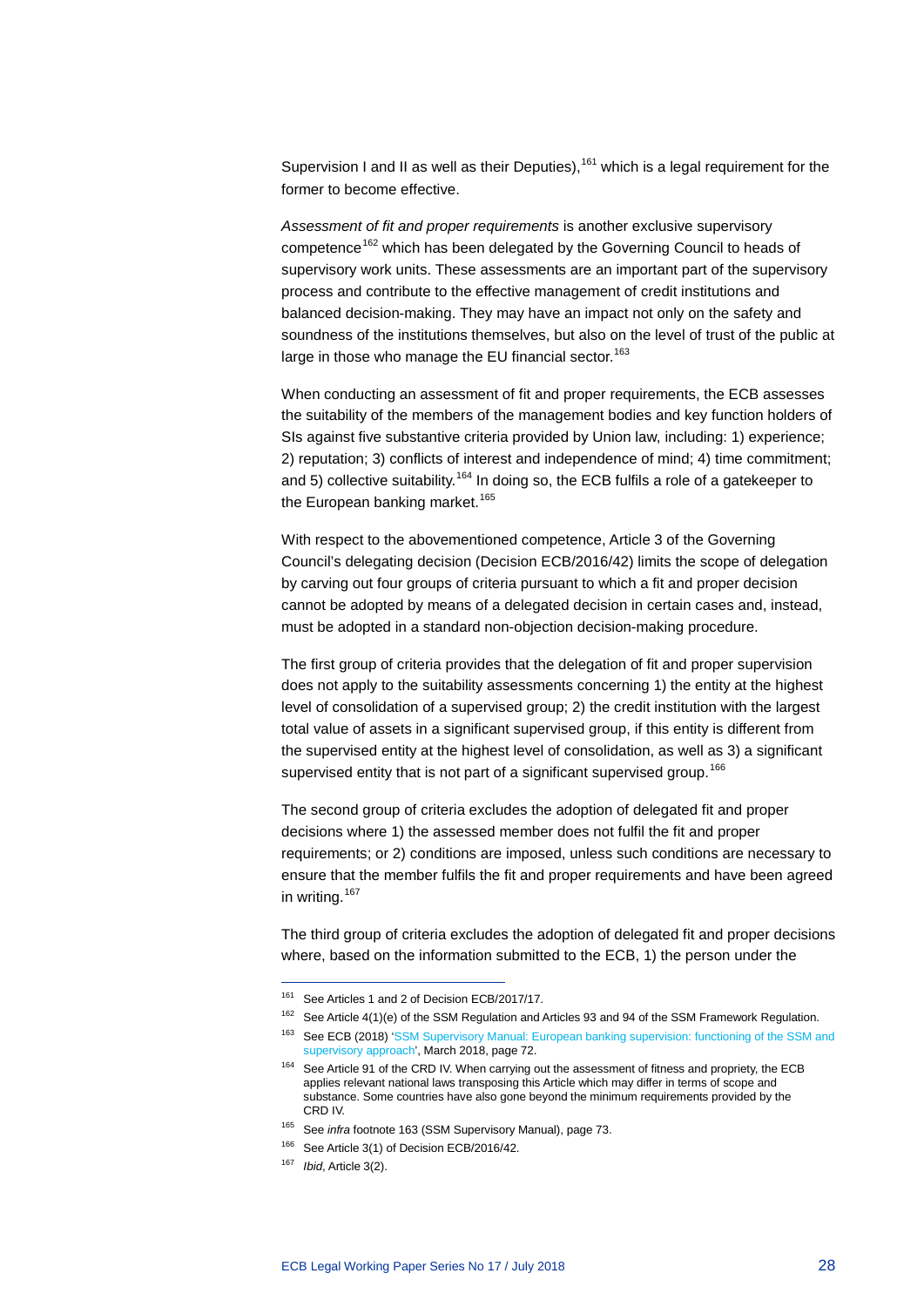suitability assessment is currently subject to criminal proceedings before a court of law or has been convicted of a criminal offence at first or final instance; or 2) national administrative, or sanctioning, proceedings concerning non-compliance with relevant financial regulations have been or are currently being carried out in relation to the person under the suitability assessment.<sup>[168](#page-29-1)</sup>

Finally, the fourth group of criteria provides that the adoption of delegated fit and proper decisions cannot take place where 1) the NCA does not submit to the ECB a draft delegated decision within 20 working days before the expiry of the deadline for the adoption of a fit and proper decision under applicable law; or 2) insufficient information or the complexity of the assessment require that the fit and proper decision is adopted under the non-objection procedure.<sup>[169](#page-29-2)</sup>

Pursuant to Article 4 of the Governing Council's delegating decision (Decision ECB/2016/42), where a delegated fit and proper decision can be adopted, the suitability assessment is carried out in accordance with applicable law (i.e. relevant national laws transposing Article 91 of the CRD IV) while taking into account *the rules of practice* formulated in the ECB Guide to fit and proper assessments.<sup>[170](#page-29-3)</sup> Similar to the Governing Council's delegation decision on amendments to significance assessment, the fit and proper delegation is accompanied by the Executive Board's decision nominating heads of working units receiving the Governing Council's delegated powers.<sup>[171](#page-29-4)</sup>

The delegation by the Governing Council of decision-making authority to heads of ECB working units does not entail a loss of responsibility for the delegated powers for the Governing Council as a constitutionally responsible actor set by the Treaties. In this respect, the general framework decision explicitly states that delegated decisions are taken on behalf of, and under the responsibility of, the Governing Council.[172](#page-29-5) Furthermore, under Article 26(8) of the SSM Regulation, the Supervisory Board may submit, at any time, a proposal for a complete draft decision to the Governing Council, proposing the abrogation or the amendment of a specific delegation decision.<sup>[173](#page-29-6)</sup>

## <span id="page-29-3"></span><span id="page-29-2"></span><span id="page-29-1"></span><span id="page-29-0"></span>3.3 Decentralised exercise of certain ECB supervisory tasks within the SSM

Whereas Article 4(1) of the SSM Regulation enumerates a list of micro-prudential supervisory tasks exclusively conferred on the ECB, Article 6(4)-(6) of the SSM

<sup>168</sup> *Ibid*, Article 3(2).

<sup>169</sup> *Ibid*, Article 3(4).

<sup>&</sup>lt;sup>170</sup> See ECB (2018) ['Guide to fit and proper assessments \(consolidated version\)',](https://www.bankingsupervision.europa.eu/ecb/pub/pdf/ssm.fap_guide_201705_rev_201805.en.pdf) May 2018. The Guide is not, however, a legally binding document and cannot in any way substitute the relevant legal requirements stemming from applicable EU or national law.

<sup>171</sup> See *supra* footnote 147 (Decision ECB/2017/16).

<span id="page-29-6"></span><span id="page-29-5"></span><span id="page-29-4"></span><sup>&</sup>lt;sup>172</sup> See Article 6(1) of the general framework decision.

<sup>173</sup> *Ibid*, Recital 8.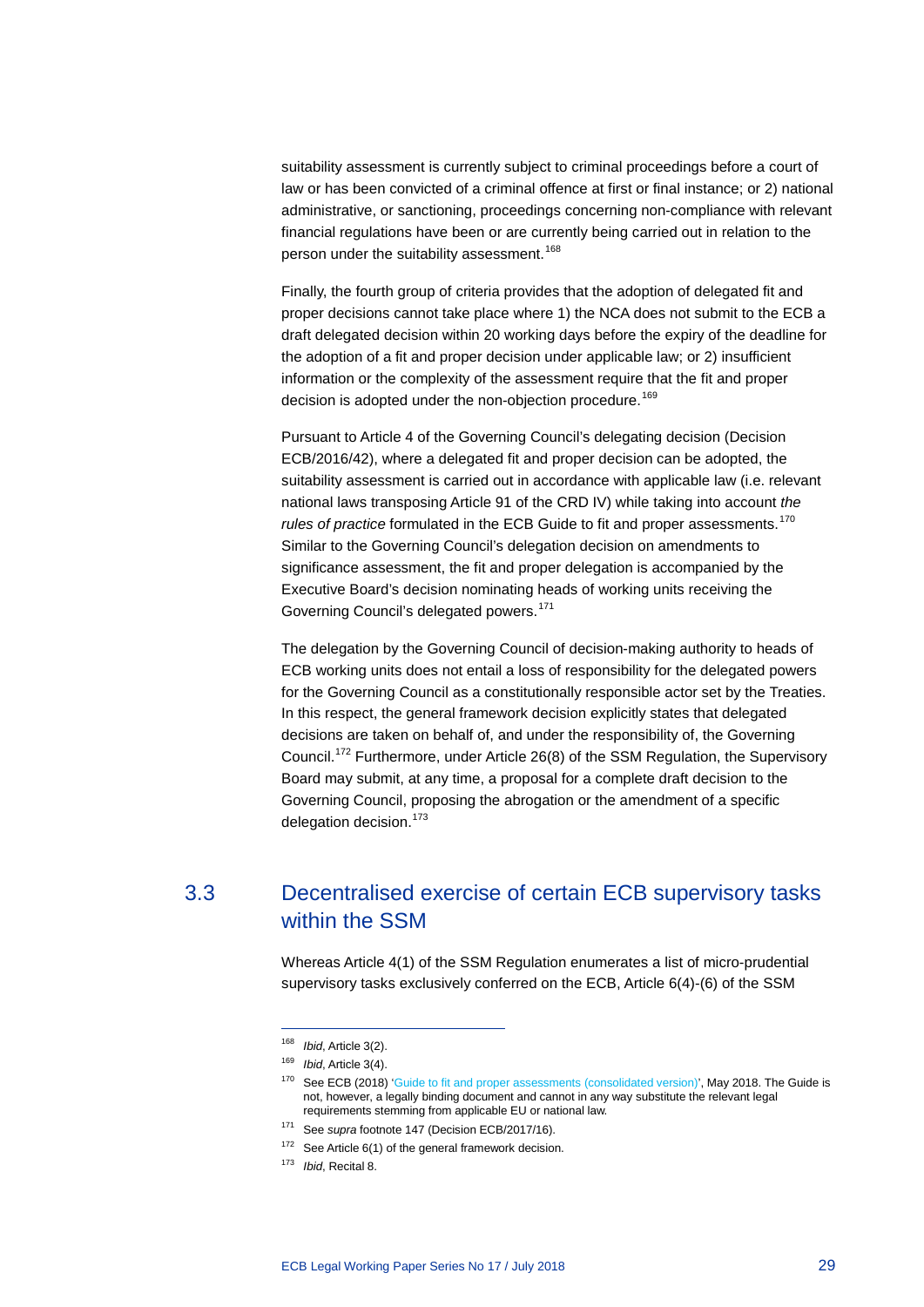Regulation sets out a regime governing their operational implementation in relation to SIs and LSIs and the differentiated roles of the NCAs in this respect.

For SIs, the ECB directly carries out the micro-prudential supervisory tasks listed in Article 4(1) of the SSM Regulation and adopts relevant supervisory decisions on its own behalf.[174](#page-30-0) Operationally, ECB direct supervision is exercised by dedicated joint supervisory teams (JSTs). Each SI is assigned to one JST, which is composed by supervisors appointed by the ECB and the relevant NCA(s), and which is managed by a JST coordinator designated by the ECB from its supervisory staff.<sup>[175](#page-30-1)</sup> JST coordinators are supported by JST sub-coordinators, who are designated by the relevant NCA and who are usually direct managers of NCA supervisors assigned to a given JST by the relevant NCA.<sup>[176](#page-30-2)</sup> A JST coordinator is competent to issue supervisory instructions to other JST members regarding their tasks and activities.<sup>[177](#page-30-3)</sup> When appointing JST members, the ECB and NCAs should take into account geographical diversity, specific expertise and profile of the appointees,  $178$  as well as different types, business models and size of credit institution.<sup>[179](#page-30-5)</sup> It therefore follows that providing JSTs with appropriate human resources is one of the important aspects of NCA assistance relating to the exercise of the ECB supervisory tasks visà-vis SIs. However, it should be noted that the SSM Framework Regulation does not provide any binding obligations in this respect and only provides that the ECB and NCAs shall consult with each other and agree on the use of NCA resources with regard to the JSTs.<sup>[180](#page-30-6)</sup>

JSTs operate as remote administrative structures and, as such, are not considered to be ECB working units. Whereas the members of JSTs appointed by the ECB (JST coordinator and ECB supervisors) are affiliated to one of the ECB work units pertaining to its supervisory arm,<sup>[181](#page-30-7)</sup> the members of JSTs appointed by the NCAs (JST sub-coordinators and NCA supervisors) remain based at their headquarters in the respective participating Member States. Given the geographical distance between ECB and NCA members of JSTs, it was decided that JST workflow management and business process would be fully digitalised. For this purpose a

<span id="page-30-0"></span><sup>174</sup> See Article 6(4) of the SSM Regulation.

<span id="page-30-1"></span><sup>&</sup>lt;sup>175</sup> See Article 3(1) of the SSM Framework Regulation.

<span id="page-30-2"></span><sup>176</sup> *Ibid*, in conjunction with Article 6 of the SSM Framework Regulation. The sub-coordinators are responsible for clearly defined thematic or geographic areas of supervision and represent the views of relevant NCAs in JSTs, see ECB (2014) 'Guide to banking supervision', November 2014, page 17.

<span id="page-30-3"></span><sup>&</sup>lt;sup>177</sup> See Article 6(1) of the SSM Framework Regulation. It needs to be pointed out however that the enforcement of supervisory instructions to NCA JST members by a JST ECB coordinator is constrained by national employment and civil service framework as NCA supervisors remain employed by their respective NCAs and the NCAs' authority in staff matters was not conferred on the ECB. The NCAs remain effectively free to move or otherwise deploy their supervisory staff as they see fit.

<span id="page-30-4"></span><sup>&</sup>lt;sup>178</sup> See Recital 79 of the SSM Regulation.

<span id="page-30-5"></span><sup>&</sup>lt;sup>179</sup> See Article 1 of the SSM Regulation, third paragraph.

<span id="page-30-6"></span><sup>&</sup>lt;sup>180</sup> See Article 4(5) of the SSM Framework Regulation. It necessarily follows that the NCAs' assistance obligations in respect of staffing are not formalised. The number of NCA headcounts to be deployed to JSTs is a matter of explicit or implicit administrative agreement between the ECB and the NCAs based on a contractual basis. As part of the initial staffing process, the ratio of 25% ECB supervisory staff and 75% NCA supervisory staff was set as a target for JST composition, however not in a formalised form.

<span id="page-30-7"></span><sup>&</sup>lt;sup>181</sup> At the moment, JSTs are grouped in 15 divisions within the ECB's Directorates General Micro-Prudential Supervision I and II. Se[e Organigram of banking supervision at the ECB.](https://www.bankingsupervision.europa.eu/organisation/whoiswho/organigram/html/index.en.html)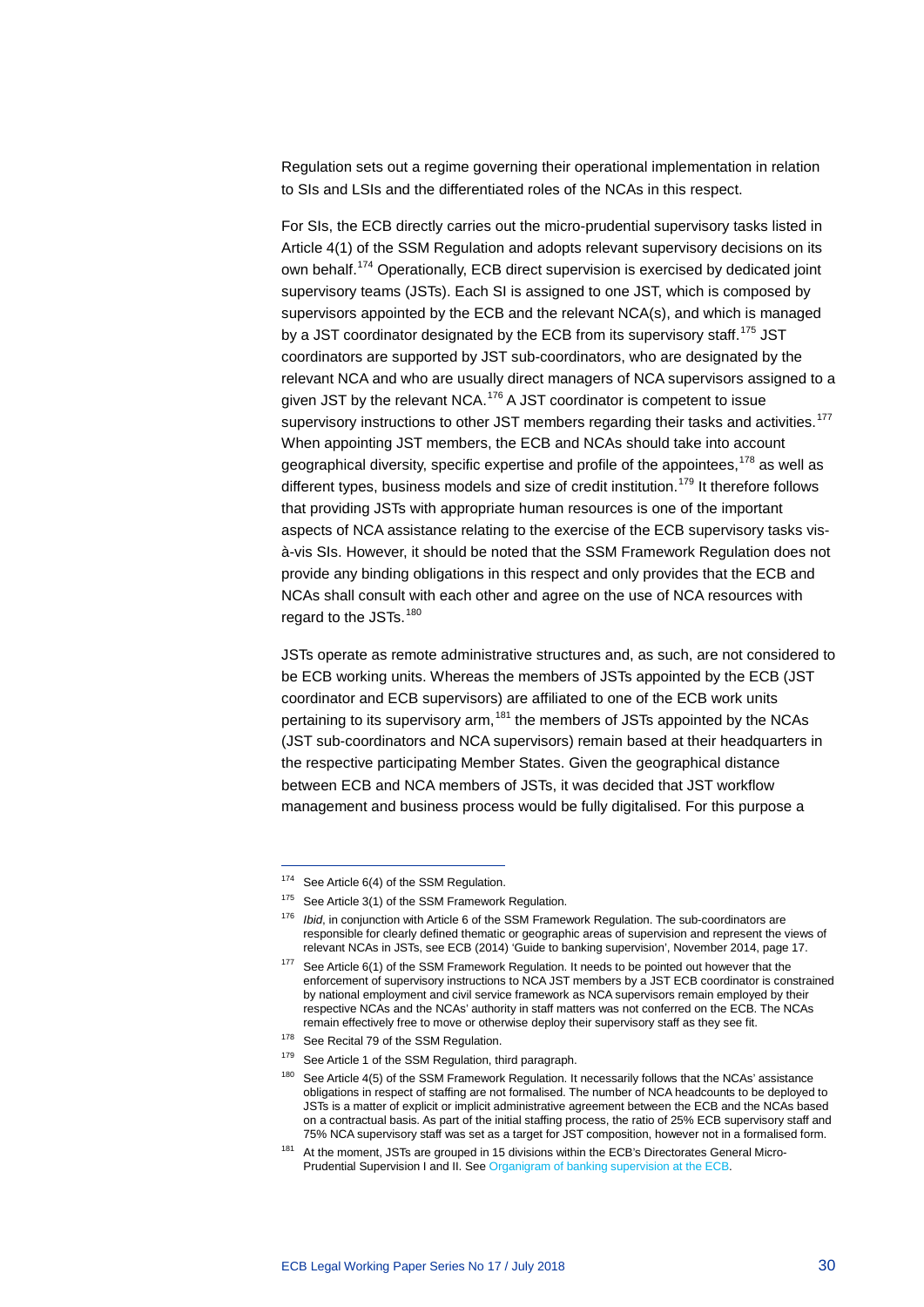special cyberinfrastructure, including the Information Management System, was set up to provide JST members with secure communication channels.<sup>[182](#page-31-0)</sup>

Article 3(2) of the SSM Framework Regulation attributes to each JST a number of operational tasks dissected from the tasks conferred on the ECB by Article 4(1) of the SSM Regulation, which include but are not limited to:

- 1. performing the SREPs;<sup>[183](#page-31-1)</sup>
- 2. preparing a supervisory examination programme (SEP), including a yearly on-site inspection plan: [184](#page-31-2)
- 3. implementing the SEP; $^{185}$  $^{185}$  $^{185}$
- 4. coordinating on-site inspection teams in the context of inspection plans.<sup>[186](#page-31-4)</sup>

It needs to be emphasised that Article 3(2) of the SSM Framework Regulation does not transfer to JSTs any formal decision-making authority in respect of those tasks, which remains in the hands of the Governing Council exercised on the basis of the non-objection procedure.<sup>[187](#page-31-5)</sup> Nevertheless, this arrangement can be regarded as introducing elements of organisational decentralisation, or more specifically deconcentration, with respect to the ECB supervisory process vis-à-vis significant institutions.

In the context of the supervision of LSIs, the SSM Regulation foresees another level of assistance by NCAs to the ECB with respect to the preparation and implementation of acts relating to the exercise of its supervisory tasks. Pursuant to Article 6(6) of the SSM Regulation, it is the NCAs, not the ECB, which directly carry out the bulk of micro-prudential supervisory tasks conferred on the ECB by Article  $4(1)$  of the SSM Regulation.<sup>[188](#page-31-6)</sup> The issue of whether this arrangement has legislatively reattributed the ECB's supervisory competence in relation to LSIs back to the national level has been the subject of debates among academics and practitioners.

The relation between Articles 4(1) and 6(6) of the SSM Regulation is somewhat confusing as they refer to two different notions: the (ECB's) competence and the (NCAs') responsibility. The question of wording is not purely semantic since it poses

<span id="page-31-0"></span><sup>&</sup>lt;sup>182</sup> See ECB (2014) 'SSM Quarterly Report: Progress in the operational implementation of the Single [Supervisory Mechanism Regulation',](https://www.bankingsupervision.europa.eu/ecb/pub/pdf/ssmqr20144.en.pdf) 2014/4, page 11.

<span id="page-31-1"></span> $183$  See Article 3(2)(a) of the SSM Framework Regulation.

<span id="page-31-2"></span><sup>184</sup> *Ibid*, Article 3(2)(b).

<span id="page-31-3"></span><sup>185</sup> *Ibid*, Article 3(2)(c).

<span id="page-31-5"></span><span id="page-31-4"></span> $186$  *Ibid*, Article 3(2)(d).

It needs however to be noted that in day-to-day supervision JST coordinators may issue use nonbinding means of persuasion in a form of 'operational acts' in order to ensure timely action. See *supra* footnote 163 (SSM Supervisory Manual), page 100.

<span id="page-31-6"></span> $188$  With the notable exceptions of tasks related to 1) granting; and 2) withdrawing of authorisation of a credit institution; as well as 3) assessing the acquisition and disposal of qualifying holdings in credit institutions. The exercise of these three supervisory tasks is directly attributed to the ECB and governed by a special two-stage regime that nevertheless foresees substantial assistance of the NCAs in the preparatory work ('common procedures' regime). See Article 4(1)(a)(c) in conjunction with Articles 14-15 of the SSM Regulation.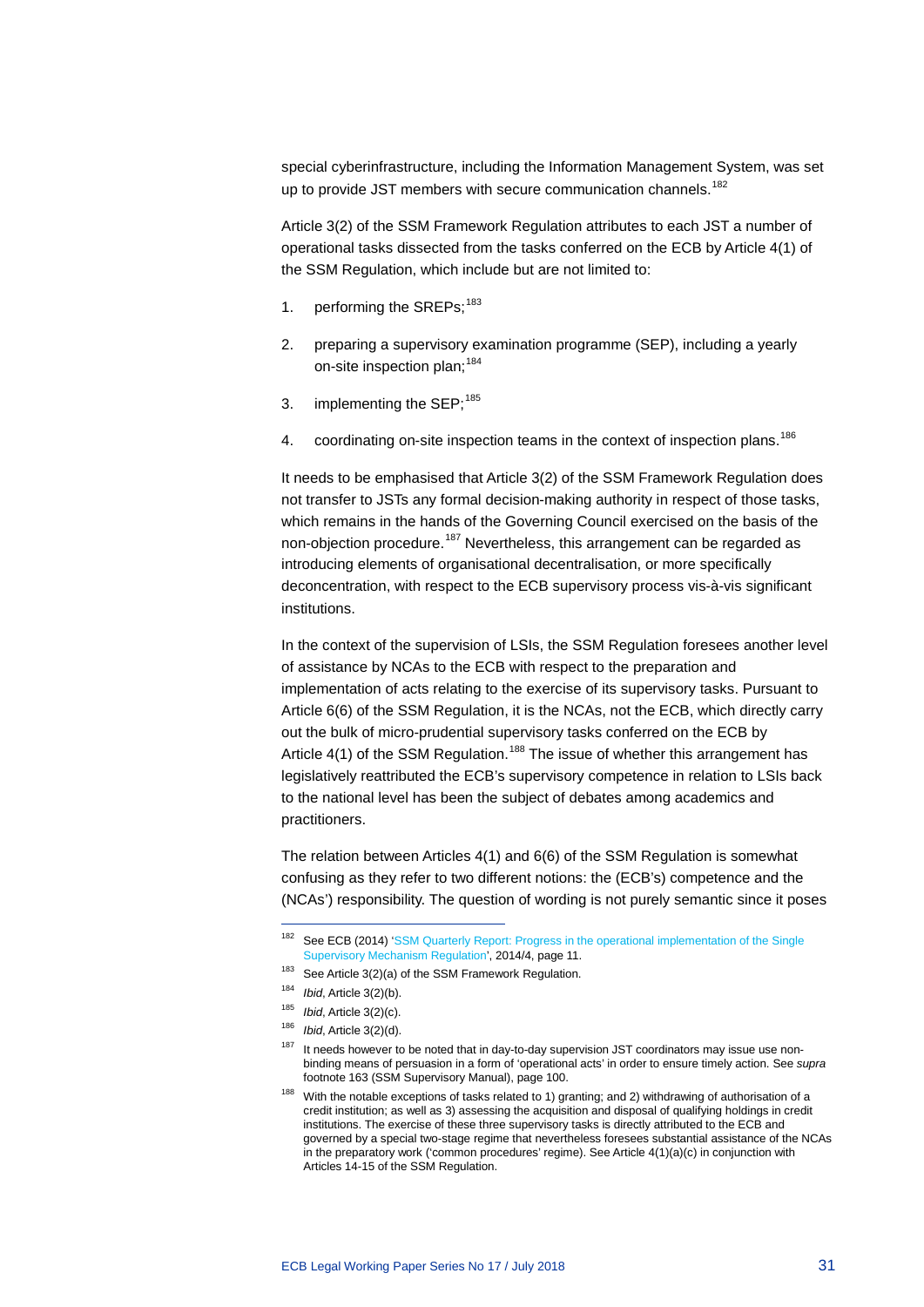the essential constitutional question of whether the ECB has been attributed with exclusive competence regarding prudential supervision of all credit institutions, or only regarding a subset of them (i.e. those considered significant).

In the theory of federalism, the notion of a competence expresses the idea of limits and designates the 'scope of application of power', and not the power itself.<sup>[189](#page-32-0)</sup> In this sense, it is associated with the English notion of 'jurisdiction', which determines the sphere and the boundaries in which that power is allowed to be exercised.<sup>[190](#page-32-1)</sup> This understanding of competence seems to be reflected in the Treaties which state that 'the Union shall act only within the limits of the competences conferred upon it by the Member States....<sup>'[191](#page-32-2)</sup>

Seen from this perspective, it could be argued, *on the one hand,* that the purpose of the regime set out in Article 6(4)-(6) of the SSM Regulation is to set further limits on the exercise of the ECB's exclusive supervisory competence in relation to LSIs by 'splitting' that exclusive competence between the ECB and the NCAs, and reattributing it to the latter in relation to LSIs operating in their respective jurisdictions. This reattributed supervisory competence is, however, exercised under the ECB's oversight and under the condition that the ECB may decide to 'exercise directly itself all the relevant powers over one or more LSIs wherever necessary'.<sup>[192](#page-32-3)</sup> As a result, a system of concurrent competence rather than the ECB's exclusive competence would be established in relation to LSIs within the SSM.<sup>[193](#page-32-4)</sup>

*On the other hand,* one could also perceive the conceptual relationship between the ECB's exclusive competence and the NCAs' day-to-day responsibilities vis-à-vis LSIs as the application of the principle of decentralisation with respect to the exercise of the ECB's exclusive competence to that group of institutions. According to this approach, it could be argued that Article 6(4)-(6) of the SSM Regulation does not intend to 'split' and distribute the ECB's exclusive competence in relation to LSIs between the ECB and the NCAs, but merely sets up the modalities of the exercise of this exclusive competence in a truly decentralised framework.

This perspective on the scope of the ECB's exclusive competence appears to be supported by the purpose of the adoption of the SSM Regulation. It is clear that the intention of the Union legislator was that the ECB would have 'direct oversight of eurozone banks, although in a differentiated way and in close cooperation with national supervisory authorities'<sup>[194](#page-32-5)</sup> in order to 'intensify the integration of banking supervision' and to enhance 'integration of supervisory responsibilities'.<sup>[195](#page-32-6)</sup> It is also

<span id="page-32-0"></span><sup>189</sup> See Combacau, J. (2005) 'Conclusions generales' in *Les compétences de l'Etat en droit International*, Colloque de Rennes 2005, Paris: Pedone, page 308.

<span id="page-32-1"></span> $190$  See Beaud, O. (2014) 'The allocation of competences in a federation – a general introduction' in Azoulai, L. (Ed.) *The question of competence in the European Union*, Oxford University Press, page 36.

<span id="page-32-3"></span><span id="page-32-2"></span><sup>191</sup> See Article 5(2) TEU.

 $192$  See Article 6(5)(c) of the SSM Regulation.

<sup>&</sup>lt;sup>193</sup> In a system of concurrent competence, Member States are allowed to exercise their public authority in a particular field as long as the Union has not exercised its power in that regard.

<span id="page-32-6"></span><span id="page-32-5"></span><span id="page-32-4"></span><sup>194</sup> See Council (2012) ['Council agrees position on bank supervision',](http://www.consilium.europa.eu/uedocs/cms_data/docs/pressdata/en/ecofin/134265.pdf) 17739/12 PRESSE 528, page 2.

<sup>&</sup>lt;sup>195</sup> See Recitals 2 and 5 of the SSM Regulation.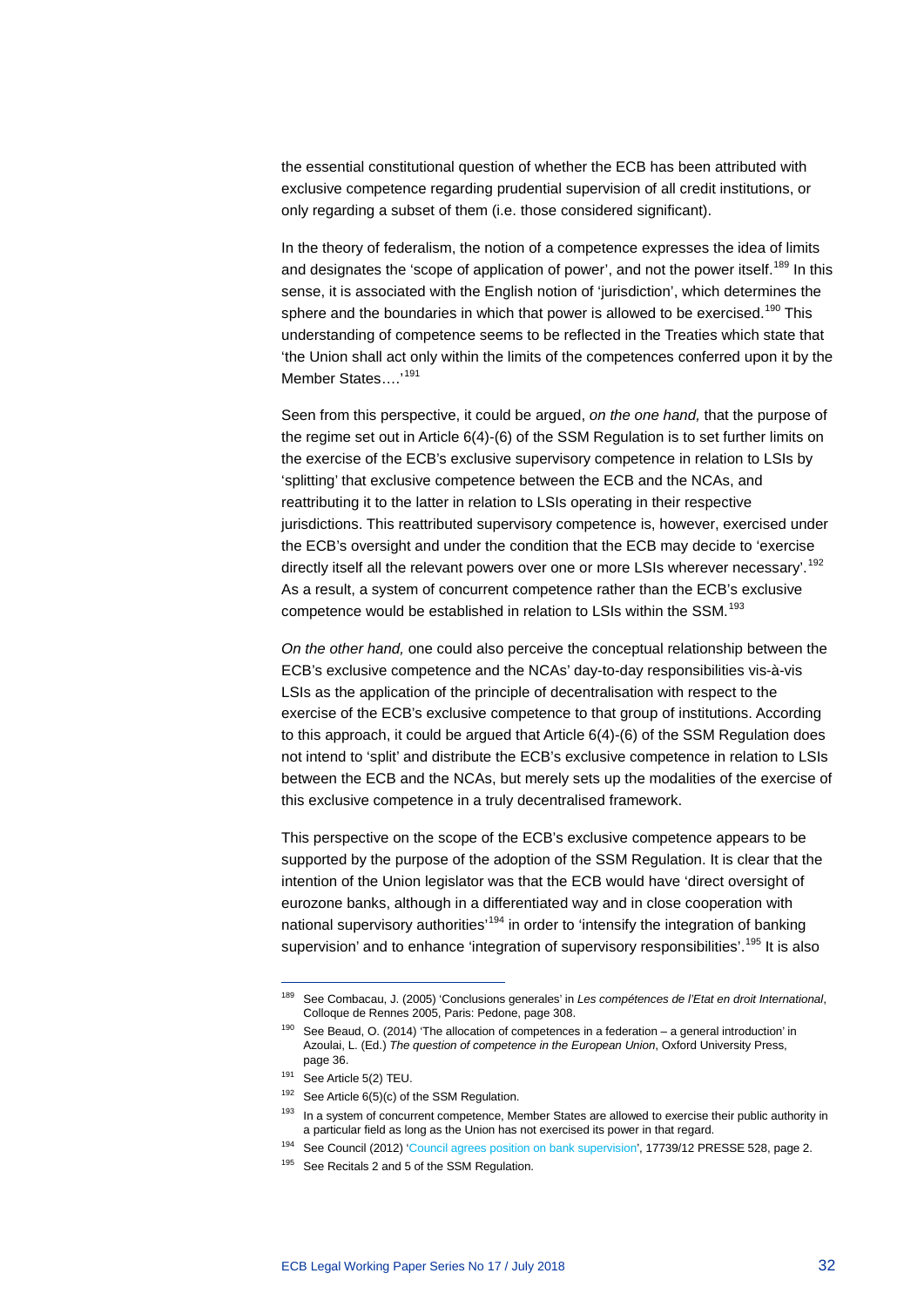clear that the Union legislator considered that 'the objectives of this Regulation…namely setting up an efficient and effective framework for the exercise of specific supervisory tasks over credit institutions by a Union institution…cannot be sufficiently achieved at the Member State level and can therefore…be better achieved at the Union level….'.[196](#page-33-1)

The abovementioned conceptual debate has recently been resolved by the CJEU in the *L-Bank* judgment in the favour of the second interpretation.<sup>[197](#page-33-2)</sup> The CJEU held that 'it is apparent from the examination of the interaction between Article 4(1) and Article 6 of the Basic [SSM] Regulation… that the logic of the relationship between them consists in allowing the exclusive competences delegated to the ECB to be implemented within a decentralised framework, rather than having a distribution of competences between the ECB and the national authorities in the performance of the tasks referred to in Article 4(1) of that regulation.<sup>[198](#page-33-3)</sup> The CJEU also observed that the sole purpose of Article 6 of the SSM Regulation 'is to enable decentralised implementation under the SSM of [the ECB] competence by the national authorities, under the control of the ECB, in respect of the less significant entities and in respect of the tasks listed in Article 4(1)(b) and (d) to (i) of the Basic [SSM] Regulation.<sup>'[199](#page-33-4)</sup>

The *L–Bank* ruling clearly confirms that the exercise of supervision in the SSM is not based on the distribution of competence between the ECB and the NCAs vis-à-vis significant and less significant institutions, but reflects the decentralised exercise of the ECB's exclusive competence in relation to the latter group of supervised entities, although in a very autonomous and non-hierarchical fashion.<sup>[200](#page-33-5)</sup> It also confirms the observation that the ECB's exclusive supervisory competence is exercised within the SSM in a differentiated way that forms 'a unique and unprecedented juxtaposition of European and national responsibilities which defies any clear definition or categorisation'.<sup>[201](#page-33-6)</sup>

### 3.4 Summary

-

<span id="page-33-0"></span>This section has analysed three specific regulatory solutions which underpin the functioning of the SSM's institutional design. The analysis has clearly indicated that a number of regulatory solutions previously applied to the workings of the Eurosystem have also been transplanted to the SSM operational framework. This observation is supported by the following examples.

<span id="page-33-1"></span><sup>196</sup> *Ibid*, Recital 87.

<span id="page-33-2"></span><sup>&</sup>lt;sup>197</sup> See *supra* footnote [96](#page-17-8) (Case T-122/15).

<span id="page-33-3"></span><sup>198</sup> *Ibid*, paragraph 54.

<span id="page-33-4"></span><sup>199</sup> *Ibid*, paragraph 63.

<span id="page-33-5"></span><sup>&</sup>lt;sup>200</sup> It is noted that the NCAs adopt supervisory decisions in relation to LSIs on their own behalf. Furthermore, they are only subject to general and not individual instructions of the ECB.

<span id="page-33-6"></span><sup>&</sup>lt;sup>201</sup> See Teixeira, P. G. (2014) 'Europeanising prudential banking supervision. Legal foundations and implications for European integration', The European Union in crises or the European Union as crises, Arena Report Series (2014), page 554.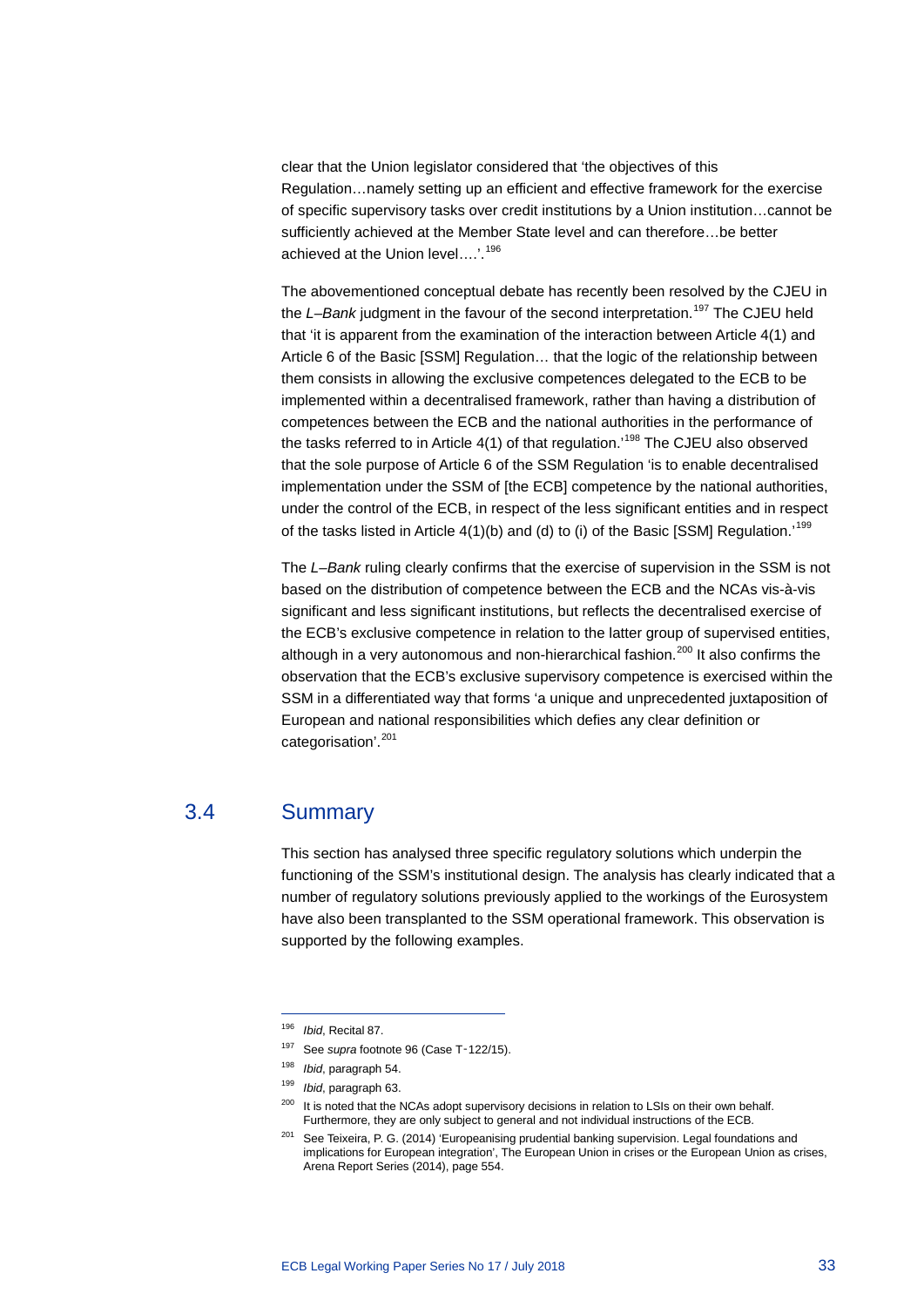The internal allocation of supervisory responsibilities between the Governing Council and the Supervisory Board provides a system of factual balances within the ECB supervisory decision-making. In doing so, it assimilates the regulatory solution provided in the first paragraph of Article 12.1 of the ESCB/ECB Statute with respect to the Eurosystem, subject to the constraints under which the SSM operates. Attributing to the Supervisory Board a number of responsibilities related to planning, execution, carrying out preparatory work and proposing draft supervisory decisions to be adopted by the Governing Council in a non-objection procedure ensures the principle of separation between the ECB's monetary policy and supervision function and mitigates the excessive concentration of responsibilities in hands of one actor.

To further improve the efficiency of the ECB's supervisory decision-making process, the SSM has developed a dedicated delegation framework which allows the Governing Council to transfer a number of its supervisory decision-making powers to ECB lower administrative levels other than the Executive Board. This solution is inspired by the second paragraph of Article 12.1 of the ESCB/ECB Statute, which allows the Governing Council to delegate to the Executive Board some of its monetary policy powers.

Furthermore, the day-to-day operations of the SSM are underpinned by two dimensions of the principle of decentralisation, which also characterises the workings of the Eurosystem. With respect to the supervision of SIs, elements of organisational decentralisation (or deconcentration) are reflected in the establishment of the JSTs. As recently confirmed by the CJEU, the supervision of LSIs carried out by the NCAs constitutes 'decentralised implementation under the SSM of the ECB competence' rather than the exercise of their autonomous competence.<sup>[202](#page-34-0)</sup>

<span id="page-34-0"></span><sup>202</sup> See *supra* footnote n. [96.](#page-17-8)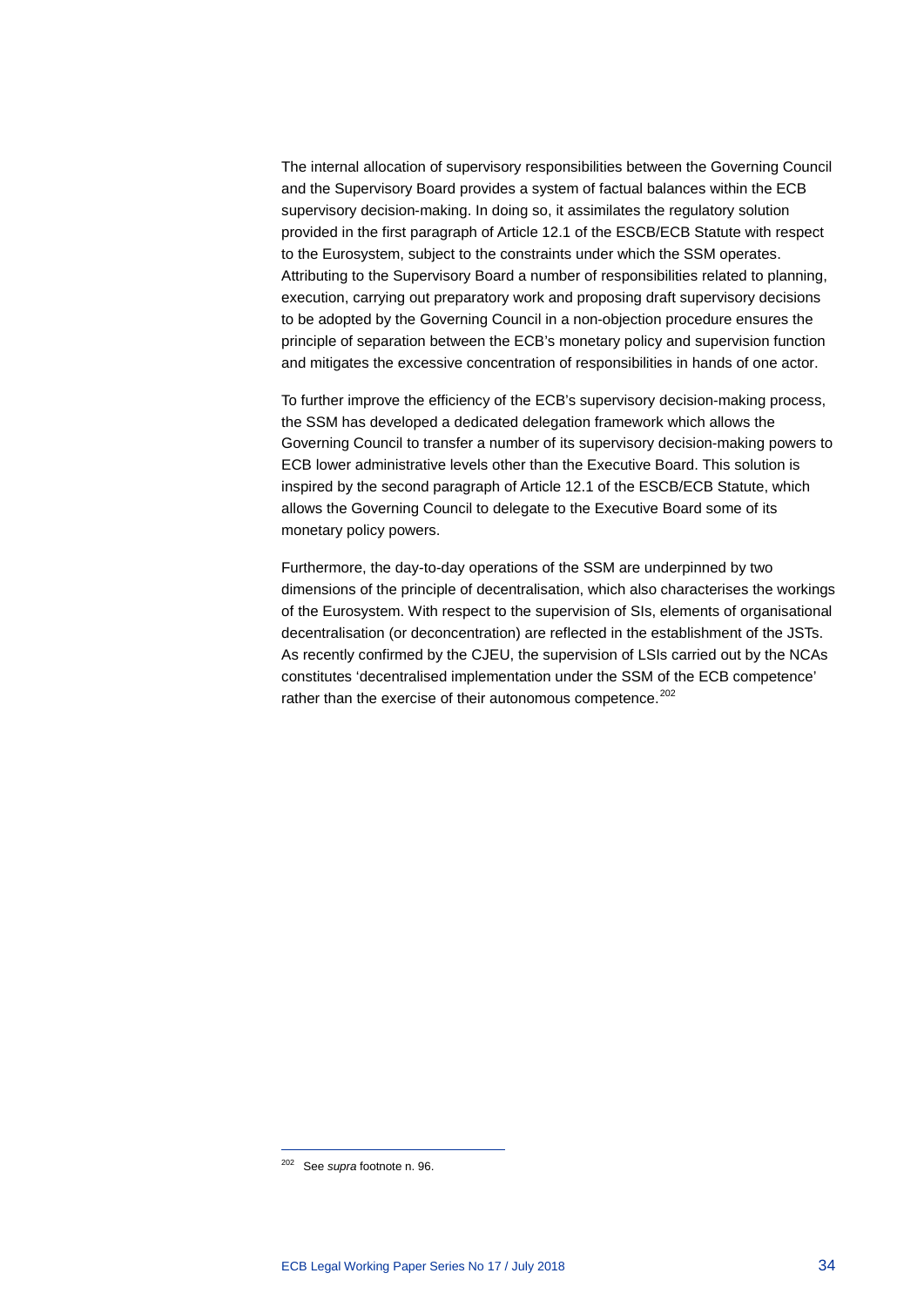## 4 Conclusions

<span id="page-35-0"></span>The purpose of this working paper is to demonstrate that there exists institutional continuity between the Eurosystem and the SSM when it comes to addressing constitutional constraints and operational challenges. This continuity is evidenced by the assimilation of three regulatory solutions governing the functioning of the Eurosystem to the SSM namely 1) the internal allocation of competences and responsibilities between ECB bodies; 2) the delegation of decision-making powers from the Governing Council to ECB lower administrative levels; and 3) the decentralised exercise of certain tasks conferred by the Union in a system centred around the ECB.

The assimilation of these regulatory solutions to the newly created SSM provides a clear example of how the institutional principles governing the Eurosystem's legal framework can be successfully applied to organise the exercise of new powers conferred by the Member States upon the Union. These solutions do not only improve the administrative efficiency of the ECB's supervisory function, they also promote the recognition by the ECB of the supervised entities' fundamental right to good administration constitutionalised by Article 41 of the CFR. Finally, they ensure that the constitutional hierarchy of the ECB's objectives is respected.<sup>[203](#page-35-1)</sup>

The institutional experience of the Eurosystem and the SSM suggests the Union operates at its best when centralised decision-making on substantial issues is combined with a decentralised operational framework, allowing for substantive involvement of national administrations. It facilitates reaping the benefits of centralisation where necessary without the risk of excessive bureaucratisation. In this sense, both the Eurosystem and the SSM give support to the Union's constitutional and administrative framework in facing and successfully addressing the 'common and unchallengeable thread of federalism: striking a fair balance between unity and diversity<sup>[204](#page-35-2)</sup> or, to put it differently, in finding 'the ways in which unity and differentiation may be combined within it'.<sup>[205](#page-35-3)</sup>

<span id="page-35-1"></span><sup>203</sup> See Article 127(1) TFEU.

<span id="page-35-2"></span> $204$  See Millet, F. (2014) 'The respect for national constitutional identity in the European legal space – an approach to federalism as constitutionalism' in Azoulai, L. (Ed.) *The question of competence in the European Union*, Oxford University Press, page 267.

<span id="page-35-3"></span><sup>&</sup>lt;sup>205</sup> See Chiti, E. (2015) 'In the Aftermath of the Crisis – The EU Administrative System Between Impediments and Momentum', *Cambridge Yearbook of European Legal Studies*, 17(1), page 317.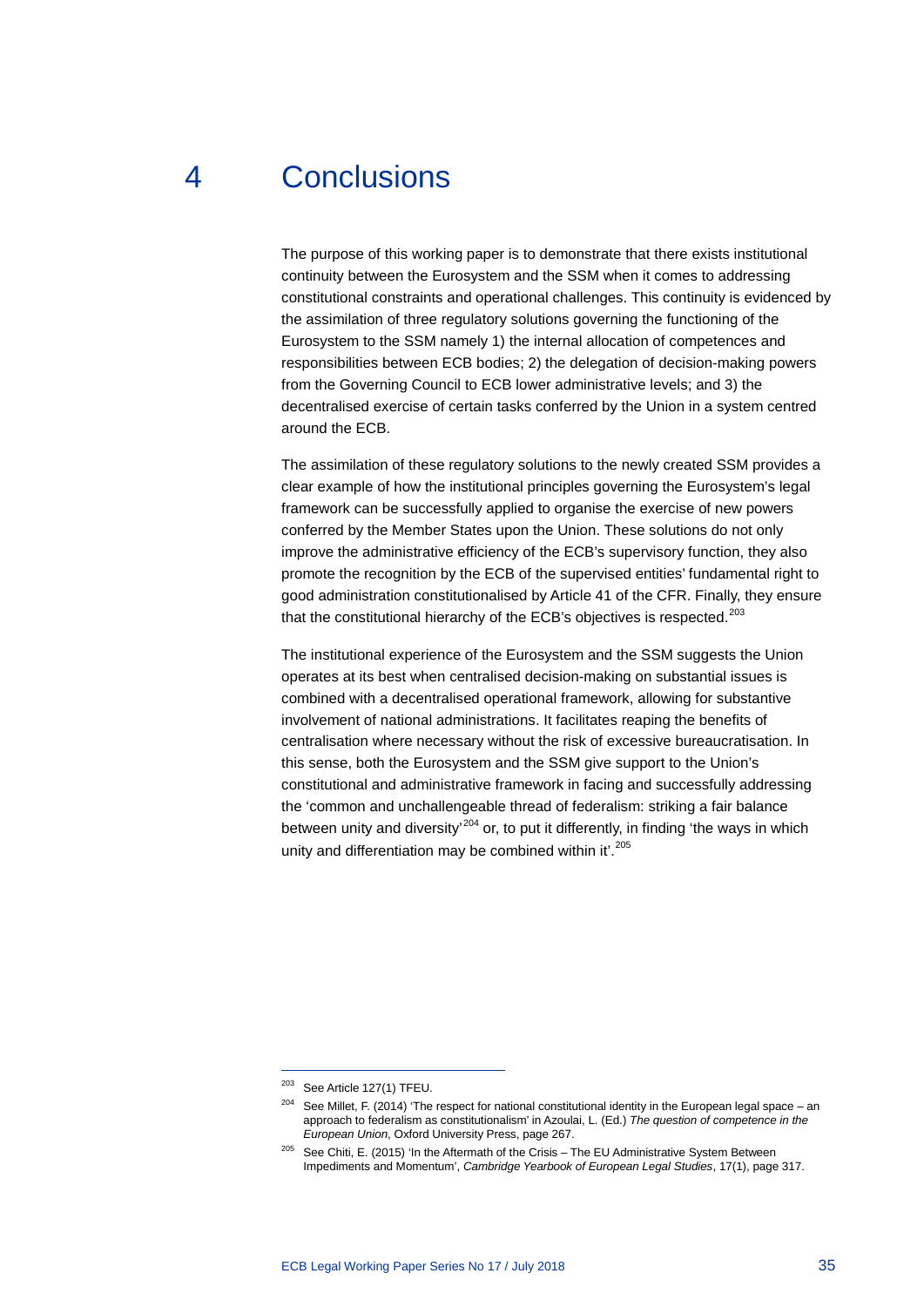# <span id="page-36-0"></span>**References**

### Primary sources

### **EU legal acts**

Charter of Fundamental Rights of the European Union (OJ C 364, 18.12.2000).

Council Implementing Decision 2013/797/EU of 16 December 2013 implementing Council Regulation (EU) No 1024/2013 of 15 October 2013 conferring specific tasks on the European Central Bank concerning policies relating to the prudential supervision of credit institutions (OJ L 352, 24.12.2013).

Council Regulation (EC) No 2533/98 of 23 November 1998 concerning the collection of statistical information by the European Central Bank (OJ L 318, 27.11.1998).

Council Regulation (EU) No 1024/2013 of 15 October 2013 conferring specific tasks on the European Central Bank concerning policies relating to the prudential supervision of credit institutions ('SSM Regulation') (OJ L 287 29.10.2013).

Decision ECB/1999/7 of the European Central Bank of 12 October 1999 concerning the Rules of Procedure of the Executive Board of the European Central Bank (OJ L 314, 8.12.1999).

Decision ECB/2004/2 of the European Central Bank of 19 February 2004 adopting the Rules of Procedure of the European Central Bank (OJ L 95, 29.3.2014).

Decision ECB/2010/29 of the European Central Bank of 13 December 2010 on the issue of euro banknotes (recast) [(with subsequent amendments)] (OJ L 16, 21.1.2014).

Decision ECB/2014/39 of the European Central Bank of 17 September 2014 on the implementation of separation between the monetary policy and supervision functions of the European Central Bank (OJ L 300, 18.10.2014).

Decision (EU) 2017/933 of the European Central Bank of 16 November 2016 on a general framework for delegating decision-making powers for legal instruments related to supervisory tasks (ECB/2016/40) (OJ L 141, 1.6.2017).

Decision (EU) 2017/934 of the European Central Bank of 16 November 2016 on the delegation of decisions on the significance of supervised entities (ECB/2016/41) (OJ L 141, 1.6.2017).

Decision (EU) 2017/935 of the European Central Bank of 16 November 2016 on delegation of the power to adopt fit and proper decisions and the assessment of fit and proper requirements (ECB/2016/42) (OJ L 141, 1.6.2017).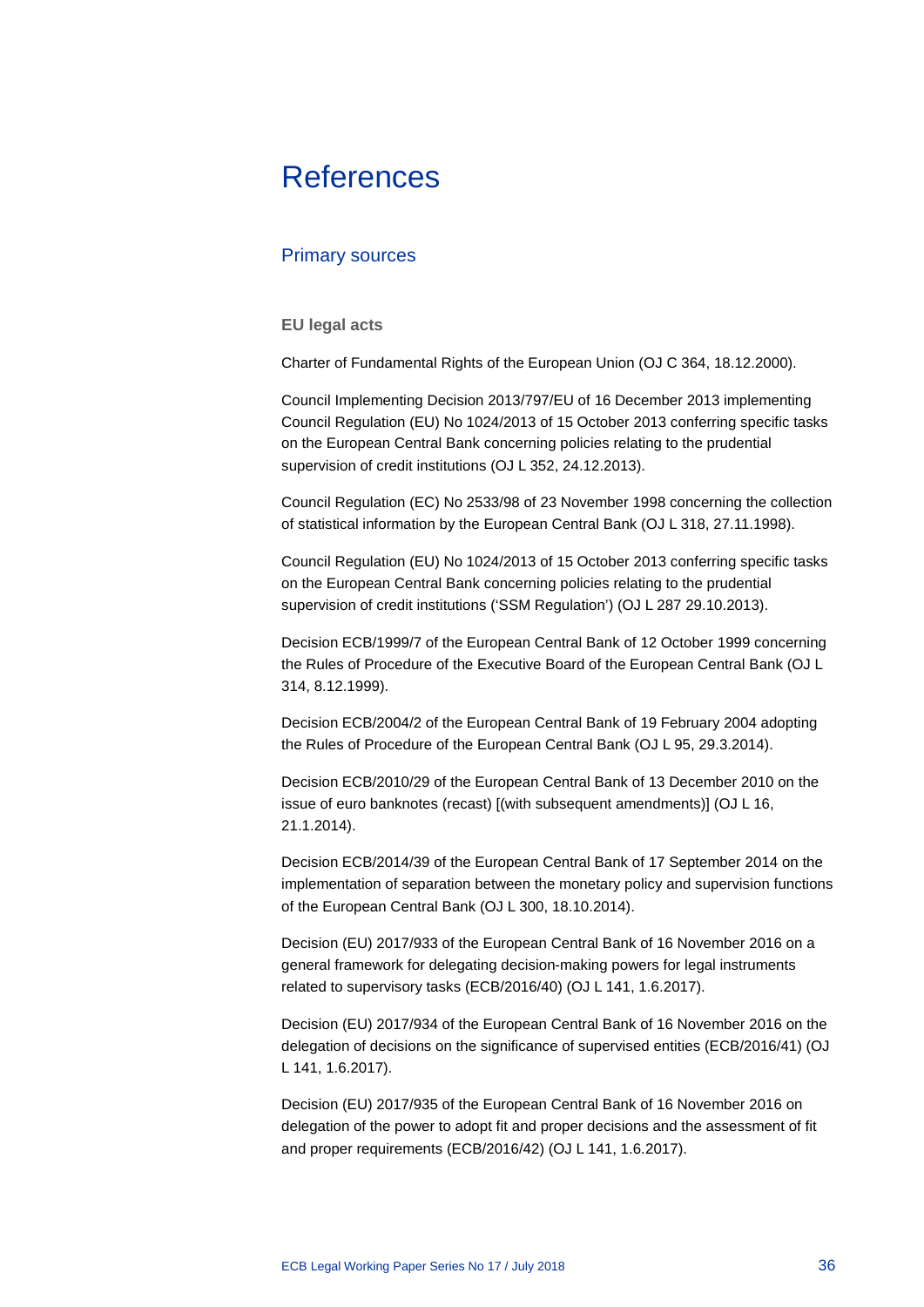Decision (EU) 2017/936 of the European Central Bank of 23 May 2017 nominating heads of work units to adopt delegated fit and proper decisions (ECB/2017/16) (OJ L 141, 1.6.2017).

Decision (EU) 2017/937 of the European Central Bank of 23 May 2017 nominating heads of work units to adopt delegated decisions on the significance of supervised entities (ECB/2017/17) (OJ L 141, 1.6.2017).

Directive 2013/36/EU of the European Parliament and of the Council of 26 June 2013 on access to the activity of credit institutions and the prudential supervision of credit institutions and investment firms, amending Directive 2002/87/EC and repealing Directives 2006/48/EC and 2006/49/EC (OJ L 176, 27.6.2013).

Directive 2014/59/EU of the European Parliament and of the Council of 15 May 2014 establishing a framework for the recovery and resolution of credit institutions and investment firms and amending Council Directive 82/891/EEC, and Directives 2001/24/EC, 2002/47/EC, 2004/25/EC, 2005/56/EC, 2007/36/EC, 2011/35/EU, 2012/30/EU and 2013/36/EU, and Regulations (EU) No 1093/2010 and (EU) No 648/2012, of the European Parliament and of the Council (OJ L 173, 12.6.2014).

Guideline ECB/2006/12 of the European Central Bank of 31 August 2006 amending Guideline ECB/2000/7 on monetary policy instruments and procedures of the Eurosystem (L 352, 13.12.2006).

Guideline (EU) 2015/280 of the European Central Bank of 13 November 2014 on the establishment of the Eurosystem Production and Procurement System (ECB/2014/44) (OJ L 47, 20.2.2015)

Directive 98/26/EC of the European Parliament and of the Council of 19 May 1998 on settlement finality in payment and securities settlement systems (OJ L 166, 11.6.1998).

Directive 2002/87/EC of the European Parliament and of the Council of 16 December 2002 on the supplementary supervision of credit institutions, insurance undertakings and investment firms in a financial conglomerate (…) (OJ L 35, 11.2.2003).

Regulation (EU) No 575/2013 of the European Parliament and of the Council of 26 June 2013 on prudential requirements for credit institutions and investment firms and amending Regulation (EU) No 648/2012 (OJ L 176, 27.6.2013).

Regulation (EU) No 1072/2013 of the European Central Bank of 18 October 2013 concerning statistics on interest rates applied by monetary financial institutions (recast) (ECB/2013/34) (OJ L 297, 7.11.2013).

Regulation (EU) No 1073/2013 of the European Central Bank of 18 October 2013 concerning statistics on the assets and liabilities of investment funds (recast) (ECB/2013/38) (OJ L 297, 7.11.2013).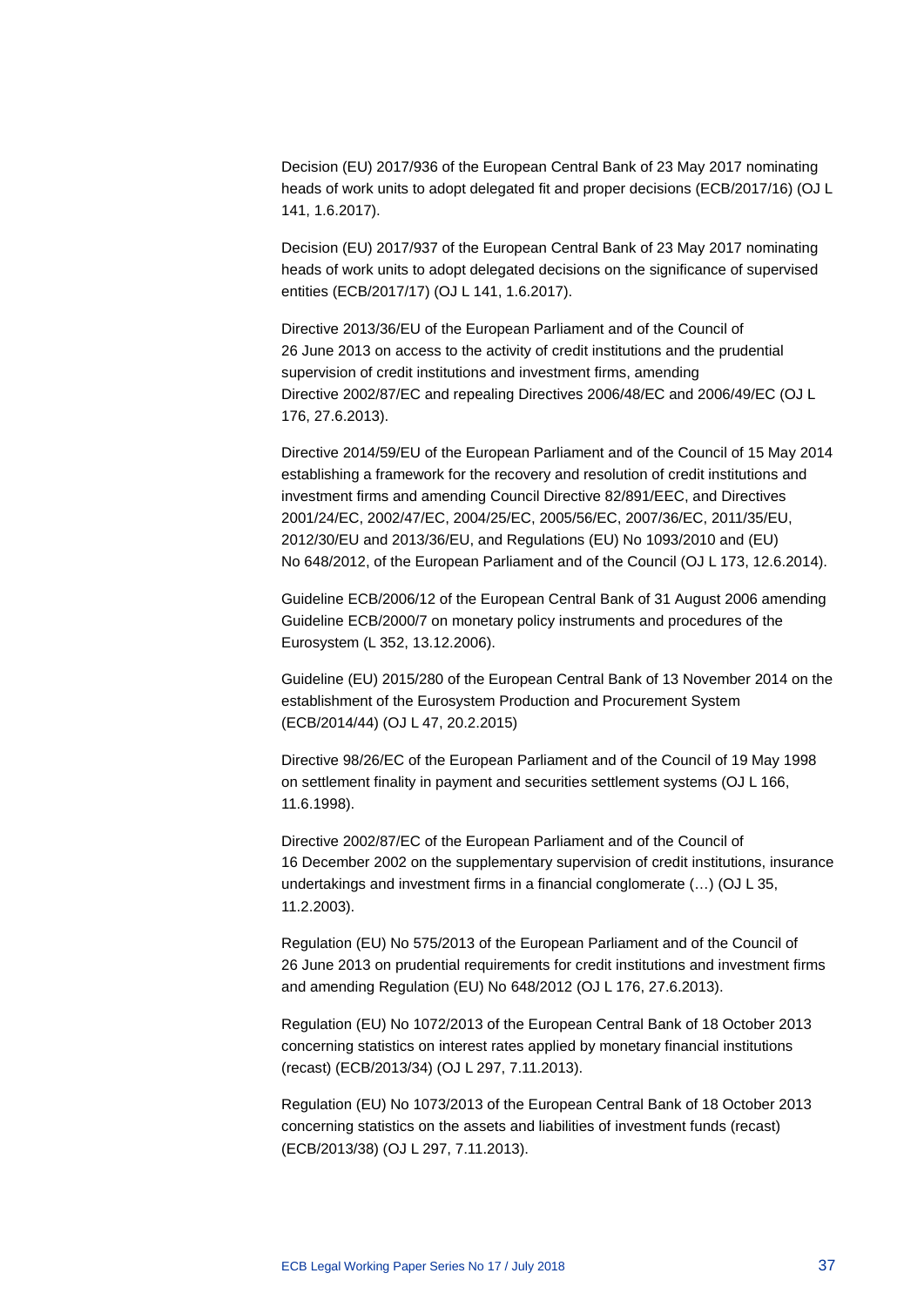Regulation (EU) No 1074/2013 of the European Central Bank of 18 October 2013 on statistical reporting requirements for post office giro institutions that receive deposits from non-monetary financial institution euro area residents (recast) (ECB/2013/39) (OJ L 297, 7.11.2013).

Regulation (EU) No 1075/2013 of the European Central Bank of 18 October 2013 concerning statistics on the assets and liabilities of financial vehicle corporations engaged in securitisation transactions (recast) (ECB/2013/40) (OJ L 297, 7.11.2013).

Regulation (EU) No 1409/2013 of the European Central Bank of 28 November 2013 on payments statistics (ECB/2013/43) (OJ L 352, 24.12.2013).

Regulation (EU) No 468/2014 of the European Central Bank of 16 April 2014 establishing the framework for cooperation within the Single Supervisory Mechanism between the European Central Bank and national competent authorities and with national designated authorities ('SSM Framework Regulation') (ECB/2014/17) (OJ L 141, 14.5.2014).

Treaty on European Union (OJ C 326, 26.10.2012).

Treaty on the Functioning of the European Union (OJ C 326, 26.10.2012).

### **Case law**

Case 9/56 *Meroni & Co., Industrie Metallurgiche, SpA v High Authority of the European Coal and Steel Community* (EU:C:1958:7).

Case 41/69 *ACF Chemiefarma NV v Commission of the European Communities* (EU:C:1970:71).

Case 23/75 *Rey Soda v Cassa Conguaglio Zucchero* (EU:C:1975:142).

Case 5/85 *AKZO Chemie BV and AKZO Chemie UK Ltd v Commission of the European Communities* (EU:C:1986:328).

Case 46/86 *Albert Romkes v Officier van Justitie for the District of Zwolle*  (EU:C:1987:287).

Case 16/88 *Commission of the European Communities v Council of the European Communities* (EU:C:1989:397).

Case C–154/89 *Commission of the European Communities v French Republic*  (EU:C:1991:76).

Case C–180/89 *Commission of the European Communities v Italian Republic*  (EU:C:1991:78).

Case C–198/89 *Commission of the European Communities v Hellenic Republic* (EU:C:1991:79).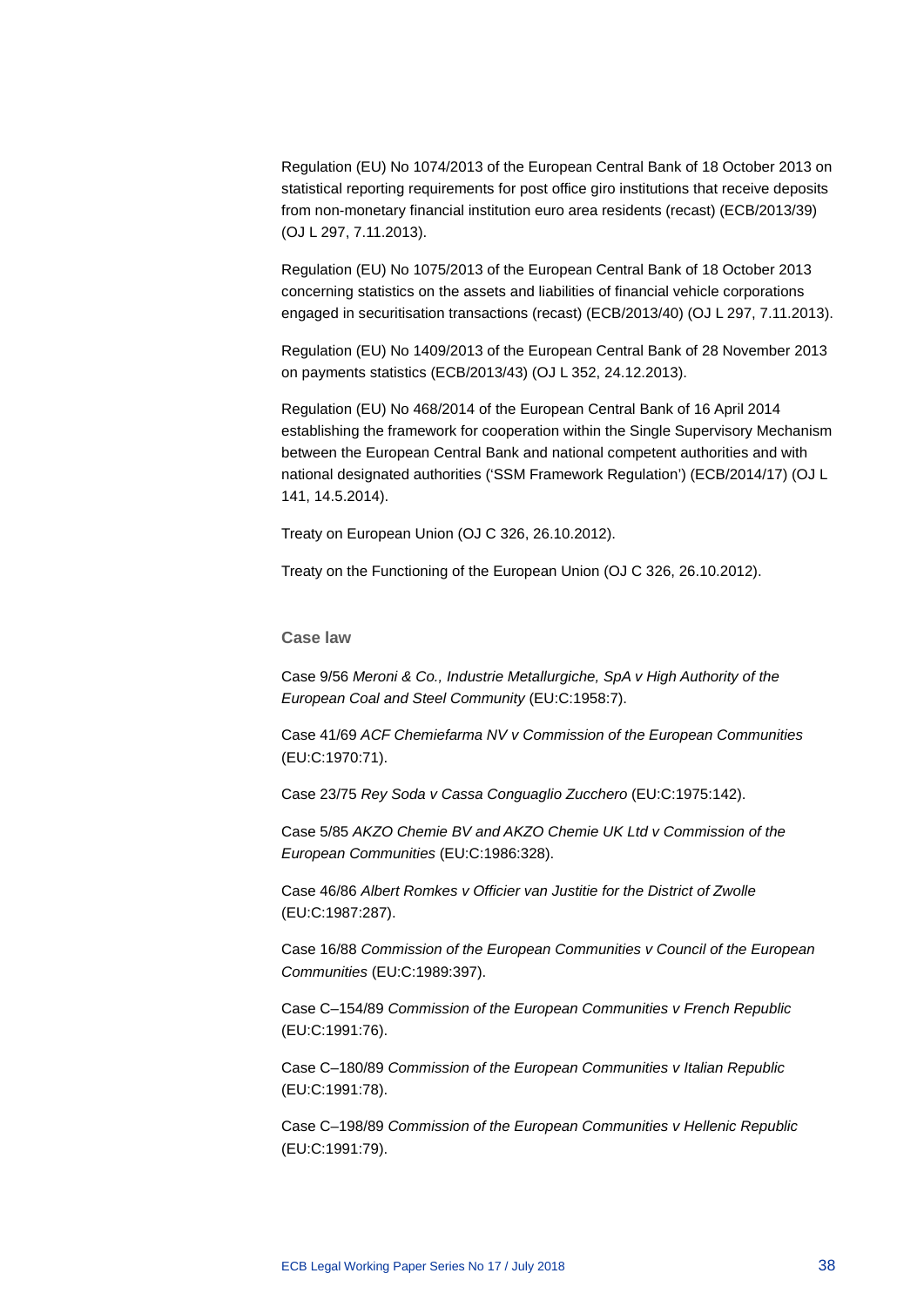Case C–240/90 *Federal Republic of Germany v Commission of the European Communities* (EU:C:1992:408).

Case C–269/90 *Technische Universität München v Hauptzollamt München-Mitte*  (EU:C:1991:438).

Case T–167/94 *Detlef Nölle v Council of the European Union and Commission of the European Communities* (EU:T:1995:169).

Case C–6/98 *Arbeitsgemeinschaft Deutscher Rundfunkanstalten (ARD) v PRO Sieben Media AG* (EU:C:1999:532).

Case C–58/98 *Josef Corsten* (EU:C:2000:527).

Case T–62/98 *Volkswagen AG v Commission of the European Communities* (EU:T:2000:180).

Case C–11/00 *Commission of the European Communities v European Central Bank* (EU:C:2003:395).

Case C–243/01 *Criminal proceedings against Piergiorgio Gambelli and Others* (EU:C:2003:597).

Case C–301/02 P *Carmine Salvatore Tralli v European Central Bank* (EU:C:2005:306).

Case C–150/04 *Commission of the European Communities v Kingdom of Denmark* (EU:C:2007:69).

Case C–222/07 *Unión de Televisiones Comerciales Asociadas (UTECA) v Administración General del Estado* (EU:C:2009:124).

Case C–405/07 *Kingdom of the Netherlands v Commission of the European Communities* (EU:C:2008:613).

Case C‑59/11 *Association Kokopelli v Graines Baumaux SAS* (EU:C:2012:447).

Case C–270/12 *United Kingdom of Great Britain and Northern Ireland v European Parliament and Council of the European Union* ('short-selling case') (EU:C:2014:18).

Case C–62/14 *Peter Gauweiler and Others v Deutscher Bundestag*  (EU:C:2015:400).

Case T‑122/15 *Landeskreditbank Baden-Württemberg – Förderbank v European Central Bank* ('L–Bank') (EU:T:2017:337).

Joined Cases C–296/93 and C–307/93 *French Republic and Ireland v Commission of the European Communities* (EU:C:1996:65).

Joined Cases T–228/99 and 233/99 *Westdeutsche Landesbank Girozentrale and Land Nordrhein-Westfalen v Commission of the European Communities* (EU:T:2003:57).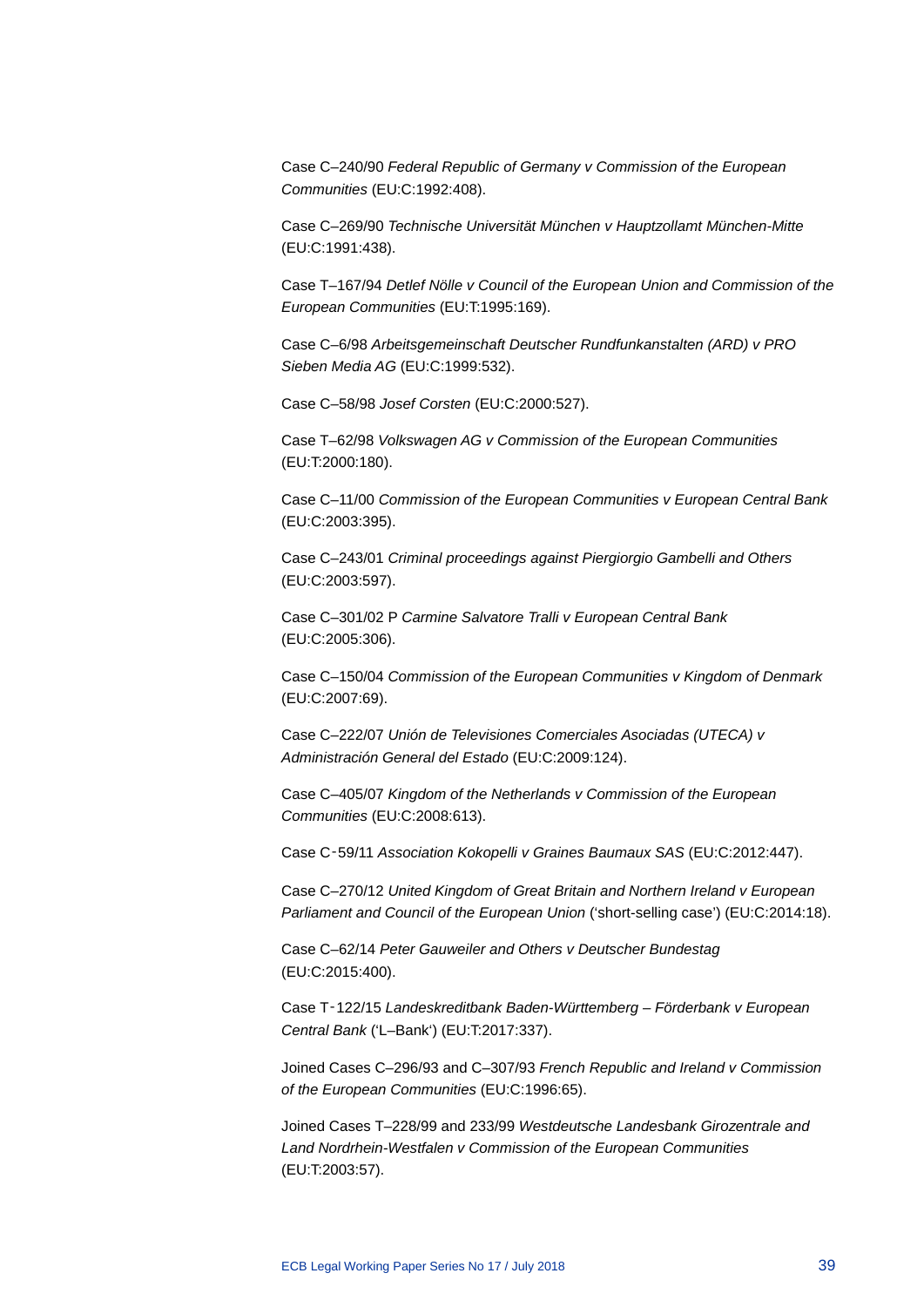Opinion of Advocate General Cruz Villalón in Case C–62/14 *Peter Gauweiler and Others v Deutscher Bundestag* (EU:C:2015:7).

#### **Other documents**

Commission (2012) 'Proposal for a Council Regulation conferring specific tasks on the European Central Bank concerning policies relating to the prudential supervision of credit institutions', COM/2012/0511 final – 2012/0242 (CNS), 12 September 2012.

Council (2012) 'Opinion of the Legal Service: Proposal for a Council Regulation conferring specific tasks on the European Central Bank concerning policies relating to the prudential supervision of credit institutions', 14752/12 JUR 527.

Council (2012) 'Council agrees position on bank supervision', 17739/12 PRESSE 528.

Council (2013) 'Council approves single supervisory mechanism for banking', Press release 14044/13, 15 October 2013.

European Central Bank (2003) 'ECB Annual Report 2002', April 2003.

European Central Bank (2014) 'SSM Quarterly Report: Progress in the operational implementation of the Single Supervisory Mechanism Regulation', 2014/4.

European Central Bank (2014) 'Guide to banking supervision', November 2014.

European Central Bank (2017) 'ECB Annual Report on supervisory activities 2016', April 2017.

European Central Bank (2018) 'SSM Supervisory Manual: European banking supervision: functioning of the SSM and supervisory approach', March 2018.

European Central Bank (2018) 'ECB Annual Report on supervisory activities 2017', March 2018.

European Central Bank (2018) 'Guide to fit and proper assessments (consolidated version)', May 2018.

Van Rompuy, H. et al. (2012) Towards a Genuine Economic and Monetary Union, 5 December 2012.

### Secondary sources

Beaud, O. (2014) 'The allocation of competences in a federation – a general introduction' in Azoulai, L. (Ed.) *The question of competence in the European Union,* Oxford University Press.

Bonzom. P., Barontini, C. (2006) 'The European Integration Process: A Changing Environment for National Central Banks', OeNB Workshops No 7/2006.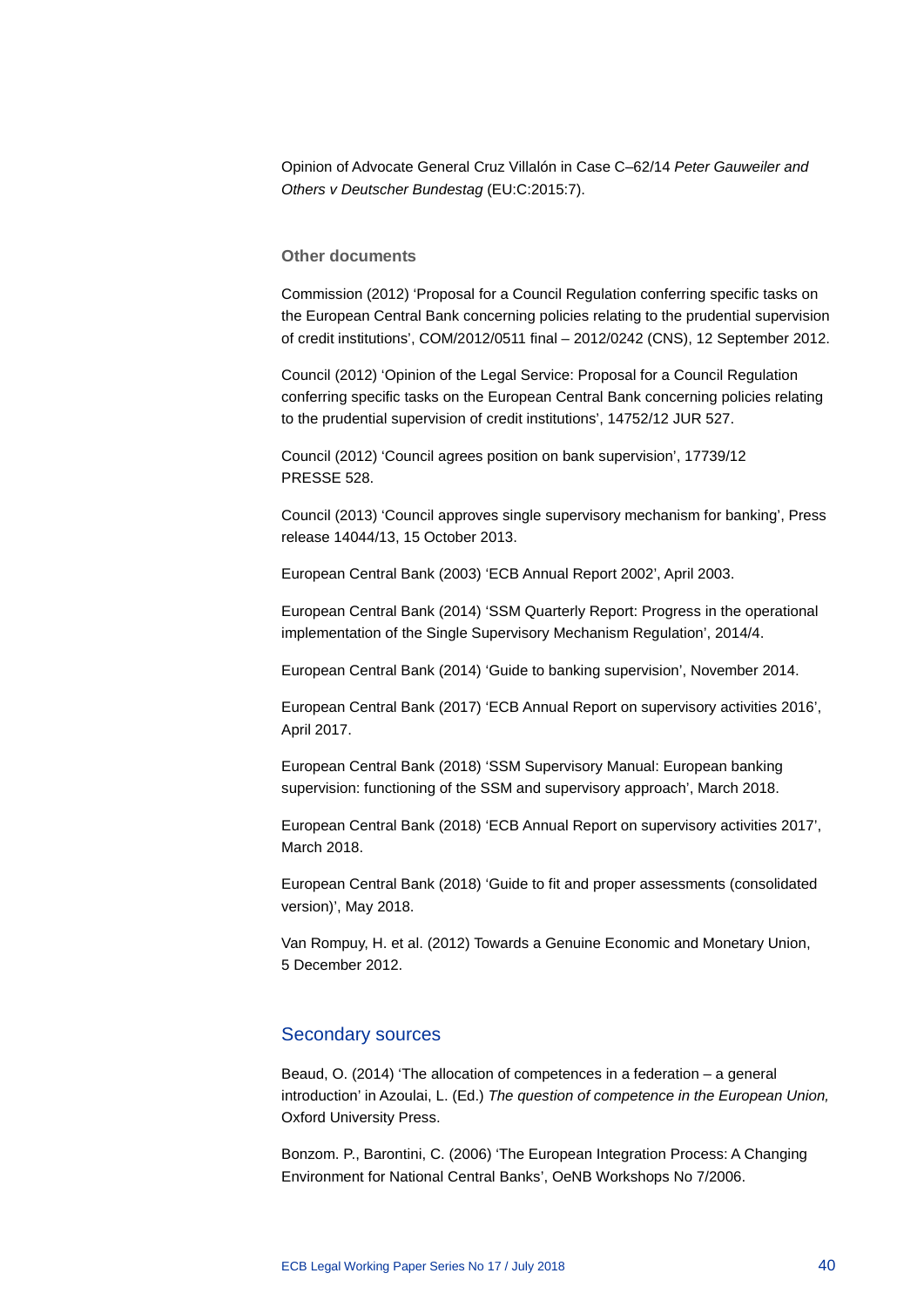Combacau, J. (2005) 'Conclusions generales' in *Les compétences de l'Etat en droit International,* Colloque de Rennes 2005, Paris: Pedone.

Committee of Governors (1991) 'Commentary on the draft statute of the European System of Central Banks'.

de Lhoneux, E. (2005) 'The Eurosystem' in *Legal Aspect of the European System of Central Bank – Liber Amicorum Paolo Zambroi Ganavelli,* European Central Bank: Frankfurt, pages 161-178.

de Lhoneux, E. (2009) 'Decentralisation and specialisation in the Eurosystem', *Euredia,* pages 454-485.

Eijffinger, S. (2003) 'The federal design of a central bank in a monetary union: The case of the European System of Central Banks', *International Journal of Finance and Economics,* Volume 8, Issue 4, pages 365-380.

Gortsos, C. (2013), The 'single supervisory mechanism': a major building block towards a European Banking Union (the full Europeanisation of the 'bank safety net'), Working Paper Series No 8/2013 (June), ECEFIL.

Louis, J.V. (1995) Banking supervision in the European Community: institutional aspects, Ed. de l'Univ. 1995.

Louis, J–V., Lastra, R. (2013) 'European Economic and Monetary Union: History, Trends and Prospects', *Yearbook of European Law,* pages 1-150.

Millet, F. (2014) 'The respect for national constitutional identity in the European legal space – an approach to federalism as constitutionalism' in Azoulai, L. (Ed.) *The question of competence in the European Union,* Oxford University Press.

Moutot, P. et al (2008) 'Workings of the Eurosystem – monetary policy preparations and decision-making: selected issues', ECB Occasional Paper Series No 79/January 2008.

Nouy, D. (2017) 'Banking union – safe and sound finance for Europe', speech at the RZB EU Sky Talk, Vienna, 2 May 2017.

Padoa-Schioppa, T. (1999) 'EMU and banking supervision', Lecture by Tommaso Padoa-Schioppa, Member of the Executive Board of the European Central Bank at the London School of Economics, Financial Markets Group on 24 February 1999.

Padoa-Schioppa, T. (2004) *The Euro and its Central Bank. Getting United after the Union,* Cambridge, Massachusetts.

Priego, F. J. (1998) *El anamiaje institicional del Sistema Europeo de Bancos Centrales,* Madrid, La Ley 1998.

Priego, F. J.; Conlledo, F. (2005) 'The role of the decentralisation principle in the legal construction of the European System of Central Banks' in *Legal Aspects of the*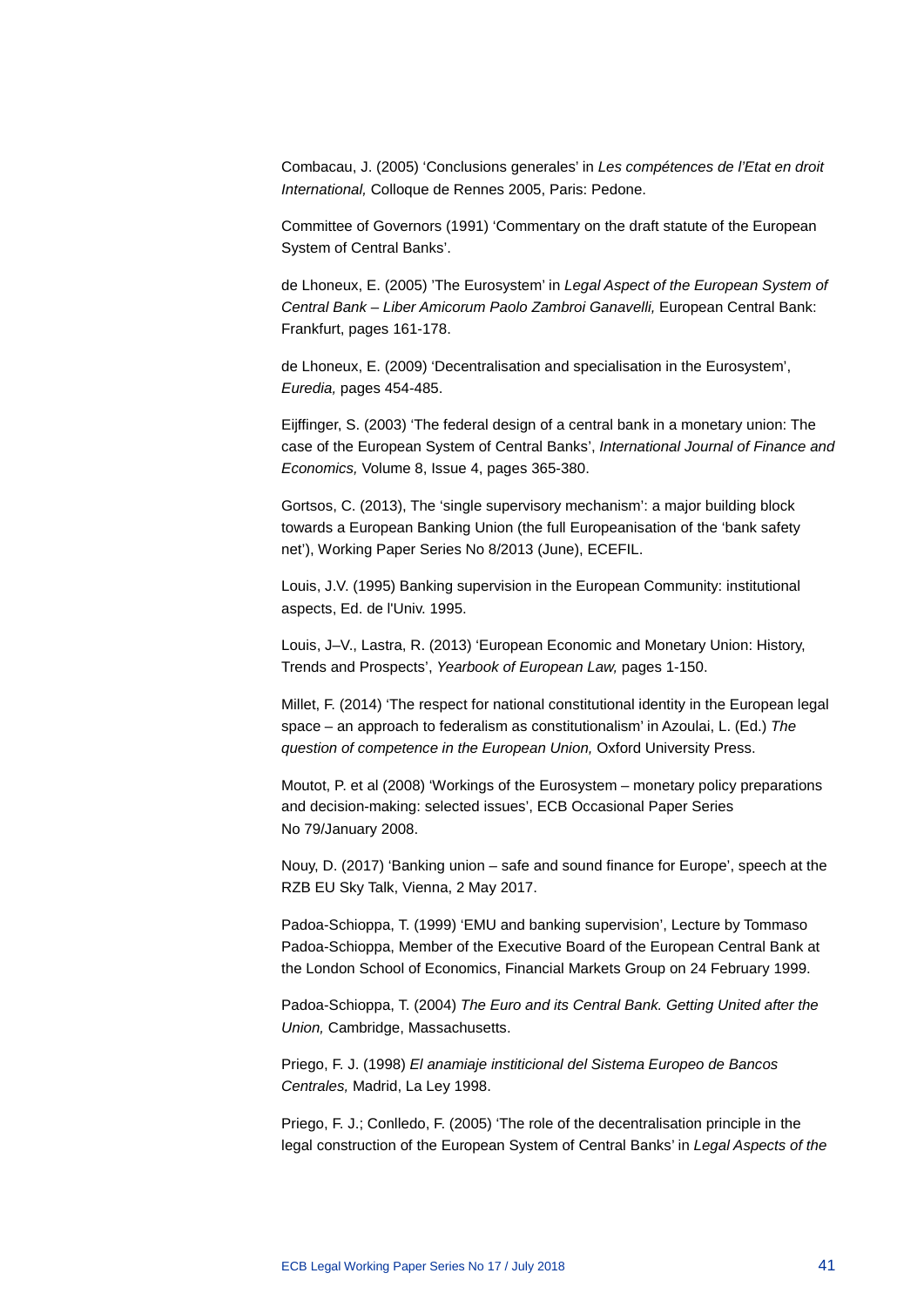*European System of Central Banks* – Liber Amicorum Paolo Zambroi Ganavelli, European Central Bank: Frankfurt, pages 189-198.

Smits, R. (1997) *The European Central Bank – institutional aspects,* Kluwer Law International.

Teixeira, P. G. (2014) 'Europeanising prudential banking supervision. Legal foundations and implications for European integration', The European Union in crises or the European Union as crises, Arena Report Series (2014).

Tröger, T. H. (2014) 'The Single Supervisory Mechanism – Panacea or Quack Banking Regulation? Preliminary Assessment of the New Regime for the Prudential Supervision of Banks with ECB Involvement', *European Business Organization Law Review* 15, No 4 (2014), pages 449–497.

Vaubel, R. (2014) 'The Breakdown of the Rule of Law in the Euro-Crisis: Implications for the Reform of the Court of Justice of the European Union', Conference on 'International Law and the Rule of Law under Extreme Conditions', Travemünde Symposium on the Economic Analysis of Law, 27-29 March 2014.

Weismann, P. (2018) 'The European Central Bank under the Single Supervisory Mechanism: Cooperation, Delegation, and Reverse Majority Voting', *European Journal of Current Legal Issues*, Vol 24, No 1(2018).

Wymeersch, E. (2014) 'The Single Supervisory Mechanism or "SSM", Part One of the Banking Union', National Bank of Belgium Working Paper, No 255 (2014).

Zilioli, C., Selmayr, M. (2001) *The Law of the European Central Bank,* Hart Publishing.

Zilioli, C., Selmayr, M. (2006) 'Recent Developments in the Law of the European Central Bank', *Yearbook of European Law,* Volume 25, Issue 1, pages 1-89.

Zilioli, C. (2016) 'The Independence of the European Central Bank and Its New Banking Supervisory Competences' in Ritleng, D. (ed.) *Independence and Legitimacy in the Institutional System of the European Union,* Oxford University Press.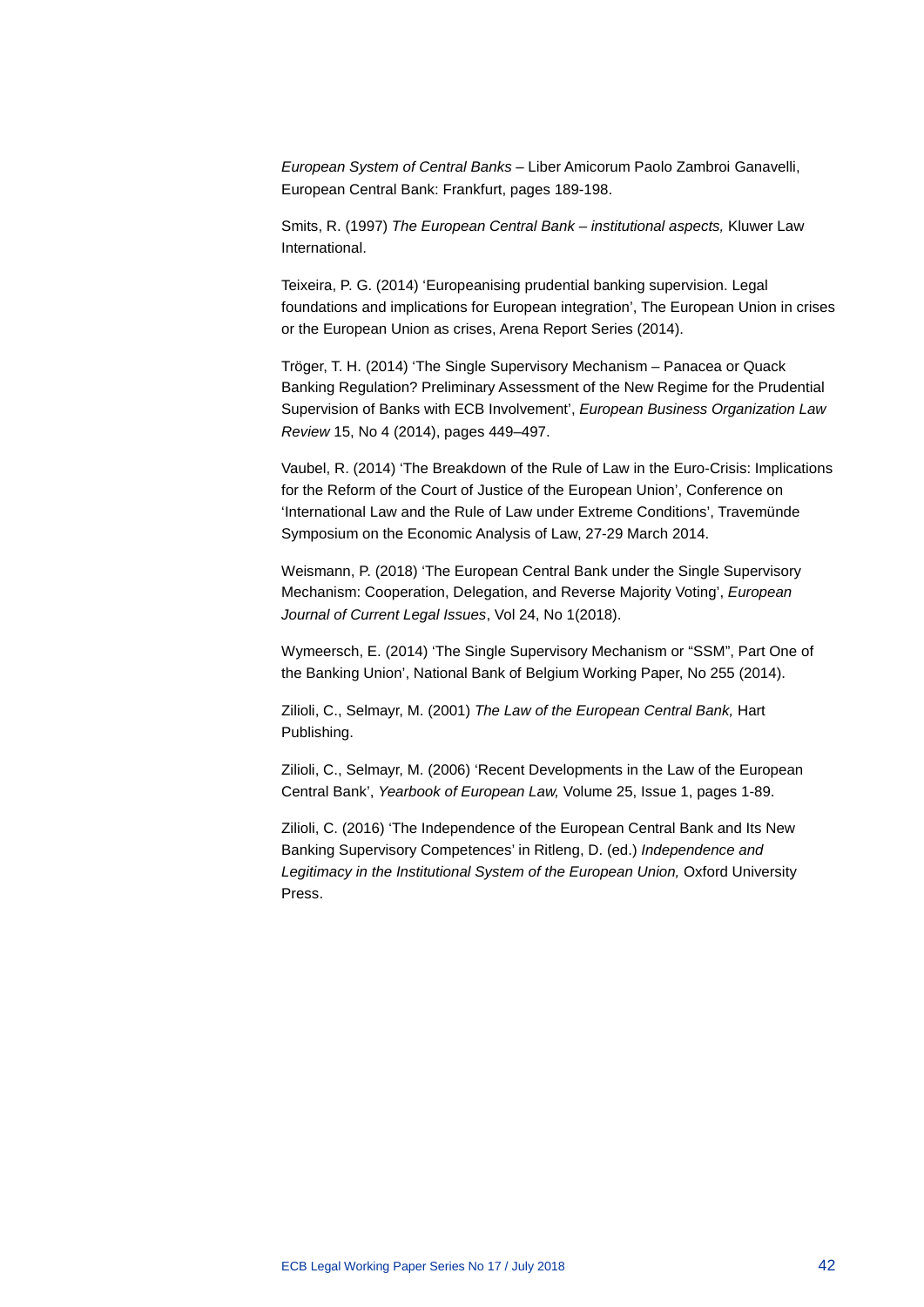# <span id="page-43-0"></span>Abbreviations

| BRRD        | Bank Recovery and Resolution Directive              |
|-------------|-----------------------------------------------------|
| CFR.        | Charter of Fundamental Rights of the European Union |
| CJEU        | Court of Justice of the European Union              |
| CRD IV      | Capital Requirements Directive IV                   |
| CRR         | Capital Requirements Regulation                     |
| <b>ESCB</b> | European System of Central Banks                    |
| EU          | European Union                                      |
| JST         | Joint Supervisory Team                              |
| LSI         | Less significant institution                        |
| NCA         | National competent authority                        |
| <b>NCB</b>  | National central bank                               |
| SI          | Significant institution                             |
| SSM         | Single Supervisory Mechanism                        |
| TEU         | Treaty on European Union                            |
| <b>TFEU</b> | Treaty on the Functioning of the European Union     |
|             |                                                     |